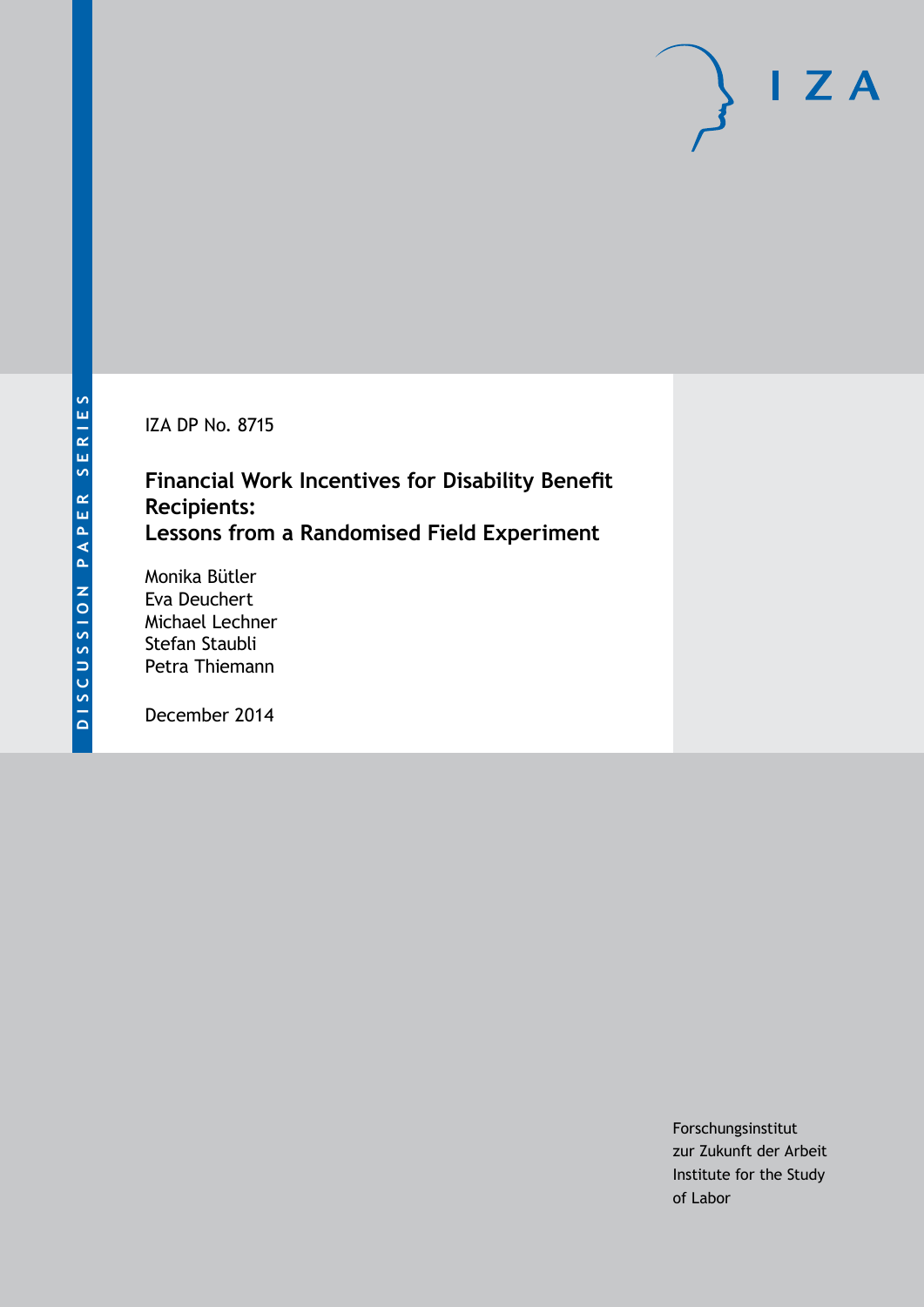# **Financial Work Incentives for Disability Benefit Recipients: Lessons from a Randomised Field Experiment**

### **Monika Bütler**

*SEW, University of St. Gallen*

### **Eva Deuchert**

*CDI, University of St. Gallen*

**Stefan Staubli**

*University of Calgary and IZA*

## **Petra Thiemann**

*University of Southern California*

### **Michael Lechner**

*SEW, University of St. Gallen and IZA*

Discussion Paper No. 8715 December 2014

IZA

P.O. Box 7240 53072 Bonn Germany

Phone: +49-228-3894-0 Fax: +49-228-3894-180 E-mail: [iza@iza.org](mailto:iza@iza.org)

Any opinions expressed here are those of the author(s) and not those of IZA. Research published in this series may include views on policy, but the institute itself takes no institutional policy positions. The IZA research network is committed to the IZA Guiding Principles of Research Integrity.

The Institute for the Study of Labor (IZA) in Bonn is a local and virtual international research center and a place of communication between science, politics and business. IZA is an independent nonprofit organization supported by Deutsche Post Foundation. The center is associated with the University of Bonn and offers a stimulating research environment through its international network, workshops and conferences, data service, project support, research visits and doctoral program. IZA engages in (i) original and internationally competitive research in all fields of labor economics, (ii) development of policy concepts, and (iii) dissemination of research results and concepts to the interested public.

<span id="page-1-0"></span>IZA Discussion Papers often represent preliminary work and are circulated to encourage discussion. Citation of such a paper should account for its provisional character. A revised version may be available directly from the author.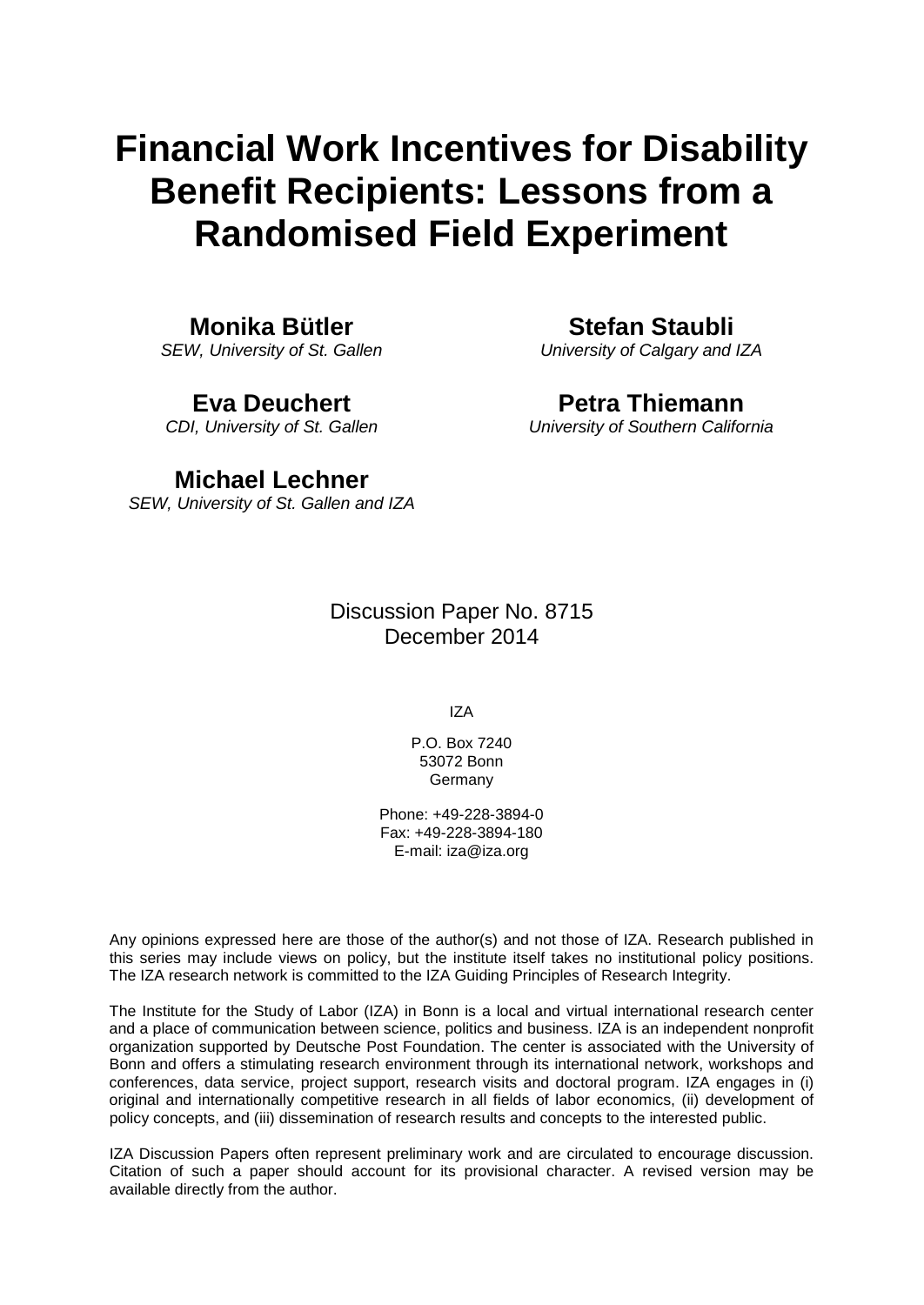IZA Discussion Paper No. 8715 December 2014

## **ABSTRACT**

## **Financial Work Incentives for Disability Benefit Recipients: Lessons from a Randomised Field Experiment[1](#page-1-0)**

Disability insurance (DI) beneficiaries lose part of their benefits if their earnings exceed certain thresholds ("cash-cliffs"). This implicit taxation is considered the prime reason for low DI outflow. We analyse a conditional cash program that incentivises work related reductions of disability benefits in Switzerland. 4,000 randomly selected DI recipients receive an offer to claim up to CHF 72,000 (USD 71,000) if they expand work hours and reduce benefits. Initial reactions to the program announcement, measured by call-back rates, are modest; individuals at cash-cliffs react more frequently. By the end of the field phase, the take-up rate amounts to only 0.5%.

JEL Classification: H55, J14, C93, D04

Keywords: disability insurance, field experiment, financial incentive, return-to-work

Corresponding author:

Stefan Staubli University of Calgary Department of Economics 2500 University Dr. N.W. Calgary, AB, T2N 1N4 Canada E-mail: [sstaubli@ucalgary.ca](mailto:sstaubli@ucalgary.ca)

 $1$  This paper has been presented at research seminars of the University of Basel, the Swiss Federal Institute of Technology in Zurich, the University of Auckland, and the University of Groningen. We thank all participants as well as Lukas Inderbitzin and Magne Mogstad for helpful comments and discussions. The usual disclaimer applies.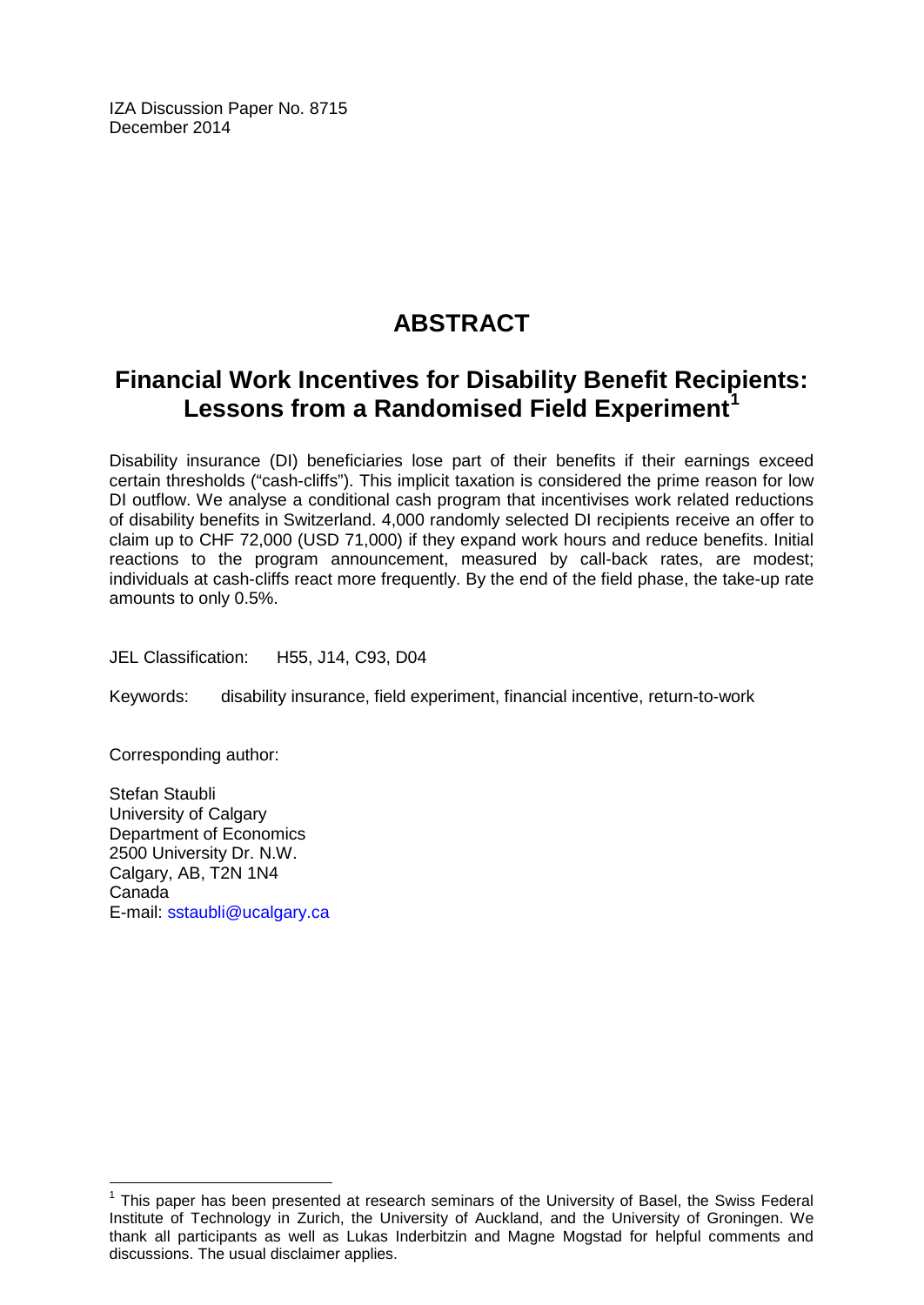#### **1 Introduction**

-

The high number of disability insurance (DI) recipients–about 6% of the working-age population of OECD countries received disability benefits in 2007–generates high costs to society. In 2007, OECD countries spent on average 1.2% of their GDP on DI benefits, which is almost 2.5 times higher than the fraction of GDP spent on unemployment benefits. Outflow from DI receipt is low at 1-2% per year (OECD 2003, 2009, 2010). Work disincentives are considered a major cause for the low outflow from DI (OECD 2010). In most countries, DI recipients lose either all or part of their benefits if their earnings increase beyond certain thresholds ("cash-cliffs"). Therefore, the OECD advocates reforms that increase return-towork incentives to boost outflow from DI receipt.

Empirical evidence on the effectiveness of such reforms however is scarce.<sup>[2](#page-3-0)</sup> Campolieti and Riddell (2012) evaluate a change in the "earnings disregard", which is the amount of earnings that DI recipients are allowed to receive without losing their benefits; Kostøl and Mogstad (2014) as well as Weathers and Hemmeter (2011), evaluate the introduction of a gradual reduction in benefits when people take up or expand work; and Gettens (2009) analyses the effect of expanding health insurance coverage to individuals who exit from DI into employment. While some of these policies increased employment, none of them affected

<span id="page-3-0"></span><sup>&</sup>lt;sup>2</sup> Other types of DI reforms include policies that reduce DI inflow, such as reducing benefit generosity, altering eligibility criteria, or implementing stricter screening. These policies are relatively successful in reducing the number of DI recipients (e.g., de Jong, Lindeboom and van der Klaauw 2011, Staubli 2011, van Vuren and van Vuuren 2007). Policies that aim at increasing DI outflow by providing access to vocational rehabilitation and employment integration are less effective. Results indicate low take-up and no or only small effects on outflow (e.g., Adam, Bozio und Emmerson 2010, Stapleton, et al. 2008, Thornton, et al. 2004, Kornfeld and Rupp 2000).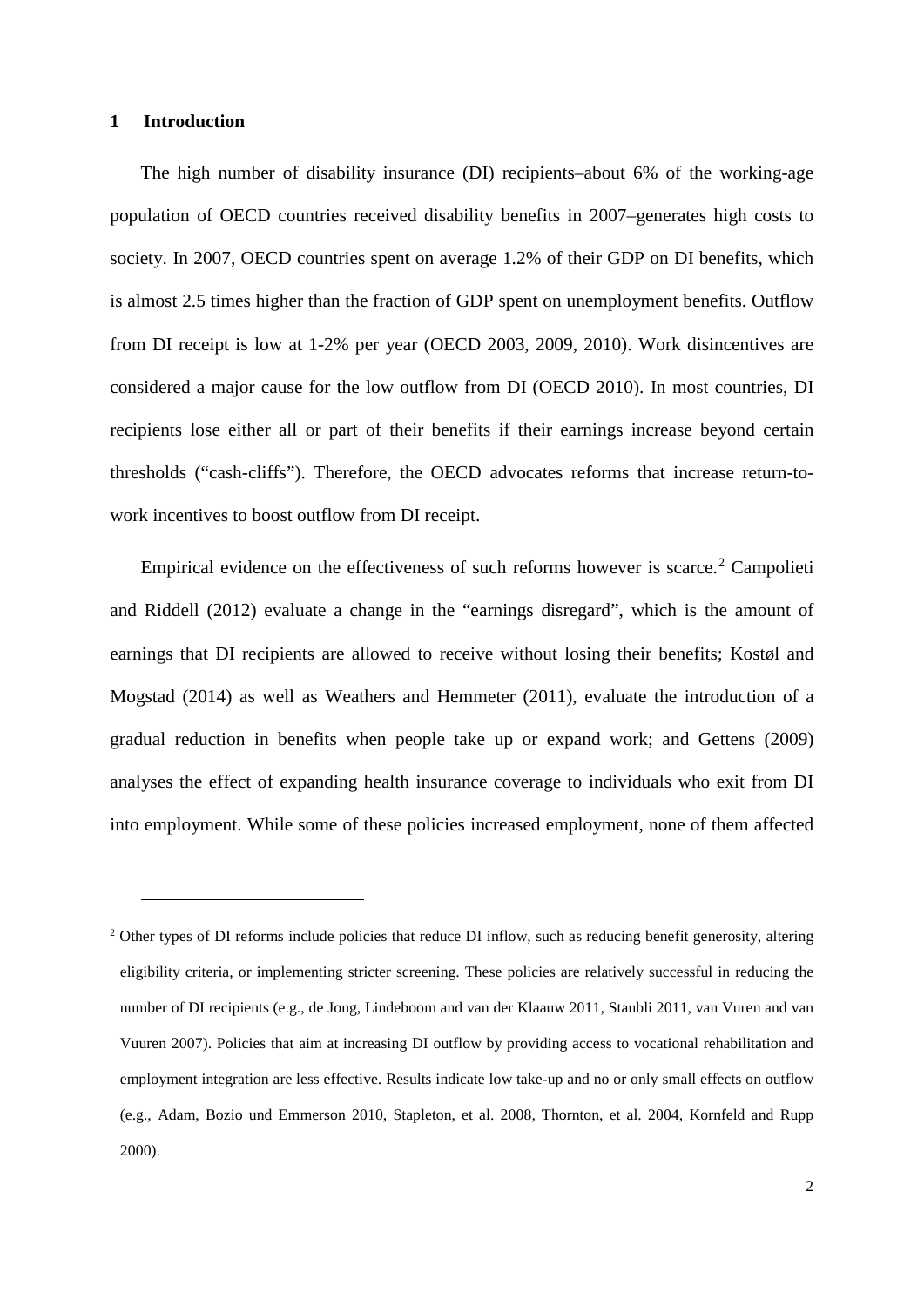DI outflow. To our knowledge, no study so far examines conditional cash incentives that are paid out if individuals reduce their benefits or even exit from DI receipt.

This paper complements the literature with results of a field experiment in Switzerland: to stimulate employment and benefit reduction, the DI offered a conditional cash transfer ("seed capital") to 4,000 randomly selected DI recipients. The seed capital program differs in two ways from previous programs: first, eligibility depends directly on employment outcomes and benefit reduction. Individuals can only claim seed capital if they take up or expand employment, and if, as a consequence, their disability pension decreases by at least one quarter.[3](#page-4-0) Second, the financial incentive is large compared to incentives in previously studied programs. Individuals receive a one-time payment of 18,000 Swiss francs (CHF) in the high treatment condition, or CHF 9,000 in the low treatment condition for a reduction of disability benefits by one quarter. The maximum payment to an individual with a full pension who completely exits from DI receipt thus amounts to CHF 72,000 (about USD 71,000 at the time of the introduction of the program in September 2010). This amount compares to the average disposable yearly income of Swiss households (FSO 2007). In addition, the lump-sum payment does not depend on the benefit level and enjoys preferential tax treatment.

We use a simple static labour supply model to simulate expected responses for individuals in our sample. The simulation suggests that for a majority of individuals, extending labour supply for a period of more than two years would not have been beneficial. These individuals need to be overcompensated for the loss in benefits to react to seed capital. Significantly higher take-up rates of 50% and higher can be expected for individuals with strong work

<u>.</u>

<span id="page-4-0"></span> $3$  A reduction in DI benefits is thus driven by an increase in labour supply. This is in contrast to papers that study the labour response to a change in DI benefits (e.g., Autor and Duggan 2007, Marie and Vall Castello 2012, Gruber 2000, Campolieti 2004).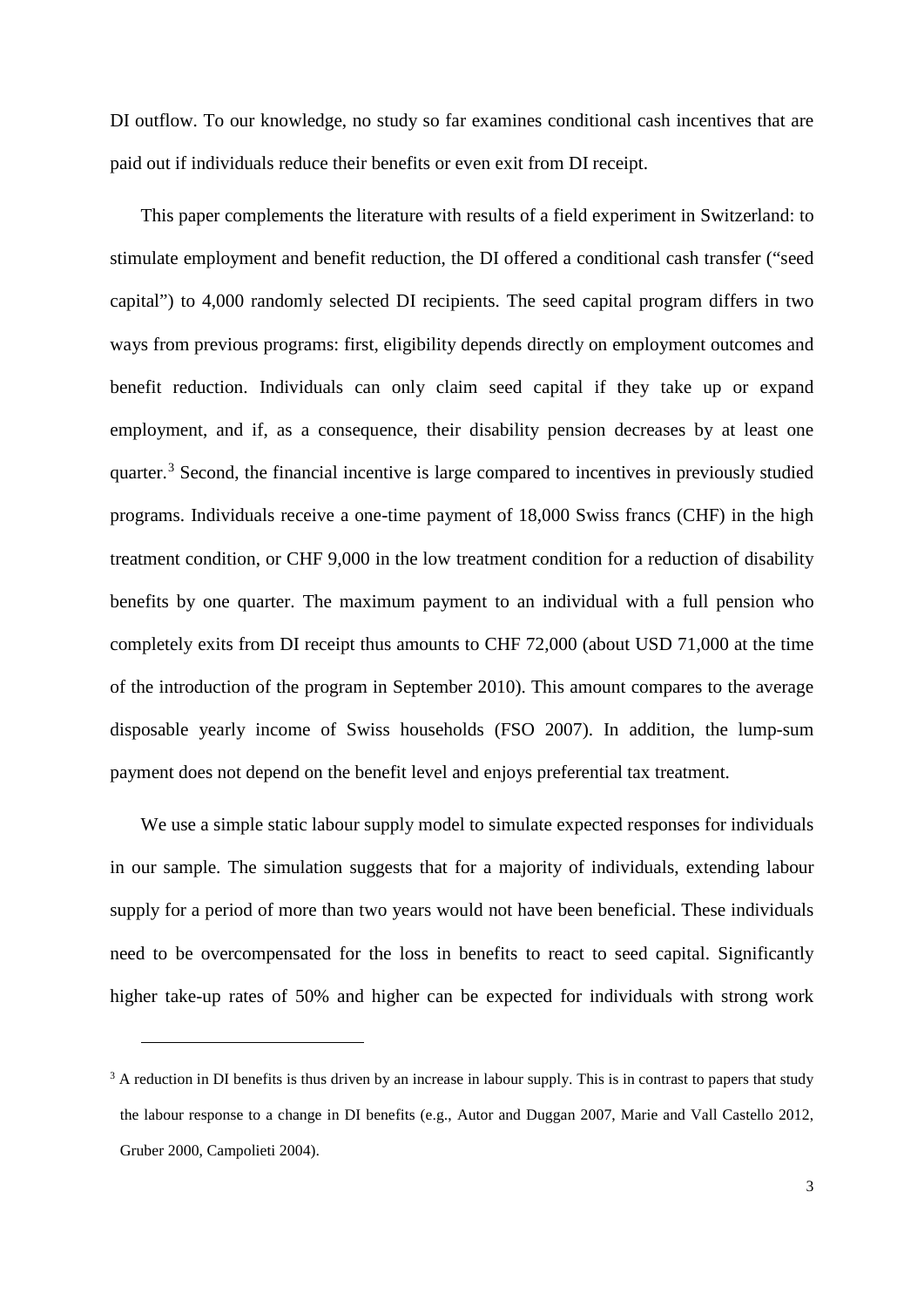disincentives. These are individuals who would lose a substantial amount of their benefits if they increase work hours and thus earnings by a small amount ("cash-cliff constrained" individuals).

Short-term responses to the announcement of seed capital (i.e., call-back rates to the local DI offices to ask for further information) confirm these predictions. Only 4% of individuals contacted their local case worker for more information; offering a higher payment did not change this response pattern. Individuals close to cash cliffs are more likely to contact their case worker in the initial program phase. However, the magnitude of this effect is relatively small; call-back rates of cash-cliff constrained individuals are only 3 to 4 percentage points higher, compared to individuals who are not close to cash-cliffs. Over the long run, we do not find that the program succeeded in increasing outflow. By the end of the field phase (September 2010–August 2013), only 0.5% of individuals took up seed capital. It is thus likely that seed capital generated windfall gains for a small number of individuals rather than incentivised work.

The paper proceeds as follows: section 2 provides a description of the disability insurance system in the Switzerland and discusses the design of the experiment. Section 3 describes the data. Section 4 outlines the expected impact in a standard labour supply model and presents simulation results of the program effects. Section 5 summarises the results, followed by a discussion in Section 6. Section 7 concludes.

#### **2 The Swiss disability insurance system and the experimental design**

#### 2.1 *Institutional setting*

In Switzerland, individuals who partially or fully lose their ability to work due to health impairment can claim disability benefits. These benefits come from three different social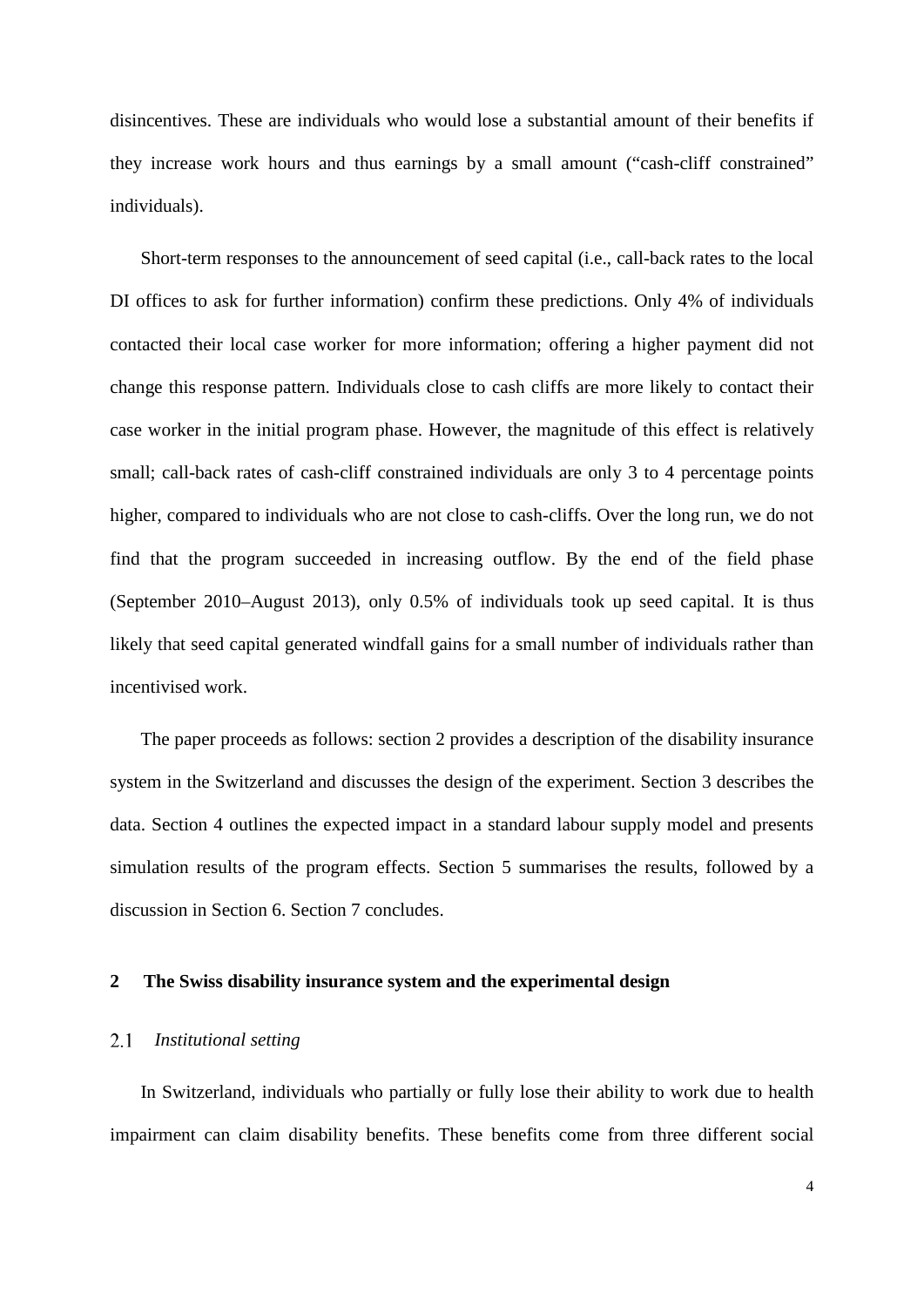security programs:<sup>[4](#page-6-0)</sup> First, the mandatory public disability insurance serves all persons who live or work in Switzerland ("first pillar"). Second, the mandatory employer-based occupational pension scheme applies to all employees whose annual earnings exceed CHF 20,000 ("second pillar"). Third, the supplementary benefit scheme grants means-tested benefits to individuals in need. These are individuals who cannot cover basic costs of living with the benefits from the first two pillars as well as with other income sources (comparable to the Supplemental Security Income in the US). The generosity of these three different programs depends on various factors, such as contribution years, average lifetime earnings, and the number of dependent children. The first two pillars guarantee a replacement rate of 60-80% (net of tax). Means-tested benefits secure an income of CHF 3,000 for singles and CHF 4,500 for couples, in addition to health care costs (see Figure 1 for an example of a benefit pattern).

Individuals who only partially lose their ability to work are eligible for a "partial" pension (first and second pillar); many DI recipients thus work at least part-time (37%, see Table A2 in the appendix). The amount of the partial pension depends on an individual's DI degree, which is his/her hypothetical earnings loss due to disability.<sup>[5](#page-6-1)</sup> DI recipients receive a quarter pension with a disability degree between 40% and 49%, a semi-pension with a disability degree between 50% and 59%, a three-quarter pension with a disability degree between 60% and 69%, and a full pension with a disability degree of 70% and higher. Thus, the disability

<u>.</u>

<span id="page-6-0"></span><sup>&</sup>lt;sup>4</sup> If the disability is caused by an accident or an occupational disease, then it is likely that pensions are paid from the public accident insurance scheme. This insurance type, however, is not the focus of this paper and is thus not further considered.

<span id="page-6-1"></span><sup>5</sup> Partial DI systems are known in many countries (such as Norway, the Netherlands, Sweden, or Germany for example). The decision to award a full or a partial DI pension is, however, typically based on functional limitations or the number of hours a person can perform in a job rather than on potential earnings.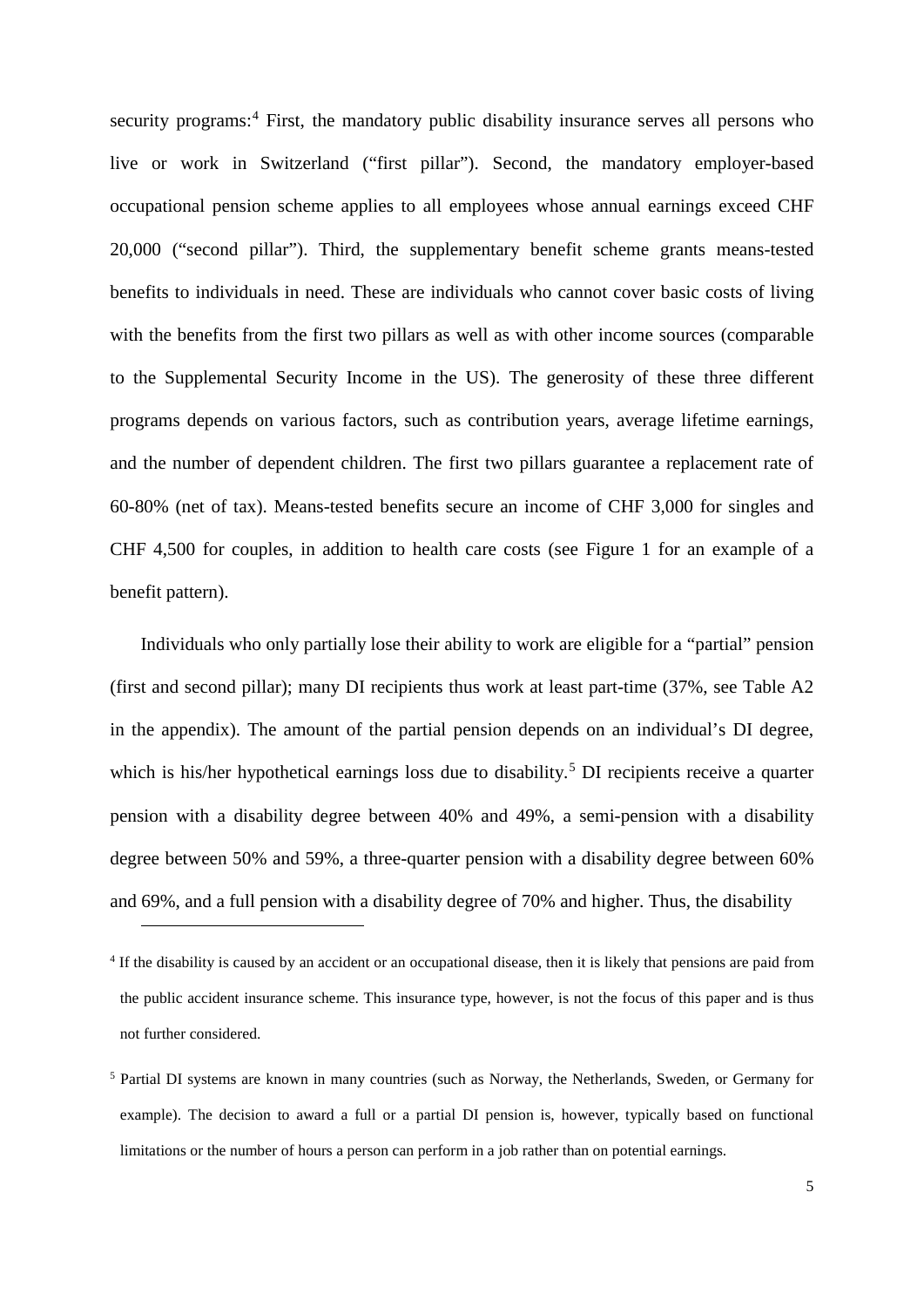degree is a continuous function of the earnings loss, while the pension is a step-function of earnings loss.



**Figure 1: Budget constraint**

*Note:* Figure 1 shows the predicted household income of an example household (disability benefit recipient in a single household), depending on his/her earnings on the first labour market. Assumption: Potential earnings amount to 50,000 CHF if the individual worked fulltime. The xaxis states earnings on the first labour market in CHF per year. The y-axis states the total income, including 1<sup>st</sup> pillar benefits, 2<sup>nd</sup> pillar benefits, and means-tested benefits in CHF per year. Source: Bütler et al. (2012), p. 186.

To calculate the disability degree, DI case workers assess two types of potential earnings: "potential earnings without disability" and "potential earnings with disability". They typically predict the former based on an individual's earnings before disability, and the latter based on an individual's earnings during disability. This procedure is valid only if the DI beneficiary exhausts his or her (remaining) work capacity. If the case worker concludes that this is not the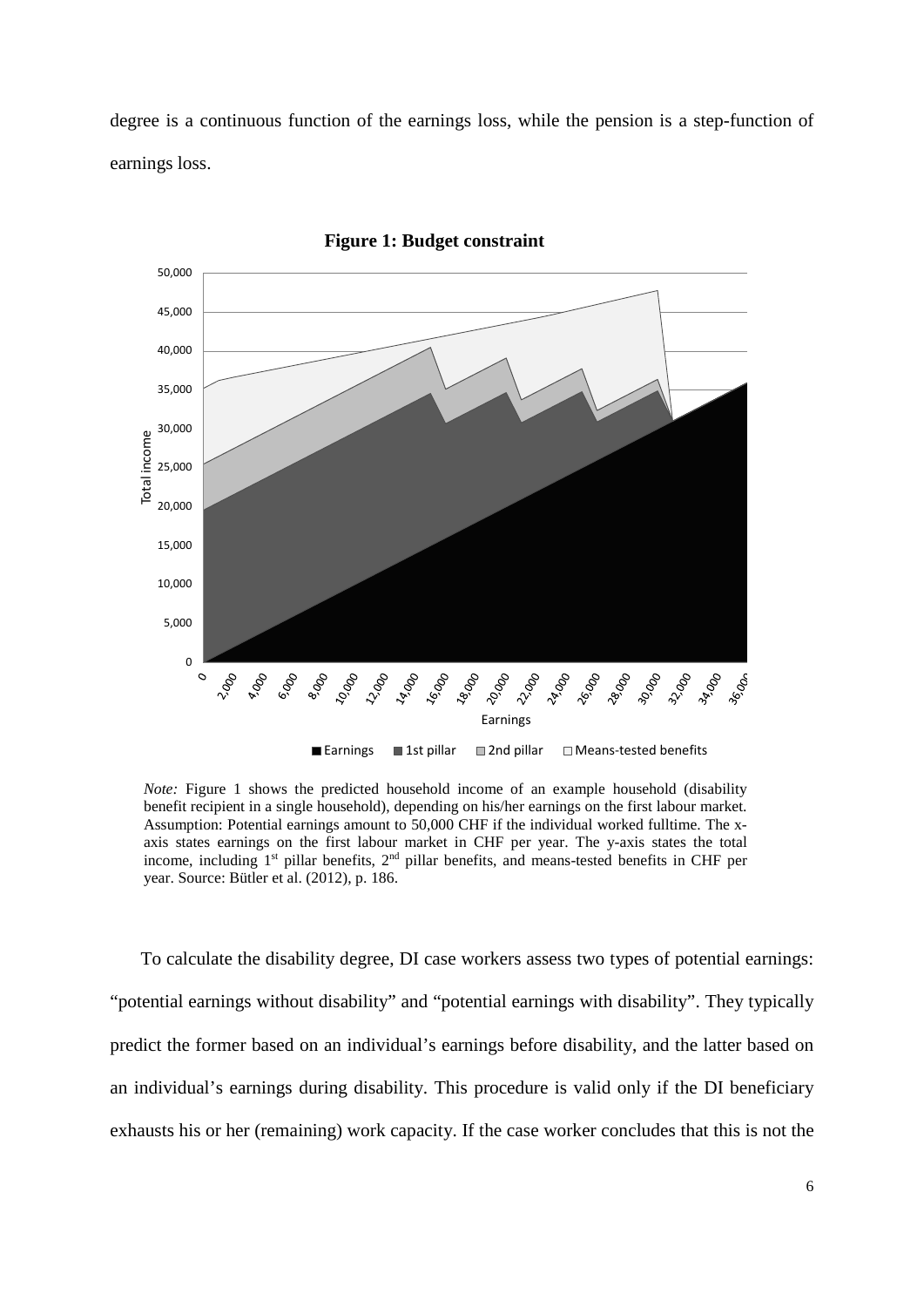case and that the person has idle work capacity, he can fix potential earnings based on assumed work capacity, and based on official wage indices.

In practice, this assessment procedure is likely to be imperfect because of the lack of objective information on work capacity. On the one hand, case workers might use rules of thumb and thus award certain salient disability degrees more often (e.g., 50%). On the other hand, DI recipients can signal low work capacity by not taking up a job or by working only a small number of hours. They might thus influence their disability degree and, consequently, the size of their disability pension. The stepwise benefit structure potentially reinforces this asymmetric information problem. In order to maintain higher benefit levels, individuals might choose low working hours, even if they recover from their disability. The field experiment described in this paper tests one potential avenue to reduce these work disincentives.

#### *Experiment "Pilot Project Seed Capital"*  $2.2$

<u>.</u>

To measure the effect of a reduction in financial work disincentives for DI recipients on DI outflow, the Swiss Federal Social Insurance Office (henceforth "FSIO") conducted a field experiment ("Pilot Project Seed Capital").<sup>[6](#page-8-0)</sup> Seed capital is a conditional lump-sum payment for DI recipients who meet two requirements: first, they have to take up or expand work in the primary labour market. Second, this earnings increase has to be large enough to trigger a pension reduction by at least one quarter (e.g., from a semi pension to a quarter pension). A fall-back rule accommodates potential deterioration in health status: within five years after the pension reduction, individuals can fall back to their old DI contract if they cannot work for 30 consecutive days.

<span id="page-8-0"></span><sup>6</sup> See http://www.bsv.admin.ch/themen/iv/00023/02852/index.html?lang=de for a detailed description of the program (in German).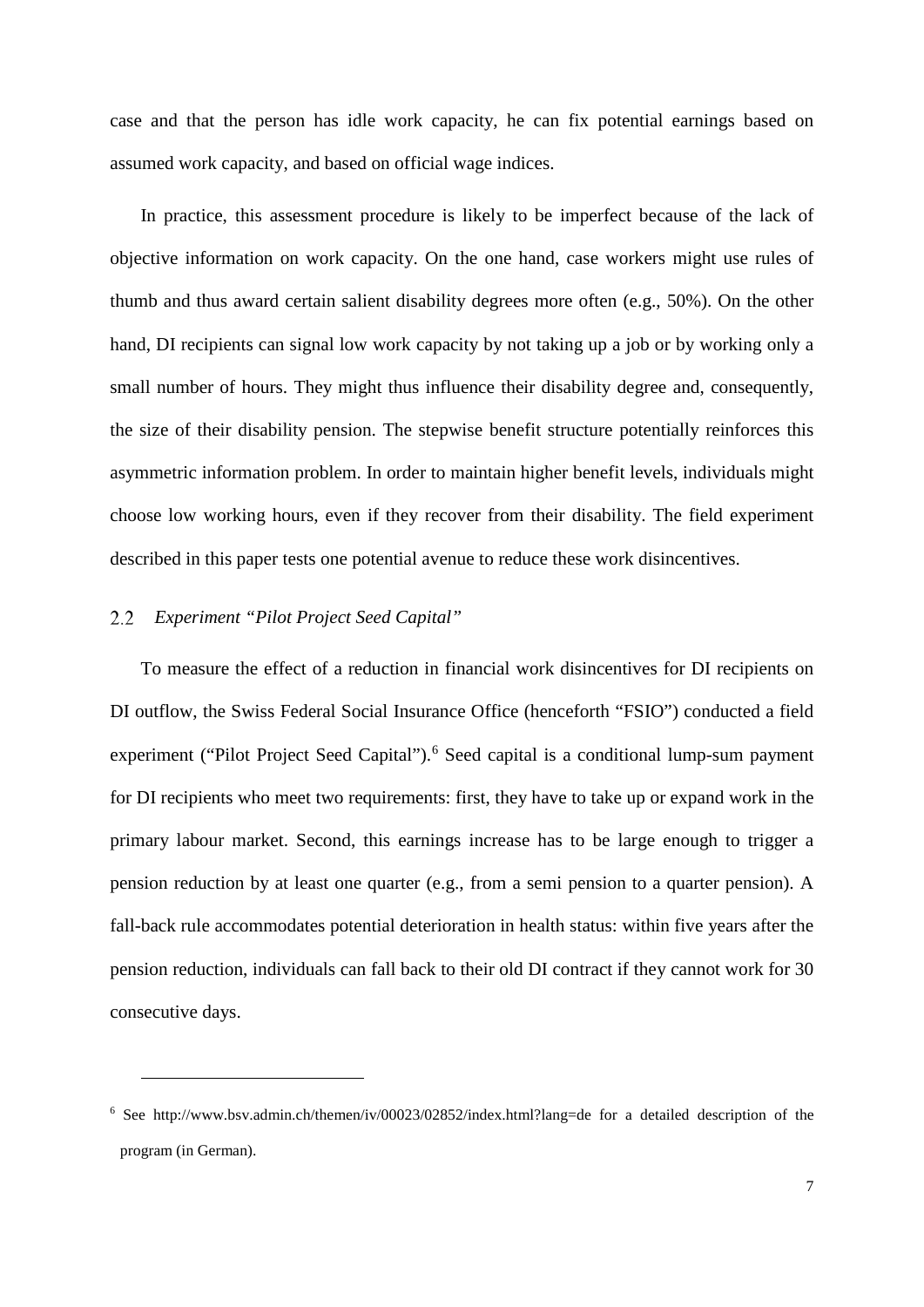To test different amounts of the financial incentives, two different treatments were implemented, that is, "high" seed capital (CHF 18,000 per pension reduction by one quarter), and "low" seed capital (CHF 9,000 per pension reduction by one quarter). Thus, the maximally achievable seed capital, that is, the seed capital for a person with a full pension who completely exits from DI receipt into employment, amounts to either CHF 72,000 (high seed capital) or CHF 36,000 (low seed capital). Whereas the former amount compares to the average income of a Swiss household, the latter amount corresponds to a minimum yearly income, which is implicitly guaranteed by means-tested benefits. The DI splits the lump-sum payment in four equal tranches, paid bi-annually over two years. Once an individual falls back to a higher pension, the DI stops payment of outstanding seed capital tranches. Already paid tranches do not have to be reimbursed.

Two cantons participated in the field experiment, St. Gallen, a German-speaking canton, and Vaud, a French-speaking canton. Out of the 37,853 DI recipients in these two cantons, 6,020 individuals were randomly chosen for the two treatments (2,000 individuals each) and for the control group (2,020 individuals). Table A1 in the appendix provides details on the stratified assignment mechanism.

The field phase of the experiment took place between September 2010 and August 2013. In September 2010, a letter from the local DI offices informed the treated individuals about seed capital eligibility. This letter explained the eligibility rules as well as the fall-back rule mentioned above. Furthermore, the letter encouraged participants to contact their DI case worker for further information and assistance. The exact wording of this information is provided in the supplementary material to this paper. The control group did not receive any information. After contacting the DI office by phone, individuals could meet their DI case workers in person to discuss further integration steps.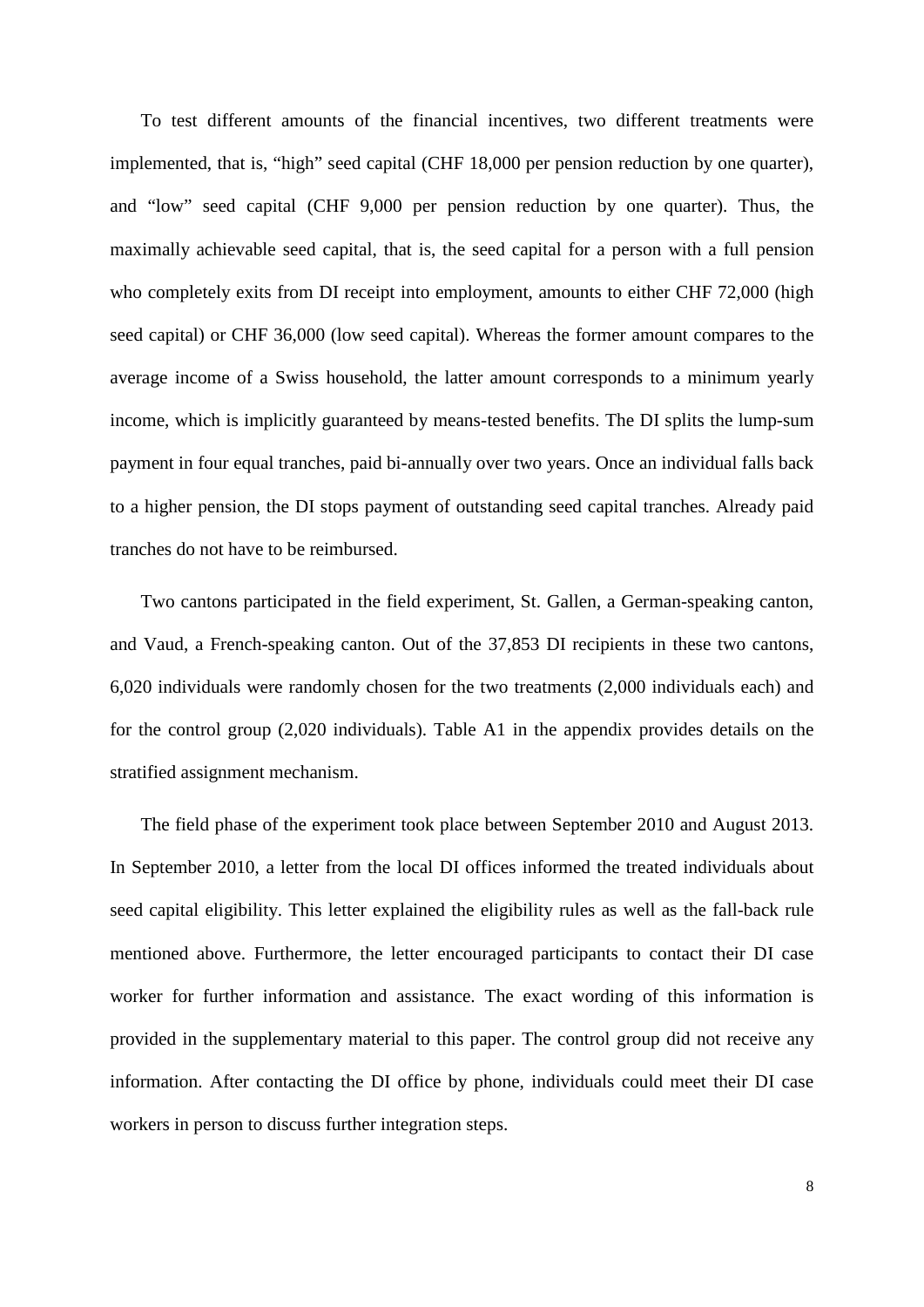#### **3 Data**

To choose program participants and to simulate program effects, we combine administrative data from the Swiss pension system (first pillar) with baseline survey data. Both datasets cover the pre-program period. The administrative data include all DI recipients in the participating cantons, and contain full labour market histories, demographic characteristics, and information on first-pillar pensions, but not, however, data on further income sources (such as second pillar and means-tested benefits). To enrich the administrative database, we conducted a telephone survey among 8,000 randomly selected individuals prior to program announcement (response rate: 51%). The survey data include current employment, detailed information on all possible income sources (i.e., wages, work hours, second pillar benefits, means-tested benefits, partner's income), further demographic characteristics (e.g., marital status, number of children, and education), and information on work capacity (e.g., health status, perceived difficulty to find a job).

To assess program response in the short-run, we match our data with case worker records on all interactions with individuals in the treatment groups, starting at the time of the program announcement. No data on the contacts with control group member are available. From personal communication with the local DI offices, however, we learned that contacts with DI beneficiaries outside the standard reassessment process (which occurs every two or three years) are typically rare. Case worker reports consist of the date, the frequency, and the content of all interactions that took place both over the phone and in person, for up to five months after the program announcement (i.e., between September 2010 and February 2011). About 8% of all individuals in the treatment group contacted the local DI offices.

As interest in taking up seed capital during the first five months of the experiment fell far behind the FSIO's expectations, the FSIO refrained from further data collection and delivery.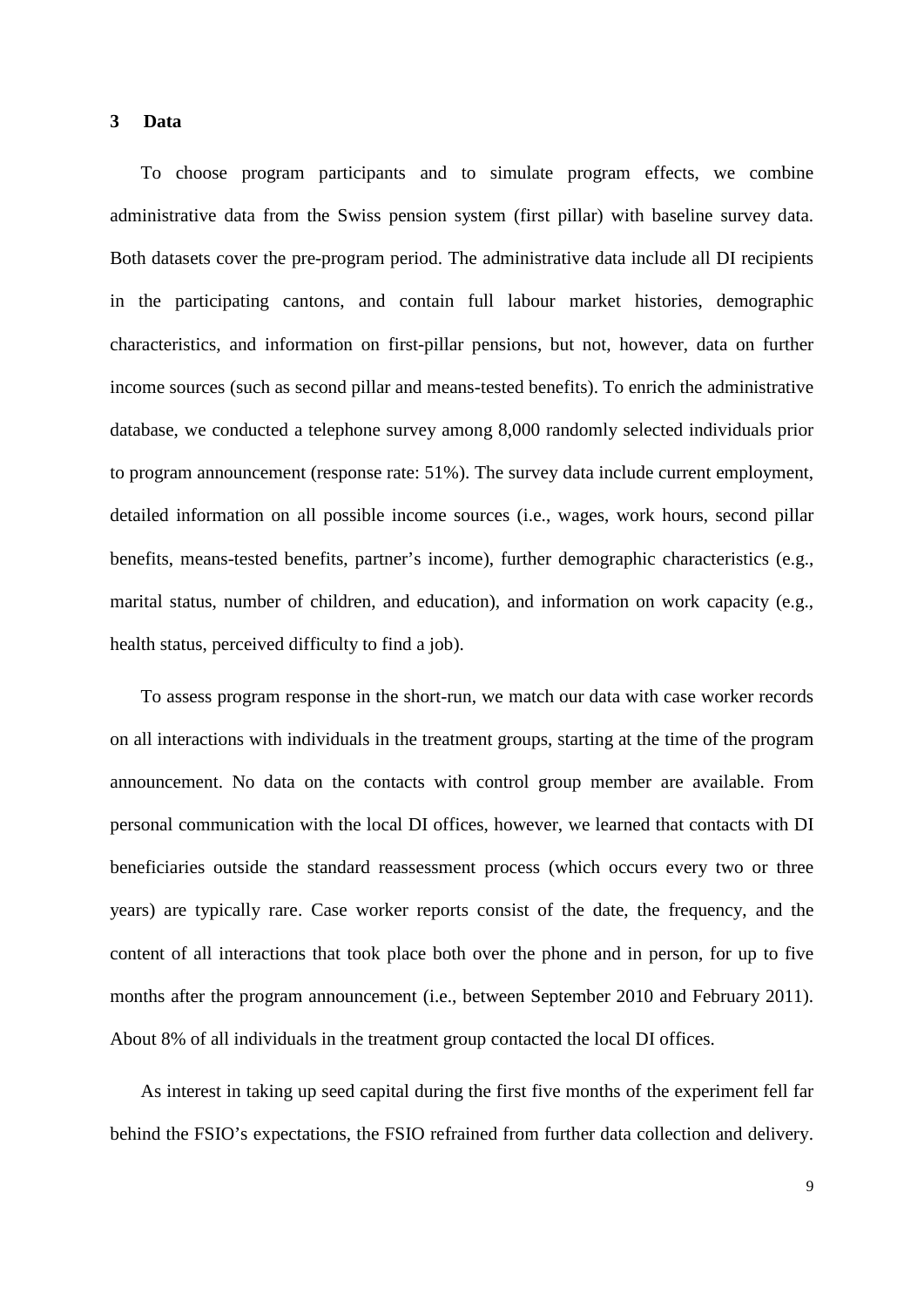By contacting the local DI offices we learned that 20 individuals took up seed capital during the field phase (September 2010—August 2013). We cannot link these 20 cases to our data sources, but anyway the low take-up rate of 0.5% would prevent further quantitative investigation into long-term labour market outcomes.

The low take-up seems surprising at first sight, as many individuals display considerable work capacity (see Table A2 in the appendix). For example, 30% of individuals report good or very good health, and 18% report no difficulty in finding employment. Moreover, 52% of individuals suffer from mental diseases, which might only temporarily impair health, at least for some individuals. Section 4 presents a model for the financial incentives, and a simulation of expected program effects.

#### **4 A stylised model and predicted effects of seed capital**

#### *A stylised model for the effect of seed capital*  $4.1$

We illustrate the basic economic forces at work in a simple static model where individuals maximise utility over consumption  $(c)$  and leisure (*l*). We assume that the relative value of "leisure" increases with an individual's health impairment. To create a tractable model, we introduce two short-cuts: first, the model assumes a single level of pension benefits and thus a single notch point. Hence, the model simplifies the Swiss scheme, which contains multiple notch points (see Figure 1). Second, we assume that individuals are able to work, and that they are able to perfectly mimic their preferred level of work capacity by choosing their number of work hours. This assumption creates a direct mapping from work hours into disability benefits: individuals receive disability insurance benefits (b) if hours of work ( $L =$  $T - l$ , where T denotes the maximum time available for either leisure activities or work) fall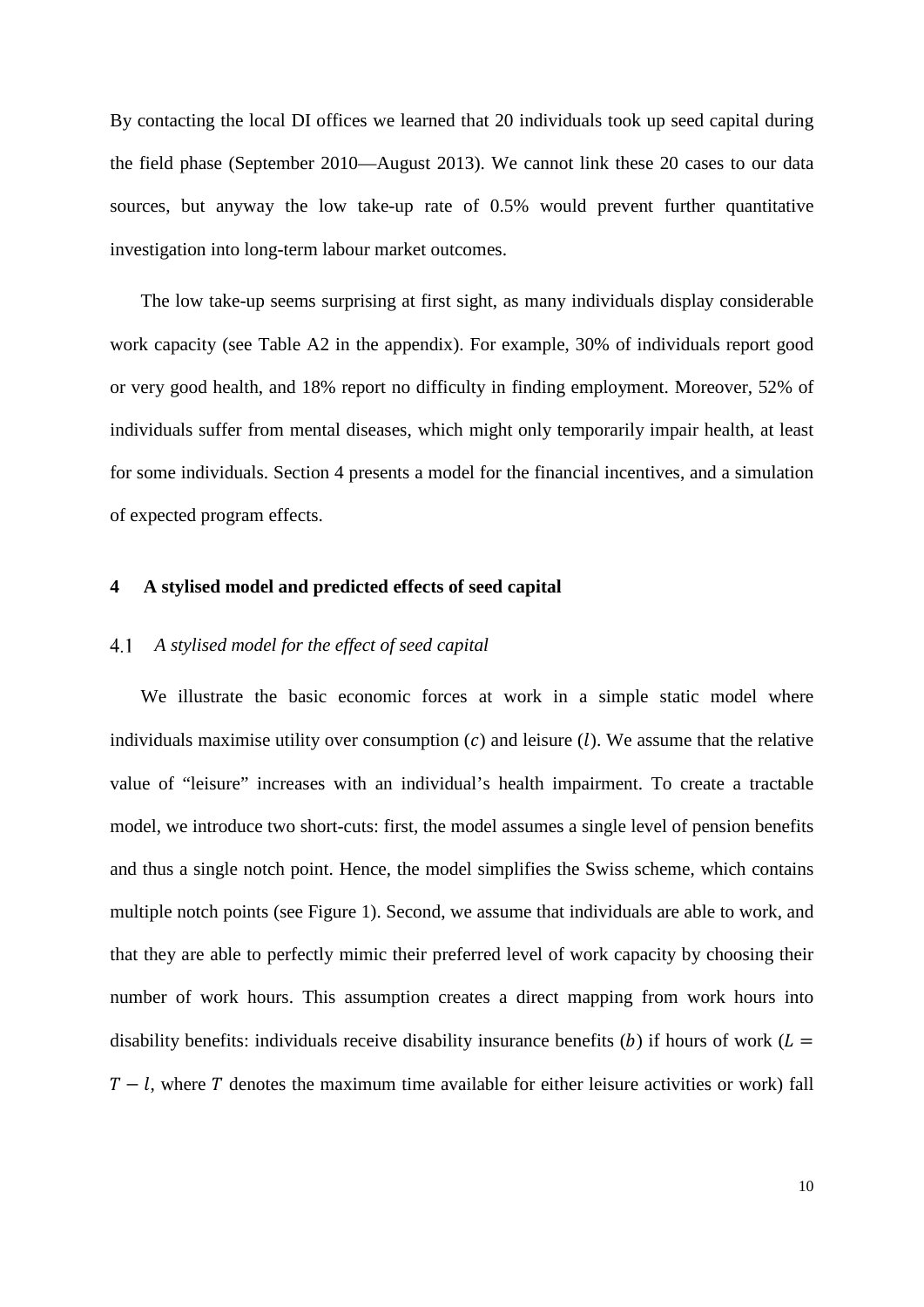below a certain threshold  $(\tau)$ . DI pensioners receive seed capital (s) if they expand work beyond the threshold and thus lose DI benefits.

Our model is static and compares a situation without seed capital  $(s = 0)$  to a situation with seed capital  $(s > 0)$ . In the absence of seed capital, we expect three types of DI pensioners: the first two types choose boundary solutions, that is, they either choose not to work at all (type 1) or to work exactly at the "cash cliff" that determines the next lower benefit level (type 2). While individuals choosing the former may have either very high disutility of work or low wages (both may reflect the consequences of a disability) individuals choosing the latter would work more if they did not lose disability benefits. The remaining individuals choose employment at the interior solution with the optimal level of hours of work to the left of the cash-cliff (type 3).

In the seed capital scenario, DI pensioners receive a lump-sum payment if they increase hours of work and lose DI benefits. Two different situations can occur (Figure 2): (1) seed capital does not fully (or just) compensate for the benefit loss (left panel), or (2) seed capital overcompensates for the benefit loss (right panel). In the first case, only individuals who would have chosen their hours of work exactly at the notch point in the absence of seed capital (type 2) change their behaviour. However, they only change their behaviour if additional earnings and seed capital together compensate for the loss in benefits and for the higher disutility caused by employment. In other words, total income (earnings, seed capital, and DI benefits) after expanding employment must be strictly higher than total income in the status quo. For all others, the optimal decision remains unchanged (compared to a situation without seed capital). In the second case, that is, if the seed capital overcompensates for the benefit loss, also individuals who choose hours of work below the benefit notch in a world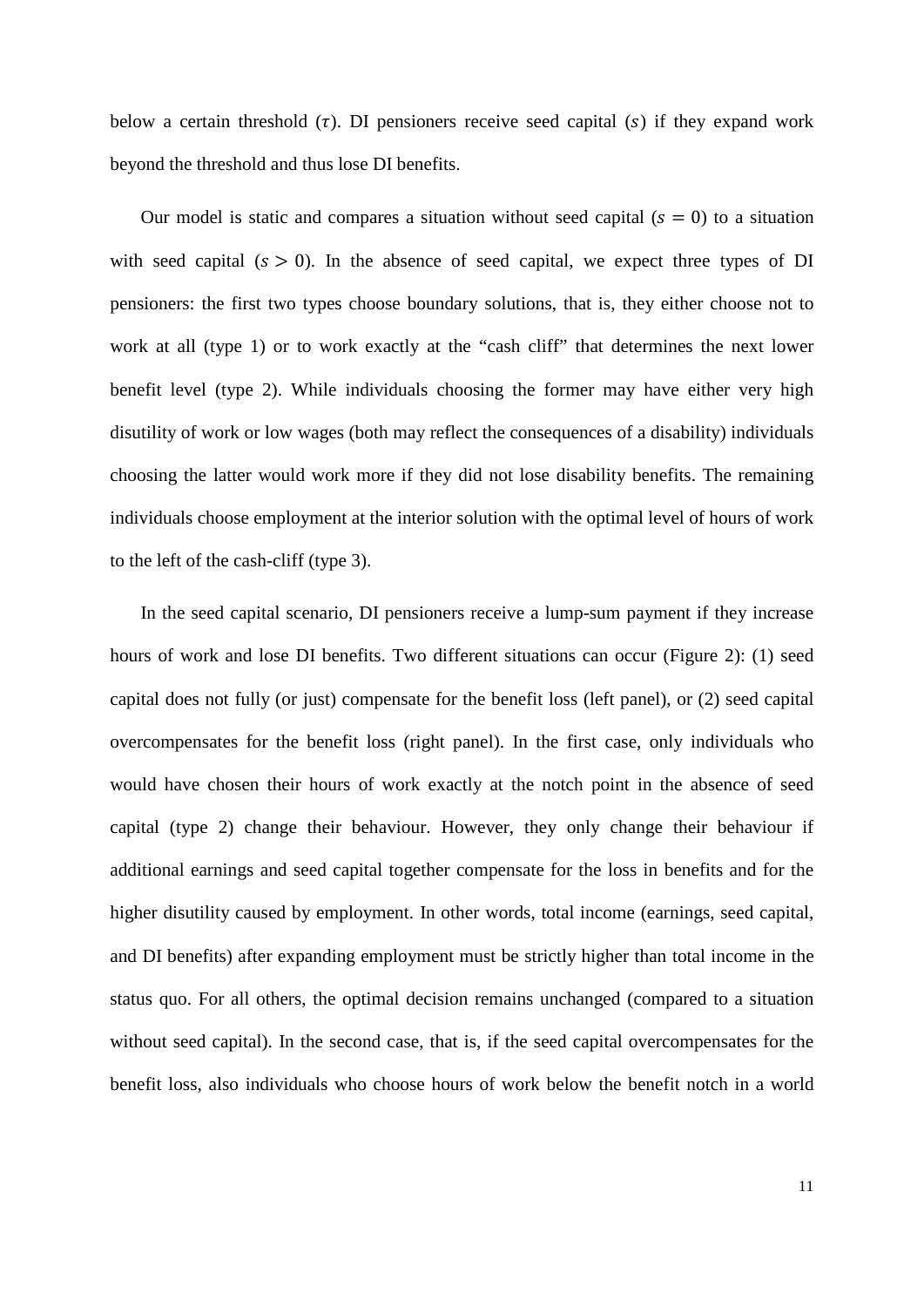without seed capital react to seed capital. These individuals, however, increase working hours only to the next notch point so that they "just" meet the condition for receiving seed capital.



**Figure 2: Labour-consumption trade-off**

*Note:* The two panels show labour supply choices in a stylised model under two conditions, for three types of individuals. Left panel: Seed capital does not compensate benefit losses. Right panel: Seed capital overcompensates benefit losses. Notation: *s*: amount of seed capital, *b*: loss of benefits if an individual extends his/her earnings beyond a certain cash-cliff threshold. Wages are denoted *w*. The budget constraint is  $C = wL + b$  if work hours L are below the cash-cliff threshold ( $L \leq \tau$ ) and  $C =$  $wL + s$  if individuals expand their work hours beyond the cash-cliff threshold and claim seed capital.

The simple model also demonstrates the limits of financial incentives: seed capital increases employment and reduces DI benefits for people of type 1 and type 3 only if they are overcompensated for the benefit loss. This implies that the savings in DI benefits due to the intervention are less than the seed capital payments, which cannot be a cost-effective intervention from the perspective of the insurance system. This finding is particularly relevant in the Swiss setting, where individuals receive DI benefits from several sources, while seed capital is paid from the first pillar only. Overcompensation would imply that the public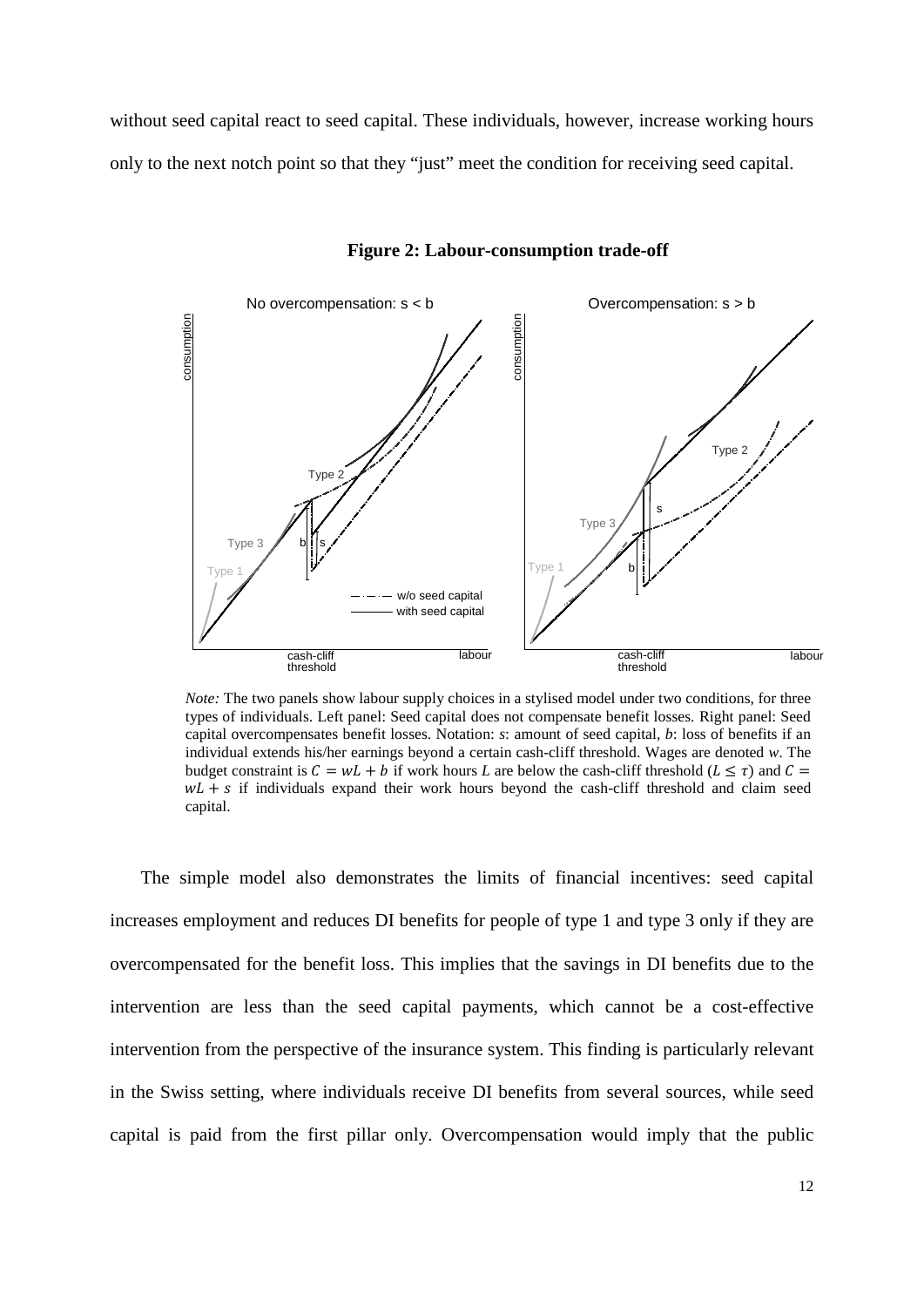pension system (first pillar) "subsidises" the private occupational pension system (second pillar). Seed capital should thus provide an incentive to expand employment for individuals who are cash-cliff constrained, but should not overcompensate forgone benefits from other sources.

#### $4.2$ *Simulating the financial implication of seed capital*

To establish a benchmark for the experimental results, this section presents micro-simulation results on the predicted effect of the seed capital offer, based on the simple labour supply model described in the previous section. Here we model the necessary return-to-work condition based on the budget constraint for different types, rather than fully specify the utility functions: individuals of types 1 and 3 will only react to seed capital if they are overcompensated for the benefit loss. Individuals of type 2 do not need to be overcompensated, but their additional earnings and seed capital together need to at least compensate for the loss in benefits. We use available survey and administrative data to determine the type, as well as their expected gains and losses from taking up seed capital.

We model three different "return-to-work" scenarios (henceforth, we use "return-towork" as a collective term for both "extension of working hours" and "take-up of work"): first, we assume a return-to-work period of two years, where individuals fall back to their old DI contracts after they received the last payment tranche. Individuals had the legal possibility to return to their old DI contracts when they were unable to work for 30 consecutive days within the first five years after reintegration (see Section 2). Yet, a lively political debate on future reforms of the Swiss Disability Insurance Act took place at the time of the experiment, particularly on how to enforce reintegration of current DI pensioners. DI recipients may thus have feared that they could not easily fall back into their old contract after two years. Therefore, the second scenario assumes that individuals increase employment for a period of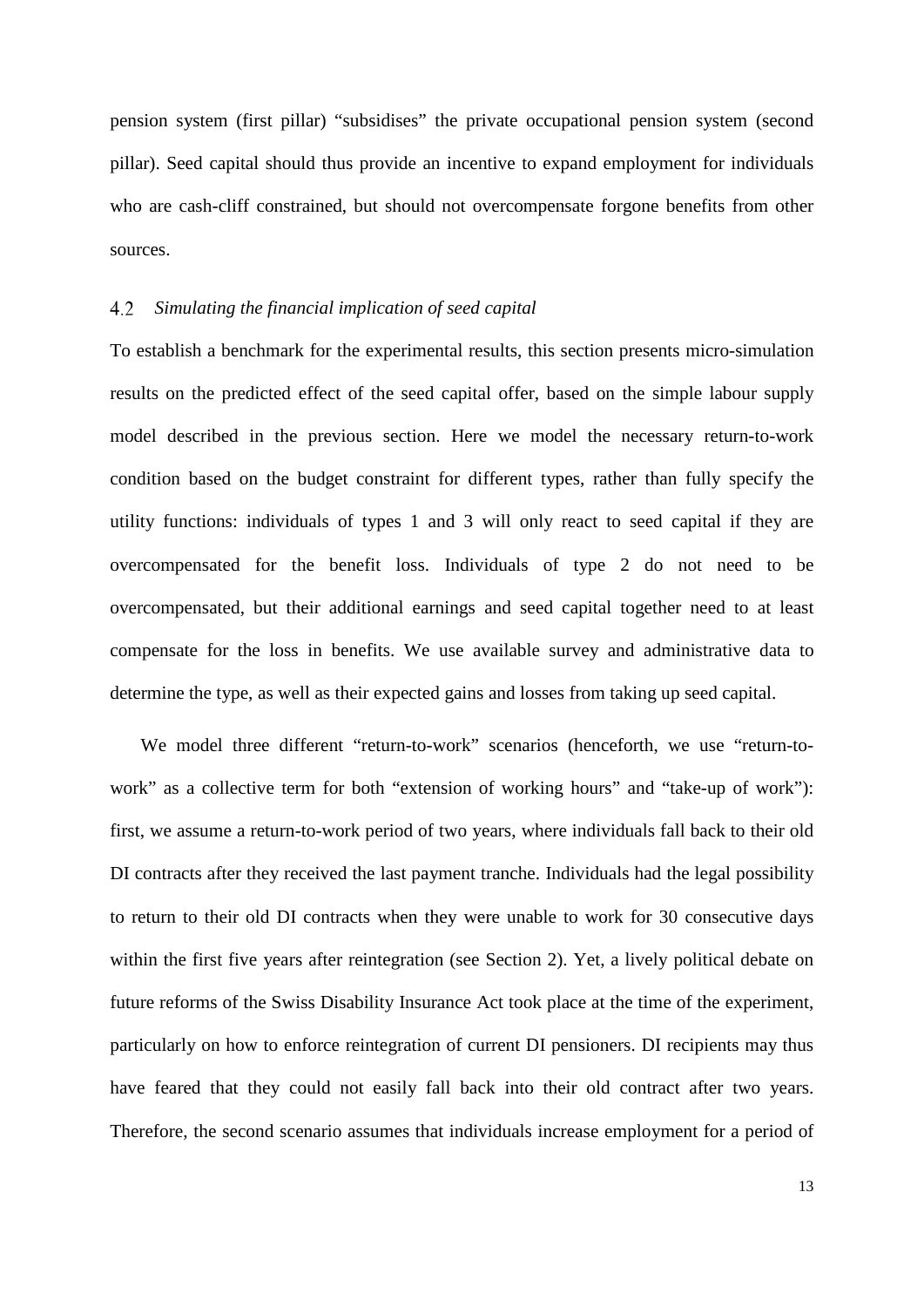five years and fall back to their old disability degree afterwards (but not into their old DI contract, see further explanations below). The third scenario assumes that individuals increase employment until retirement and do not fall back to their old DI degree.

We assume that individuals increase employment exactly to the next cash-cliff threshold. Our data contain current earnings and the disability degree for all working individuals. Cashcliff thresholds, however, are a function of unobserved potential earnings (see Section 2). To construct cash-cliff thresholds, we assume that an individual's current employment level corresponds exactly to his/her disability degree. In other words, if a person had an initial disability degree of 50% and takes up seed capital, his/her employment level increases to 60% and his/her disability degree declines to 40%. This implies that his/her current earnings increase by 20%. For individuals who are currently not working, we predict earnings when taking up employment, based on information for individuals who are comparable in terms of observable characteristics, but who are working (see the supplementary material to this paper for more details).

During the return-to-work period, increased earnings lead to a reduction in first and second pillar benefits by one quarter. We also recalculate means-tested benefits, as these depend on earnings and on first and second pillar benefits. We assume that those individuals who return to work for two years fall back into their old DI contract. Compared to the status quo, their DI benefits decline during the return-to-work period, but afterwards, their benefits pick up the status quo path again. This is not the case when the return-to-work period is five years and longer. Here, the DI recalculates benefits even if individuals fall back into their old disability degree. Furthermore, return-to-work has implications for old-age pensions, which also require recalculation. We provide a detailed description of the simulation in the supplementary material to this paper.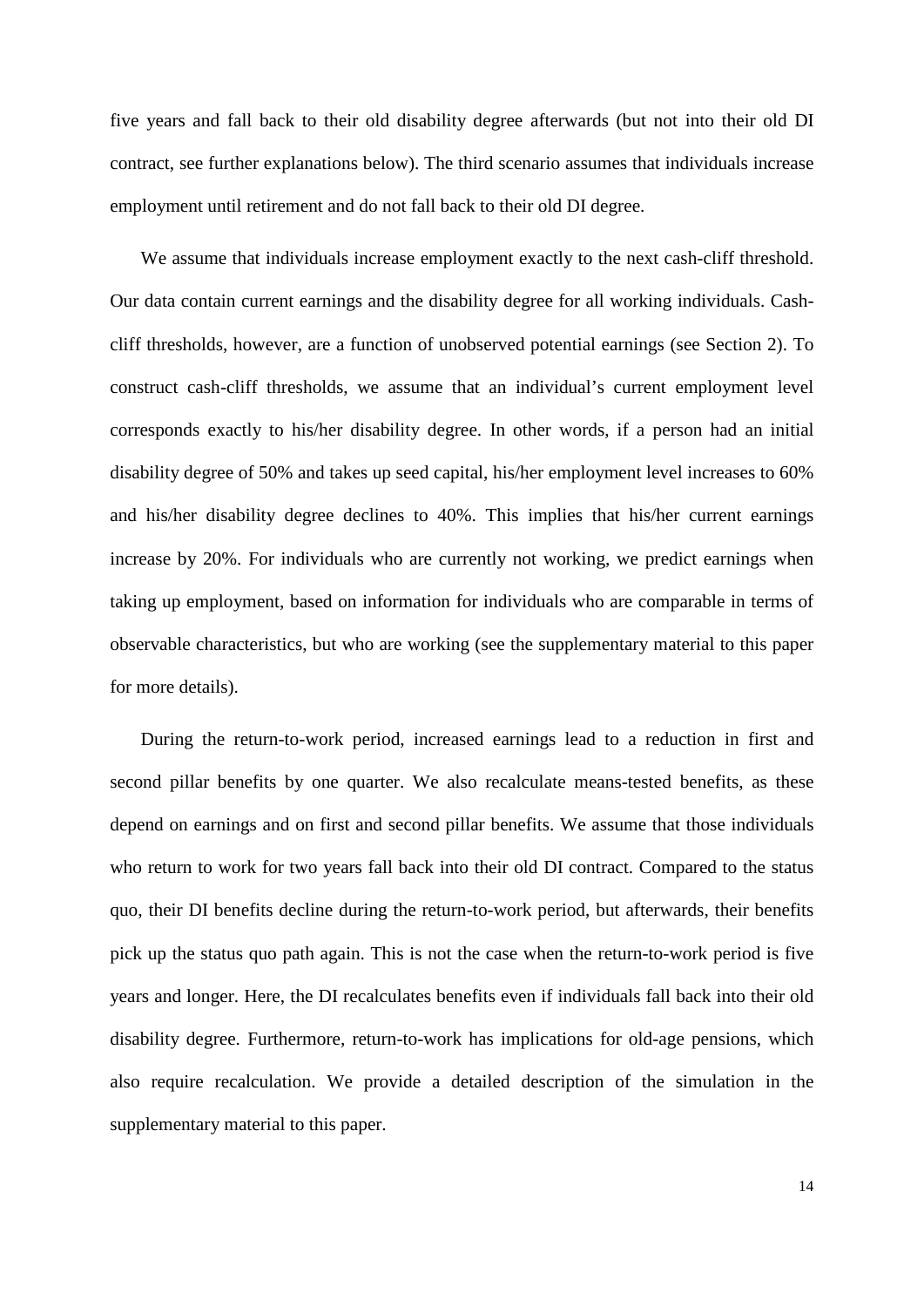|                                                                           | Type 1      | Type 3                                                 | Type 2                                  | <b>Total</b> |
|---------------------------------------------------------------------------|-------------|--------------------------------------------------------|-----------------------------------------|--------------|
| Labour market status                                                      | Not working | Working                                                | <b>Working</b>                          |              |
| Disability degree                                                         | Any         | Not at the notch                                       | At the notch                            |              |
| % of population                                                           | 65%         | <b>23%</b>                                             | 12%                                     |              |
| Return-to-work condition                                                  |             | Seed capital $>$ benefit loss<br>during return-to-work | Seed capital $>$ total<br>income change |              |
| Percentage where return-to-work condition is fulfilled (9,000/18,000 CHF) |             |                                                        |                                         |              |
| RTW for 2 years                                                           | 7%/41%      | 11%/58%                                                | 61%/75%                                 | 14%/49%      |
| RTW for 5 years                                                           | $0\%/5\%$   | $2\%/7\%$                                              | 53%/58%                                 | 7%/12%       |
| RTW until retirement                                                      | $0\%/2\%$   | $2\%/2\%$                                              | $47\%/51\%$                             | 6%/8%        |

**Table 1: Necessary return-to-work condition for alternative scenarios**

*Note:* The simulation is based on information from 2,273 individuals in the treatment and control group who participated in the survey and have non-missing information on wages and benefit payments. Individuals who have never worked before DI entry were excluded because wage predictions are based on work history prior to DI entry. *RTW*: Return-to-work. RTW also includes individuals who are already working, but extend their work hours. Details on the simulation can be found in Appendix B. Source: Own calculations based on administrative and survey data, provided by the Federal Social Insurance Office of Switzerland for the purpose of this study.

Based on the micro-simulation, we estimate necessary return-to-work conditions for different types of individuals. We cannot directly observe types (this would mean that we estimated the utility parameters), but we assess types based on observed disability degrees and labour market behaviour prior to program announcement: type 1 are individuals who do not work at all, irrespective of their disability degree (65% of our sample); type 2 are cash-cliff constrained individuals, that is, individuals who work and have a disability degree exactly at the threshold (12% of our sample); and type 3 are individuals who work and have a disability degree not at the threshold (23% of our sample).

Table 1 presents the simulation results. If people perceived that they can fall back to their old DI contract after two years, 14% of the total population would react to low seed capital (CHF 9,000), and almost half of the population would respond to high seed capital (49%). In the low seed capital condition, those who are cash-cliff constrained would react to seed capital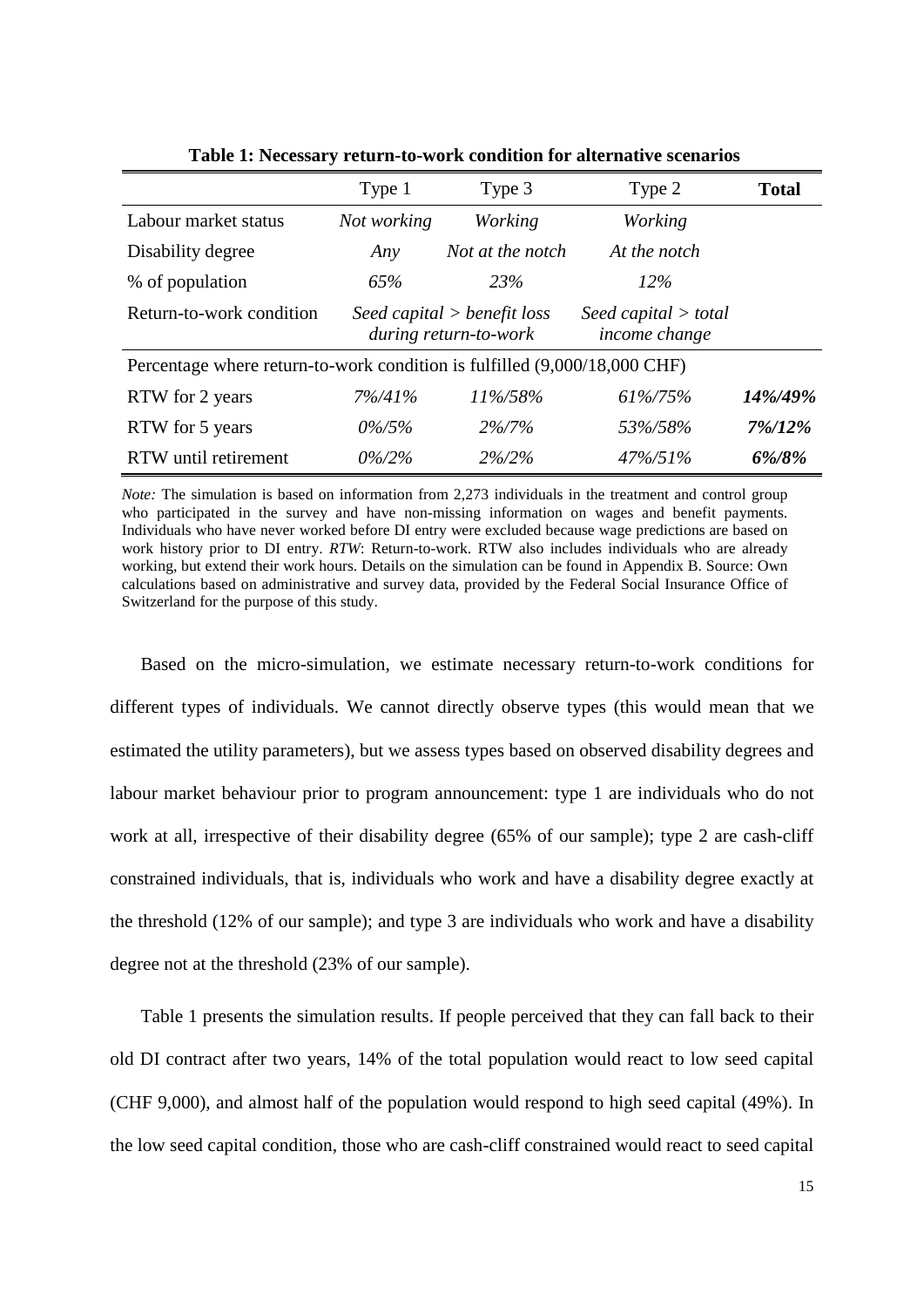much more frequently (75%). Yet, seed capital rarely overcompensates individuals with longer return-to-work periods. Individuals who are not cash-cliff constrained would not respond to seed capital. The share of cash-cliff constrained individuals who would take up seed capital, however, is remarkably stable at around 50%, even in the long run. We thus expect overall small interest in the program if people fear that they cannot return to their old DI contract after two years. However, the interest should be considerably higher among individuals with disability degrees close to threshold values, as these individuals are likely to be cash-cliff constrained.

#### **5 Results of the pilot project**

-

Consistent with our simulation, our results document overall a low interest in the program. Within three years, only 20 treated individuals (0.5%) took up seed capital. The take-up rate corresponds approximately to the overall rate of pension reduction in previous years.<sup>[7](#page-17-0)</sup> It is thus very likely that seed capital generated wind-fall profits for a few people who would have reduced their DI pensions anyway, but seed capital does not seem to incentivise take-up or expansion of employment.

Since we cannot link final take-up rates to administrative data sources, any further analysis will be based on short term reactions. In total about 8% of all individuals in the treated groups contacted their local DI offices within the first five months after the program announcement. However, only 4% of individuals asked for information on the program (see Table A2 in the appendix).

<span id="page-17-0"></span> $<sup>7</sup>$  In the year 2011, for example, about 0.4% of all pensioners reduced their pension payment in comparison to the</sup> previous year by at least one quarter, but kept a pension of at least one quarter. Most of these pension reductions, however, were not driven by higher incomes. The annual share of individuals who reduced pension level as a result of higher incomes is thus likely to be lower.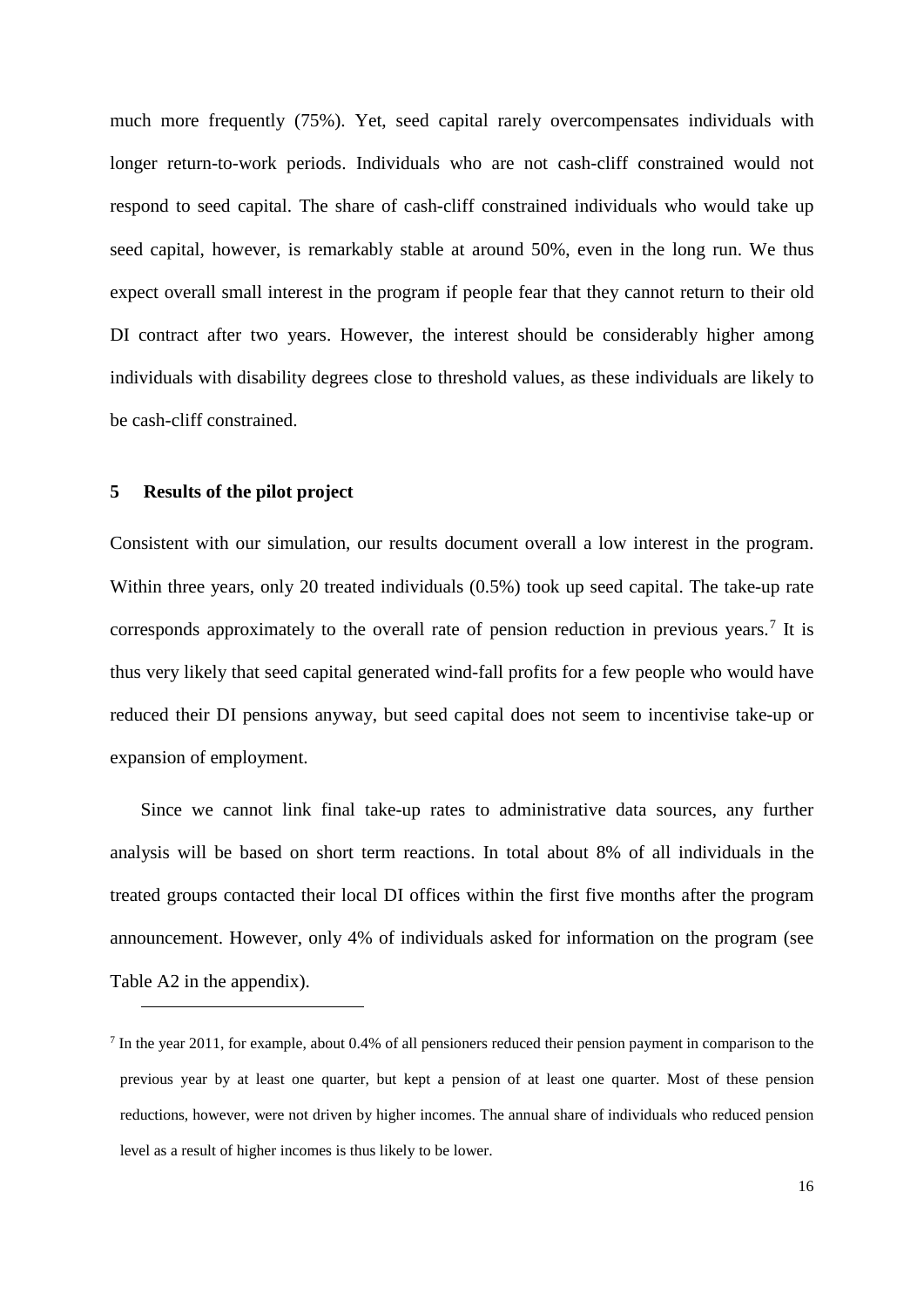| Table 2: Short term interest in seed capital |                       |                                          |                                        |
|----------------------------------------------|-----------------------|------------------------------------------|----------------------------------------|
|                                              | (1)<br>Any<br>contact | (2)<br>Contact and<br>expressed interest | (3)<br>Contact and made<br>appointment |
| High seed capital                            | $-0.002$              | $-0.002$                                 | $-0.005$                               |
|                                              | (0.012)               | (0.009)                                  | (0.008)                                |
| Constant                                     | $0.073***$            | $0.037***$                               | $0.033***$                             |
|                                              | (0.008)               | (0.006)                                  | (0.006)                                |
| $R^2$                                        | 0.00                  | 0.00                                     | 0.00                                   |
| $\overline{N}$                               | 4,000                 | 4,000                                    | 4,000                                  |

*Note:* The table shows regression results for the 4,000 individuals who received a seed capital offer. Panels (1)–(3) contain different binary dependent variables. (1) individual contacted his/her case worker with positive or negative feedback on the letter; (2) individual asked for information about the program; (3) individual made an appointment to discuss next steps. The table presents coefficients from OLS regressions with sampling weights. High seed capital: indicator variable for the high treatment condition (see Section 2). The reference category is low seed capital. Standard errors are shown in parentheses. Significance levels: \* *p*<0.1; \*\* *p*<0.05; \*\*\* *p*<0.01. Source: Own calculations based on case worker records, provided by the Federal Social Insurance Office, Switzerland.

Table 2 reveals that doubling the size of the incentives has no effect on call-back rates. We also find little evidence of heterogeneous treatment effects with respect to characteristics that mirror work capacity, such as health, perceived difficulty to find employment, and education (see Table A3 in the appendix).<sup>[8](#page-18-0)</sup> Only individuals who report that they could easily find a job and individuals with a college degree are slightly more likely to react to seed capital.

<u>.</u>

<span id="page-18-0"></span><sup>8</sup> Health status and perceived labour market frictions are self-reported before the implementation of the field experiment and thus not confounded by justification bias (e.g., Kapteyn, Smith and van Soest 2009).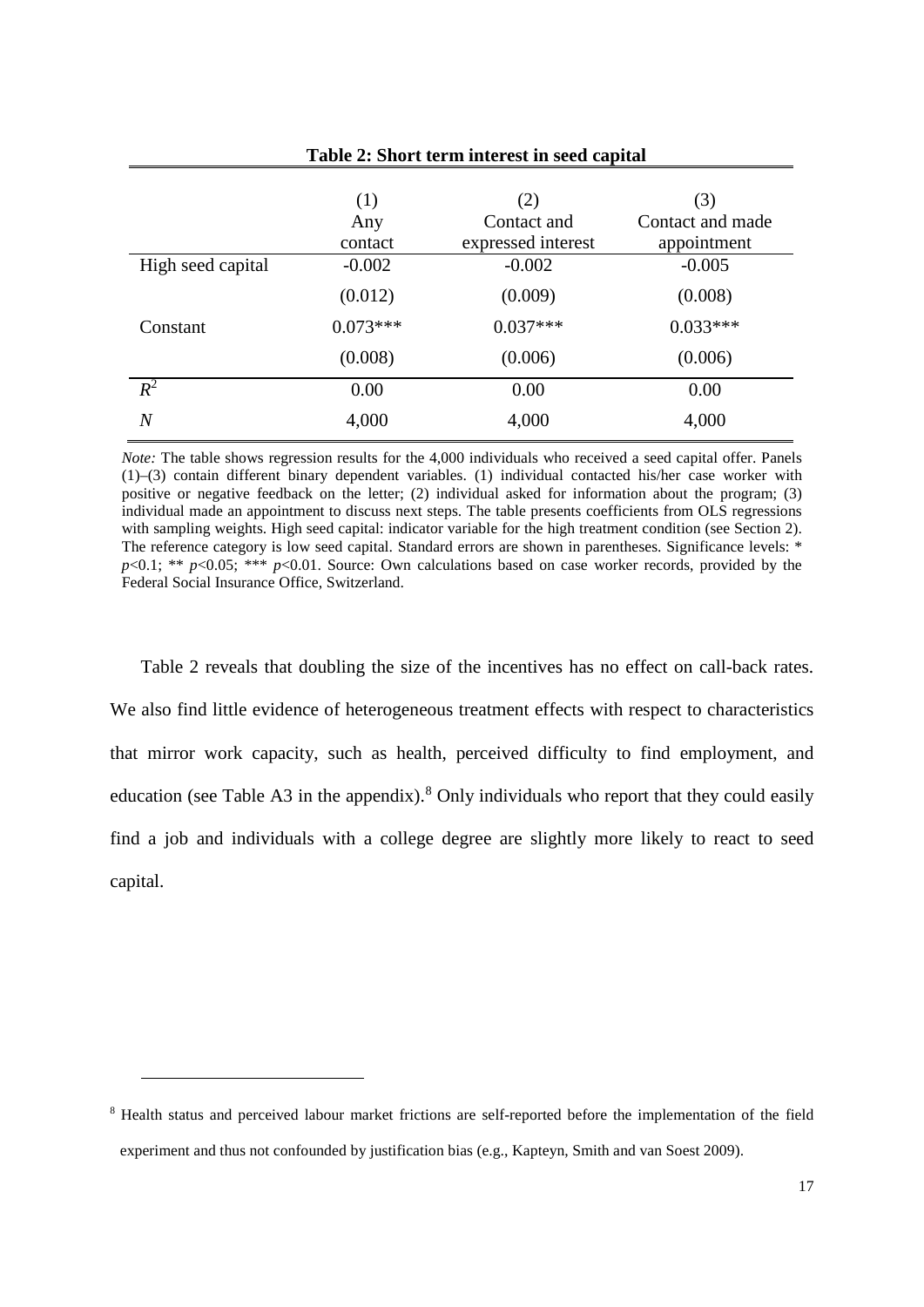



*Note:* Figure 3 is based on information from respondents who participated in a survey prior to the pilot project, who were employed prior to the experiment, who provided survey information on earnings, and who were randomised into one of the treatment groups (N=760). The upper panel presents a histogram of disability degrees with a bin width of one percentage point. The lower panel presents interest in seed capital (binary variable: individual contacts the local disability office and expresses interest). Dots are averages per disability degree; lines represent the results of kernel-weighted local regression using a triangle kernel and a bandwidth of 3. Source: Own calculations based on administrative and survey data and case worker records, provided by the Federal Social Insurance Office, Switzerland.

The predictions in Section 4 encourage further investigation into the role of cash-cliffs. Prior to seed capital announcement, we observe strong bunching behaviour (upper panel of Figure 3), as an unusually high share of individuals has disability degrees close to a threshold (particularly 50% and 70%), and a low share of individuals has disability degrees just below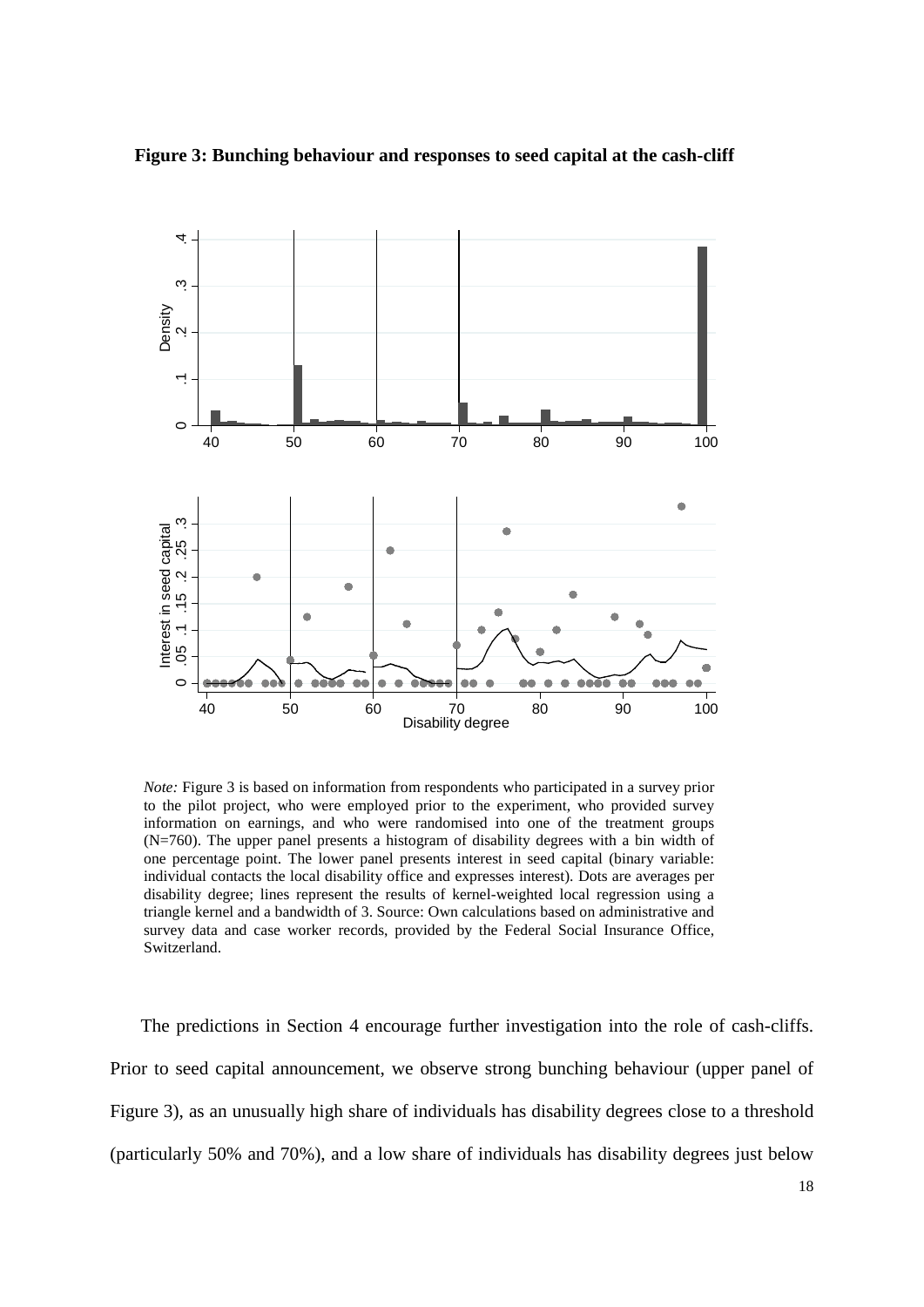these thresholds (i.e., 49% and 69%). This pattern is a first indicator that cash-cliffs are binding and that higher behavioural responses to the announcement of seed capital for these individuals can be expected. The lower panel of Figure 3 shows that interest in seed capital is higher for individuals just above the threshold, compared to individuals just below the threshold. For example, interest in seed capital significantly increases by 0.036 (SD 0.016) at the 50% threshold. The jumps at the other thresholds are smaller and statistically insignificant.<sup>[9](#page-20-0)</sup>

#### **6 Discussion**

<u>.</u>

Consistent with our simulation, our results document overall a very low interest in taking up seed capital. We find higher call-back rates for individuals with disability degrees close to cash-cliffs, but these effects are far lower than predicted by our simulations. Note that our results are not biased by labour demand frictions. The low initial responses should not be biased by any unsuccessful attempts to find a job. The key question is thus: why the interest in taking up seed capital was so low, in particular among those individuals, for whom we initially expected a high potential for seed capital take-up.

One of the prime reasons for our findings could relate to a biased classification of individuals into types. In our simulation, we count all individuals to be cash-cliff constrained who were employed prior to seed capital and who had disability degrees close to a cash-cliff. Observed bunching prior to seed capital announcement is consistent with labour supply responses to a non-linear budget set, but Figure 3 also displays bunching at disability degrees

<span id="page-20-0"></span><sup>9</sup> Interest in low and high seed capital is combined due to sample size restrictions. Estimates are based on the regression discontinuity design routine developed by Nichols (2011). The estimates for the other two notch points are 0.029 (SD 0.032) for the 60% threshold and 0.032 (SD.0243) for the 70% threshold.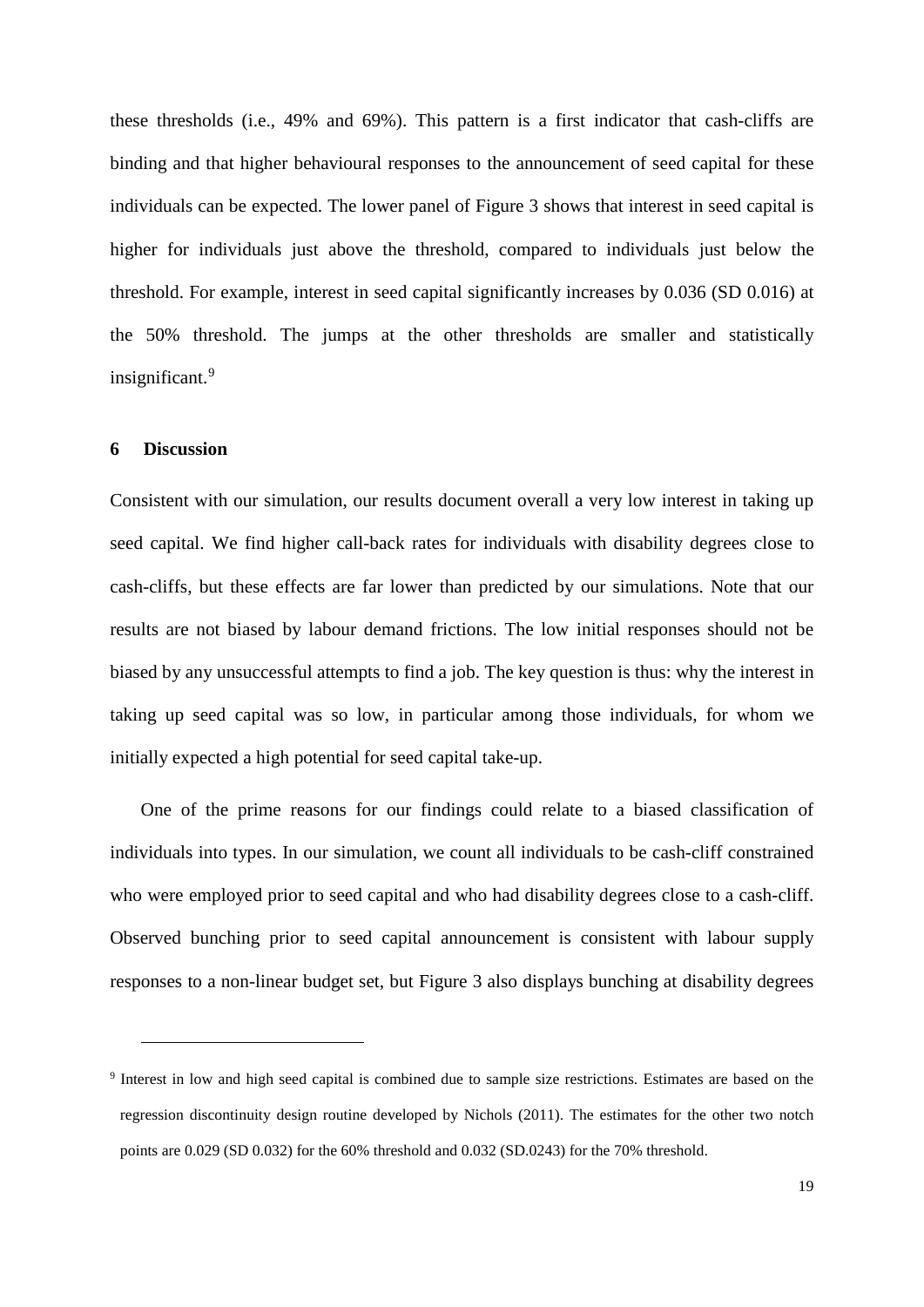that are not associated with higher DI benefits (for example, 80% and 100%). Clustering of disability degrees at decimal numbers may also reflect rules of thumb that guide case workers' assessments of the disability degree. Consequently, the true proportion of individuals who are cash-cliff constrained could be much smaller than predicted. Similar problems have been observed in other studies that use bunching evidence. Saez (2010), for example, uses US tax data to analyse bunching at kink points imposed by the Earned Income Tax Credit. Some of the estimates for the intensive margin labour supply and earnings elasticities are implausibly high, which implies that bunching reflects reporting effects rather than true labour supply responses.

Moreover, we do no not fully specify the parameters of individuals' utility functions, but only simulate the necessary return-to-work conditions for different types. To take up seed capital, however, individuals need to trade off a relatively safe DI insurance payment against a potentially higher, but more uncertain, work income. Risk aversion could thus significantly harm the expansion of employment and the take-up of seed capital, particularly for longer return-to-work periods.

Low take up of social benefit schemes, however, has been observed in many other settings, even if benefits outweigh objective costs (an excellent review can be found in Currie 2006). This raises the question, which other indirect costs are relevant in explaining low takeup rates. Several studies in behavioural economics show that agents who are faced with complex decisions tend to avoid active choices in order not to incur large up-front problemsolving costs (e.g., Samuelson and Zeckhauser 1998, Frank and Lamiraud 2009). Beshears et al. (2008) argue that choices with consequences far in the future are especially complex. Taking up seed capital certainly falls into that category: determining the consequences of return-to-work on lifetime income requires projecting health, wage and job uncertainty,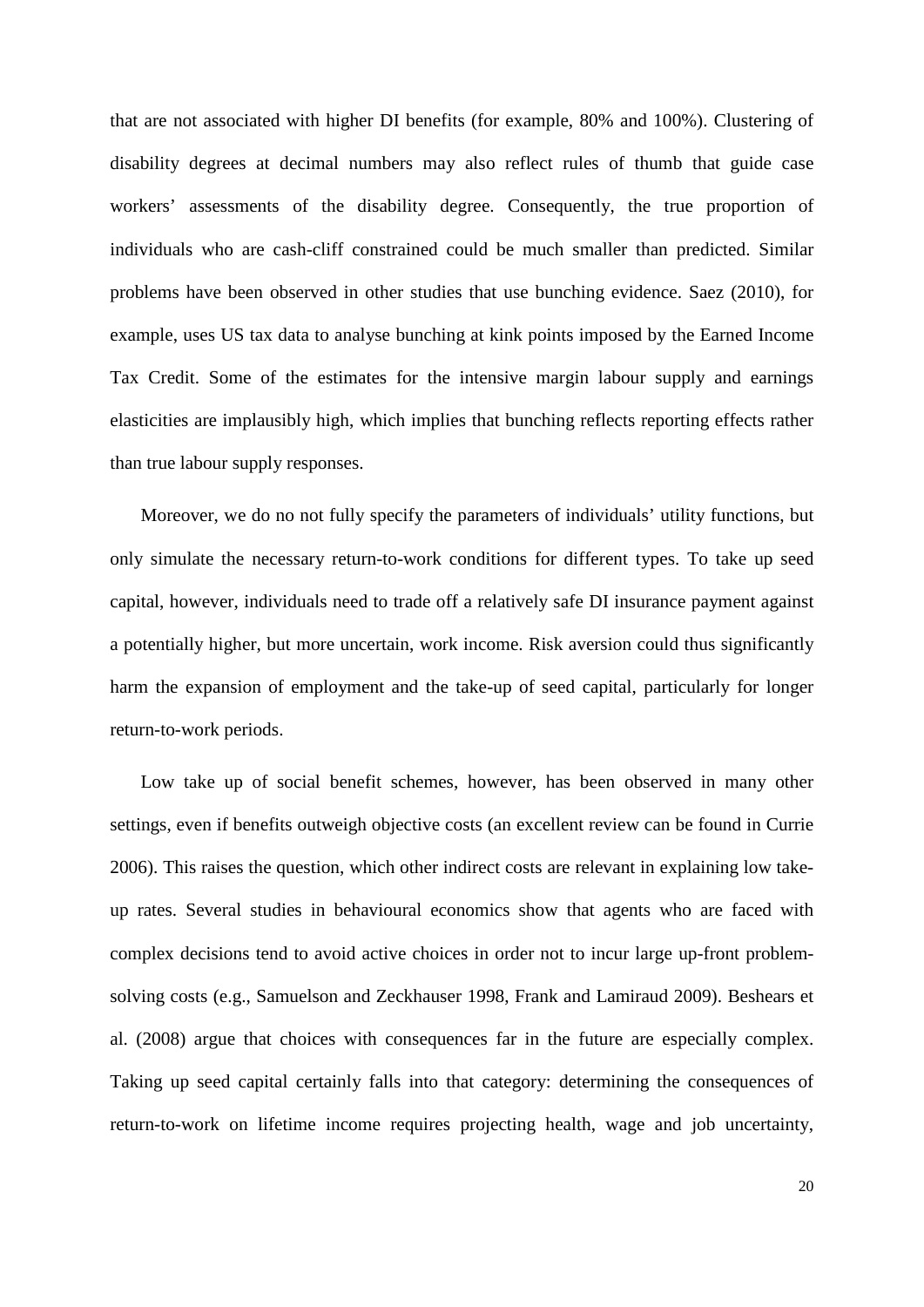benefits from different social insurance programs, and capital market returns. It is thus very likely that many DI recipients do not fully understand the lifetime implications of the returnto-work decision, and therefore avoid taking active steps.

Finally, low take-up could also reflect information frictions. Individuals received the seed capital offer via an announcement letter that gave a precise description of the program. This was the only source of information available to DI recipients, unless they contacted their case worker to ask for additional information (which occurred in 4% of all cases). By contrast, when a nationwide pension reform is announced, DI recipients receive the same information several times through different channels (e.g., media, support groups). This information problem, however, even applies to well-established programs. For example, many individuals who are eligible for the Earned Income Tax Credit are unaware of the presence of the credit or have misconceptions of program incentives and eligibility (Bhargava and Manoli 2013).

#### **7 Conclusion**

This paper presents the results of a field experiment on financial work incentives for DI recipients in Switzerland. The program was aimed at reducing the loss of DI benefits if earnings exceeded certain thresholds ("cash-cliffs"). The program granted a substantial lumpsum payment of up to CHF 72,000 (USD 71,000) if individuals expanded employment and thus reduced their DI benefits.

Using a micro-simulation model, we demonstrate that the amount of money offered, though large in comparison with other cash programs, is still unlikely to fully compensate for the potential income loss of reducing DI benefits. Our simulations predict that for a majority of individuals, returning to the labour market for a period of more than two years would not have been beneficial in financial terms even after accounting for the seed capital offset.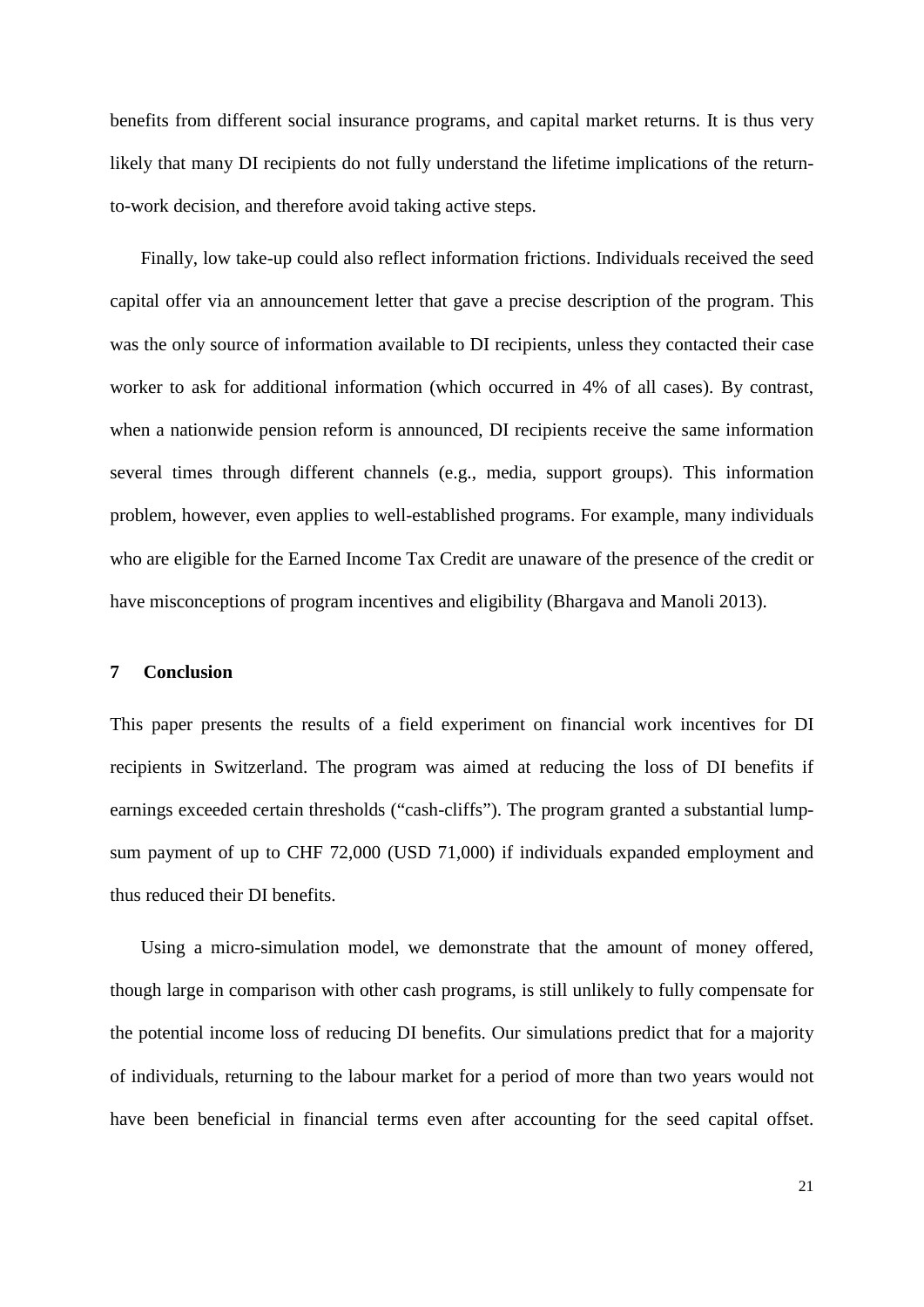Mostly, recipients who do not expand work because working more does not pay off ("cashcliff" constrained individuals), should be attracted to take up seed capital.

Consistent with the predictions from our micro-simulation model, we find that the interest in participating in the program is very low. Overall take-up of the financial incentives was 0.5%. Only 4% contacted their case worker within five months after the program announcement to require more information. Doubling the amount of the lump-sum payment made no difference. We find slightly higher reactions to seed capital for individuals with disability degrees at cash-cliffs. However, these effects are relatively small, which suggests that the share of individuals that are truly cash-cliff constrained is much smaller than initially expected. Moreover, risk-aversion, bounded rationality, and information frictions might have reinforced the low interest in the conditional cash transfer program.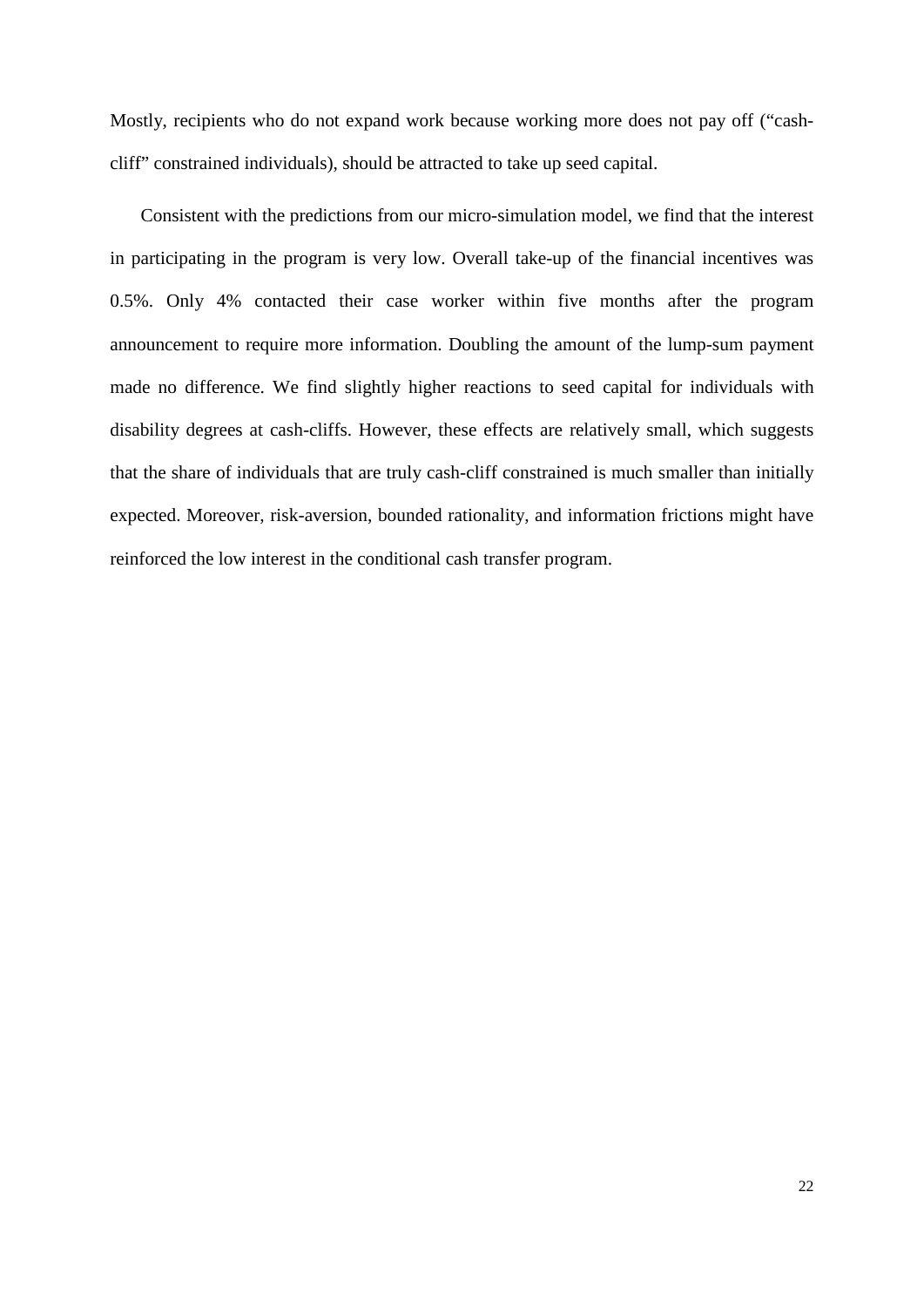#### **References**

- Adam, Stuart, Antonine Bozio, and Carl Emmerson. 2010. *Reforming Disability Insurance in the UK: Evaluation of the Pathways to Work Programme.* Working paper, London: Insitute for Fiscal Studies.
- Autor, David H., and Mark G. Duggan. 2007. "Distinguishing Income from Substitution Effects in Disability Insurance." *American Economic Review*, 119-124.
- Beshears, John, James J. Choi, David Laibson, and Brigitte C. Madrian. 2008. "How Are Preferences Revealed?" *Journal of Public Economics*, 1787-1794.
- Bhargava, Saurabh, and Dayanand Manoli. 2013. "Why are benefits left on the table? Assessing the Role of Information, Complexity, Stigma on Take-Up with an IRS Field Experiment." Mimeo.
- Bütler, Monika, Lukas Inderbitzin, Jonathan Schulz, and Stefan Staubli. 2012. "Die Auswirkungen bedarfsabhängiger Leistungen: Ergänzungsleistungen in der Schweiz." *Perspektiven der Wirtschaftspolitik*, 137–265.
- Campolieti, Michele. 2004. "Disability Insurance Benefits and Labor Supply: Some Additional Evidence." *Journal of Labor Economics*, 863-889.
- Campolieti, Michele, and Chris Riddell. 2012. "Disability policy and the labor market: Evidence from a natural experiment in Canada, 1998-2006." *Journal of Public Economics*, 306-316.
- Currie, Janet. 2006. "The Take-up of Social Benefits." In *Poverty, The Distribution of Income, and Public Policy*, edited by Alan Auerbach, David Card and John Quigley, 80-148. New York: Russel-Sage.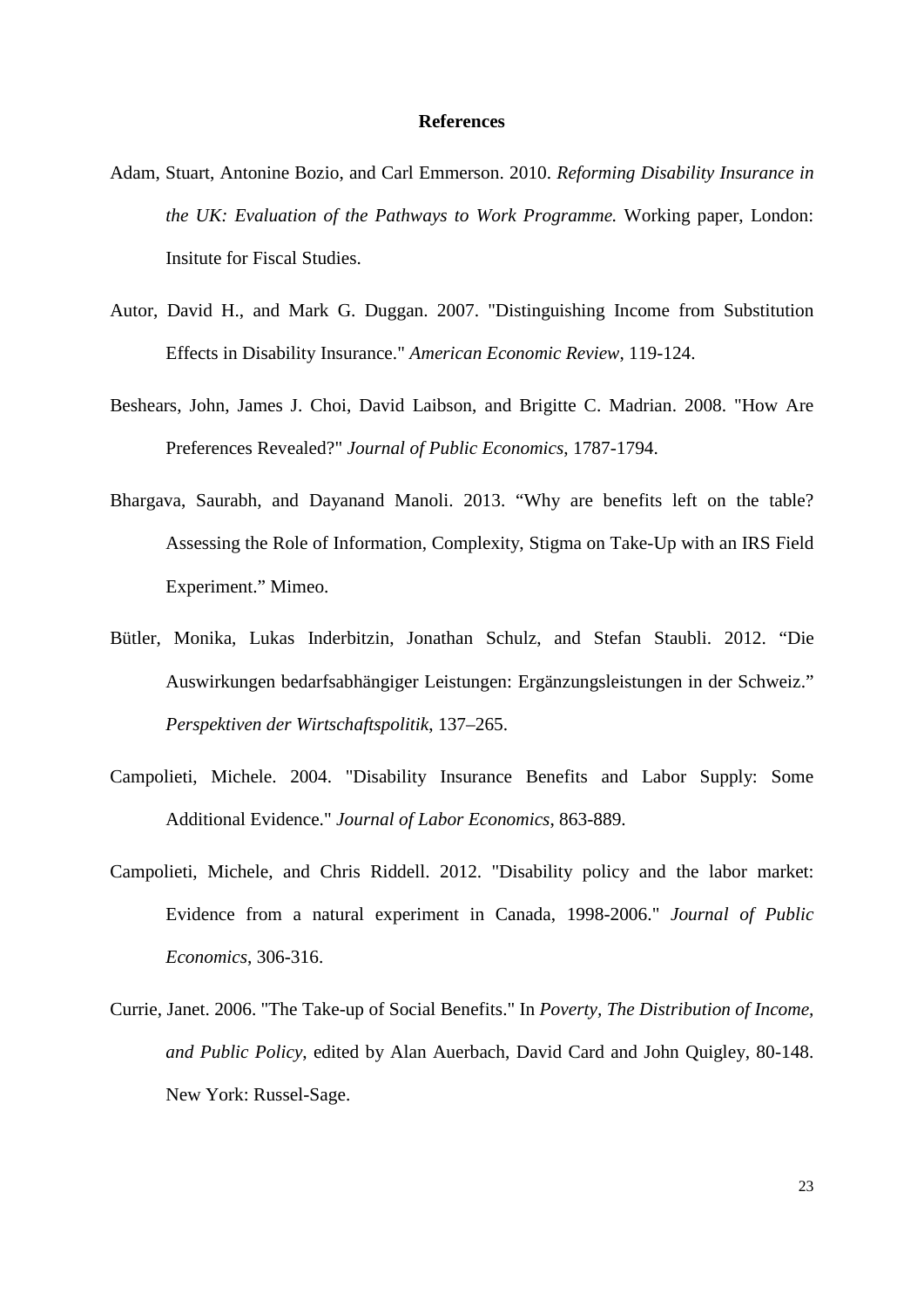- de Jong, Philip, Maarten Lindeboom, and Bas van der Klaauw. 2011. "Screening Disability Insurance Applications." *Journal of the European Economic Association*, 106-29.
- Frank, Richard, and Katerine Lamiraud. 2009. "Choice, price competition and complexity in markets for health insurance." *Journal of Economic Behavior & Organization*, 550– 562.
- FSO. 2007. *Einkommens-und Verbrauchserhebung 2004.* Neuchâtel, Switzerland: Bundesamt für Statistik (Federal Statistical Office).
- Gettens, John W. 2009. *Medicaid expansions: The work and program participation of people with disabilities.* PhD Dissertation DAI-A 70/01, Waltham/Boston: Brandais University.
- Gruber, Jonathan. 2000. "Disability Insurance Benefits and Labor Supply." *Journal of Political Economy*, 1162-1183.
- Kapteyn, Arie, James P. Smith, and Arthur van Soest. 2009. "Work Disability, Work, and Justification Bias in Europe and the U.S." NBER Working Paper No. 15245.
- Kornfeld, Robert, and Kalman Rupp. 2000. "The net effects of the Project NetWork return-towork case management experiment on participant earnings, benefit receipt, and other outcomes." *Social Security Bulletin*, 12-33.
- Kostøl, Andreas Ravndal, and Magne Mogstad. 2014. "How Financial Incentives Induce Disability Insurance Recipients to Return to Work." *American Economic Review*, 624- 55.
- Marie, Olivier, and Judit Vall Castello. 2012. "Measuring the (Income) Effect of Disability Insurance Generosity on Labour Market Participation." *Journal of Public Economics*, 198-210.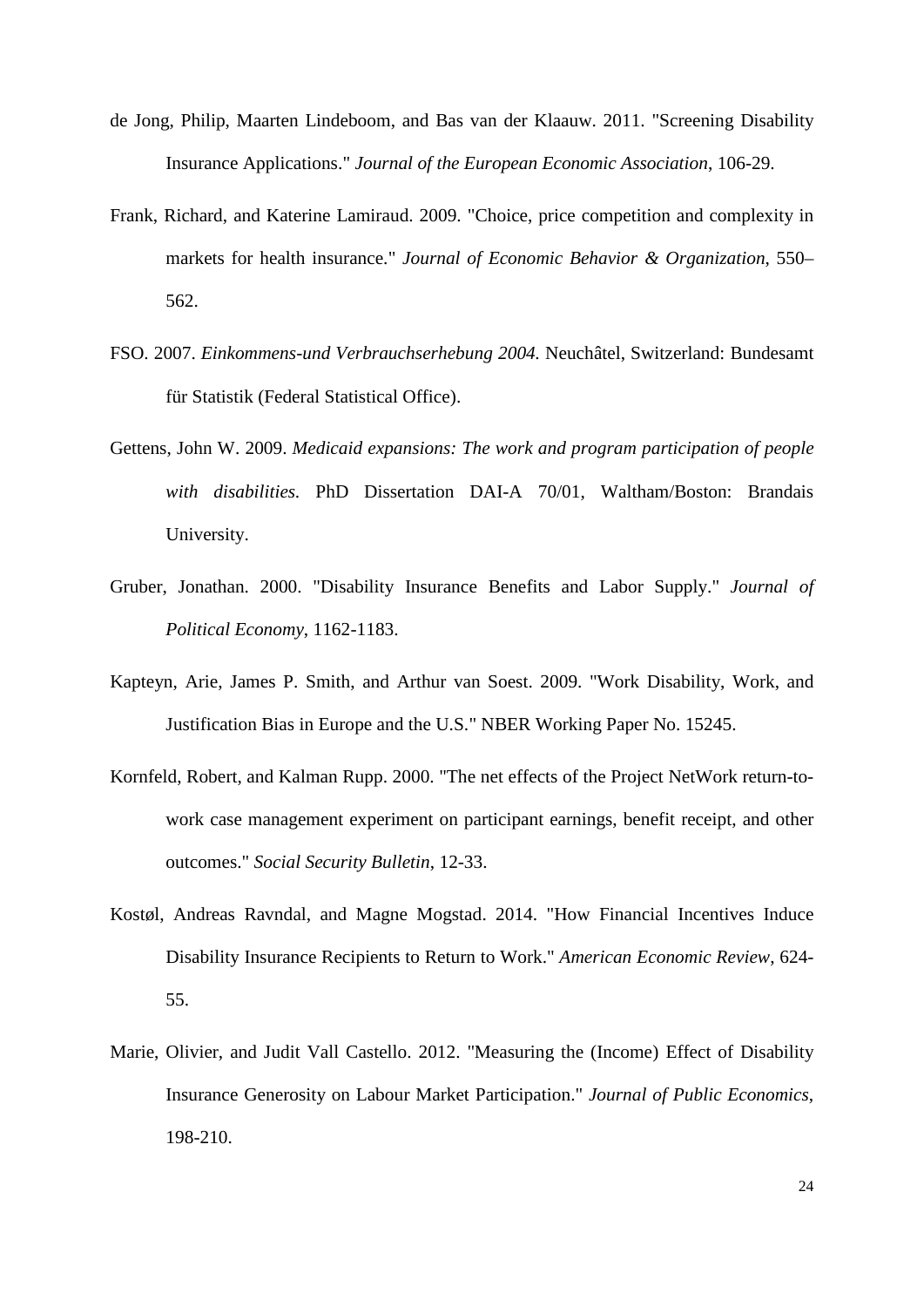- Nichols, Austin. 2011. "rd 2.0: Revised Stata module for regression discontinuity estimation." http://econpapers.repec.org/software/bocbocode/s456888.htm.
- OECD. 2010. *Sickness, Disability and Work: Breaking the Barriers - A Synthesis of Findings across OECD Countries .* Paris: OECD Publishing.
- OECD. 2009. *Sickness, Disability and Work: Keeping on Track in the Economic Downturn.* High-Level Forum, Stockholm: OECD Publishing.

—. 2003. *Transforming Disability into Ability.* Paris: OECD Publishing.

- Saez, Emmanuel. 2010. "Do Taxpayers Bunch at Kink Points?" *American Economic Journal: Economic Policy*, 180–212.
- Samuelson, William, and Richard Zeckhauser. 1998. "Status Quo Bias in Decision Making." *Journal of Risk and Uncertainty*, 7-59.
- Stapleton, David, Gina Livermore, Craig Thornton, Bonnie O'Day, Robert Weathers, Krista Harrison, So O'Neil, Emily Sama Martin, David Wittenburg, and Debra Wright. 2008. *Ticket to Work at the Crossroads: A Solid Foundation with an Uncertain Future.* Document No. PR08-55a, Princeton: Mathematica Policy Research.
- Staubli, Stefan. 2011. "The Impact of Stricter Criteria for Disability Insurance on Labor Force Participation." *Journal of Public Economics*, 1223-35.
- Thornton, Craig, Gina Livermore, David Stapleton, John Kregel, Tim Silva, Bonnie O'Day, Thomas Fraker, Jr., W. Grant Revell, Heather Schroeder, and Meredith Edwards. 2004. *Evaluation of the Ticket to Work Program Initial Evaluation Report.* Washington: Mathematica Policy Research.
- van Vuren, Annemiek, and Daniel van Vuuren. 2007. "Financial Incentives in Disability Insurance in the Netherlands." *De Economist*, 73-98.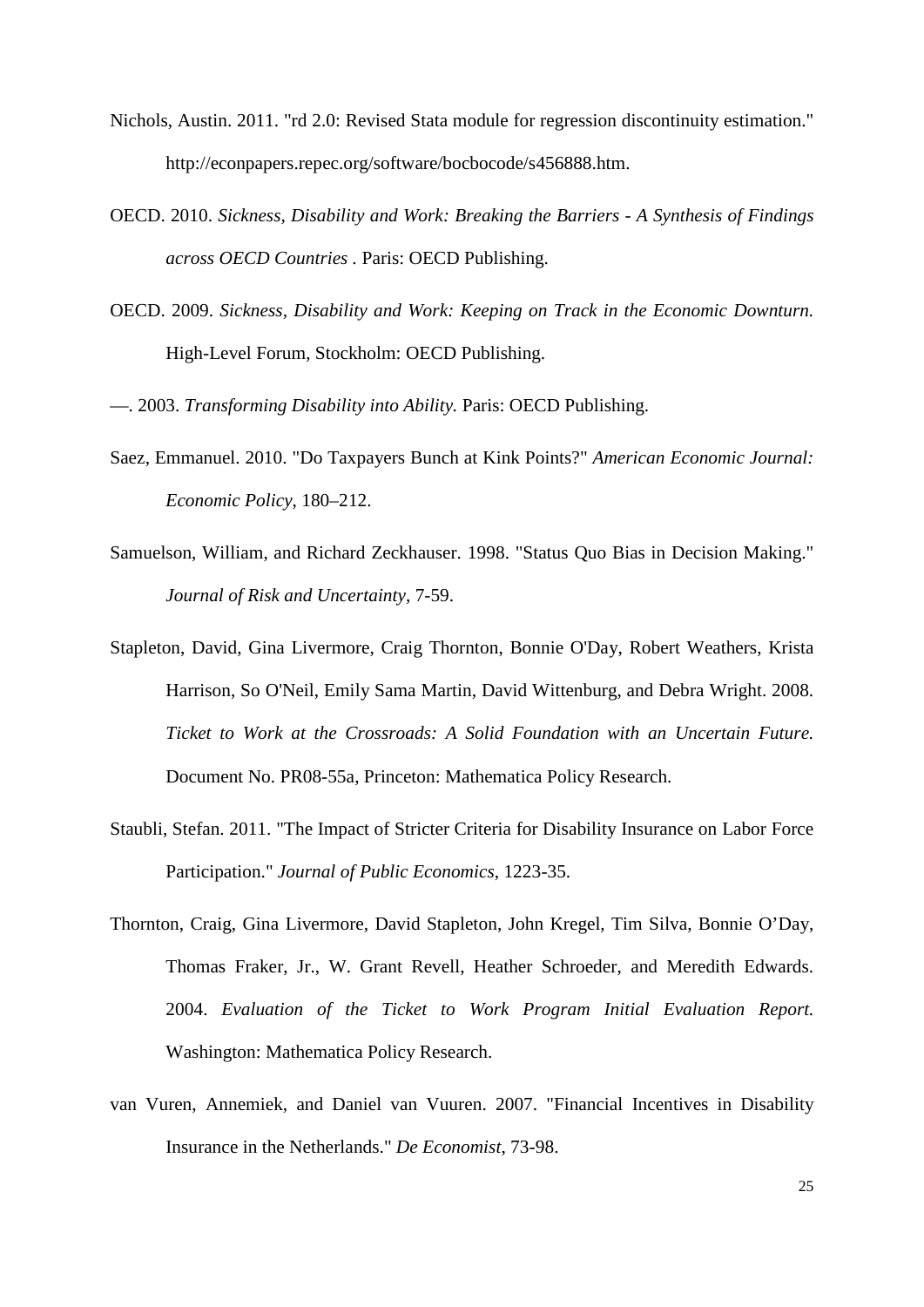Weathers, Robert R., and Jeffrey Hemmeter. 2011. "The impact of changing financial work

incentives on the earnings of Social Security Disability Insurance (SSDI) beneficiaries." *Journal of Policy Analysis and Management*, 708–728.

### **Appendix: Additional Tables**

|                                     | Obs.   | % full sample | Stratified     |
|-------------------------------------|--------|---------------|----------------|
| 1) Full sample                      | 37,853 | 100%          | N <sub>o</sub> |
| 2) Invited for survey participation | 8,000  | 21%           | Yes            |
| 3) Survey participants              | 4,049  | 11%           | Yes            |
| Nonparticipants                     | 3,951  | 10%           | Yes            |
| 4) Experimental sample              | 6,020  | 16%           | Yes            |
| Seed capital high                   | 2,000  | 5%            | Yes            |
| Seed capital low                    | 2,000  | 5%            | Yes            |
| Control group                       | 2,020  | 5%            | Yes            |
| 5) Simulation sample                | 2,273  | 6%            | Yes            |

#### **Table A1: Sampling structure**

*Note:* Selection for participation took place in two steps: From the total of 37,853 individuals who were observed in the administrative records in June 2009, 2,814 individuals have been excluded, primarily as their current residence was outside of the cantons of St. Gallen and Vaud. From the remaining 35,039 individuals, 8,000 individuals have been randomly selected to participate in a survey. Random sampling was stratified by three age groups. The experimental sample consists of all individuals who were invited to participate in the survey, but excluded individuals who are likely to live in a nursing home, and individuals with a disabled partner (to avoid spill-over effects if one person gets randomised into the low and the other person gets randomised into the high seed capital group). The simulation sample consists of all individuals in the treatment and comparison group who participated in the survey and have non-missing information on incomes and benefit payments. Individuals who have never worked before DI entry were excluded, because wage predictions are based on work history prior to disability. Source: Own calculations based on administrative and survey data, provided by the Federal Office for Social Insurance, Switzerland.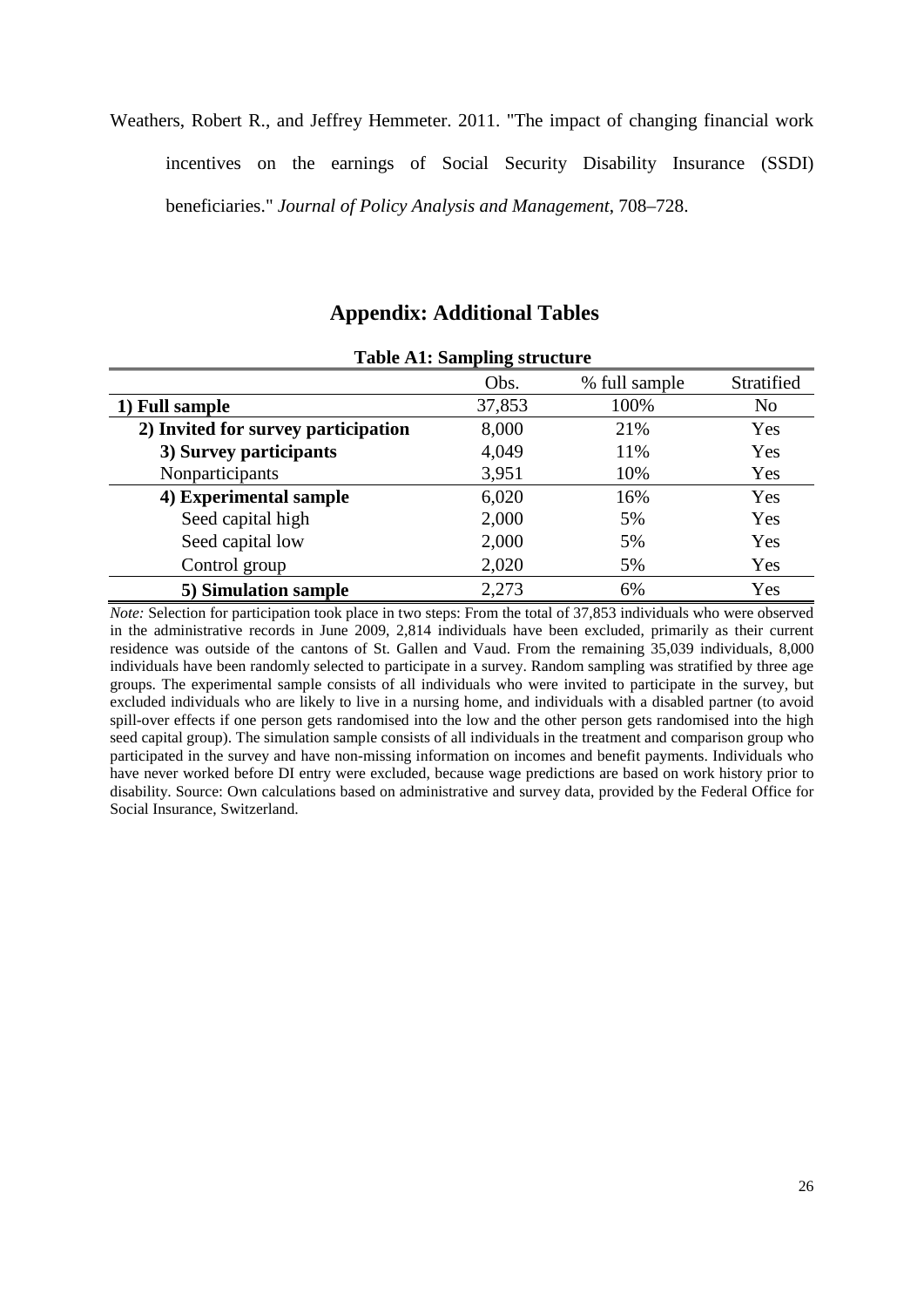|                                                                     | Observations | Mean  |
|---------------------------------------------------------------------|--------------|-------|
| Phone call: Positive/neutral reaction <sup>1</sup>                  | 4,000        | 0.04  |
| Phone call: Any reaction <sup>1</sup>                               | 4,000        | 0.08  |
| Phone call: Only positive reaction <sup>1</sup>                     | 4,000        | 0.03  |
| Seed capital: low <sup>1</sup>                                      | 4,000        | 0.50  |
| Seed capital: high <sup>1</sup>                                     | 4,000        | 0.50  |
| Type 1: not working <sup>2</sup>                                    | 2,297        | 0.63  |
| Type 2: working at notch <sup>2</sup>                               | 2,297        | 0.10  |
| Type 3: working not at notch <sup>2</sup>                           | 2,297        | 0.27  |
| Total yearly benefit level (in $1,000 \text{ CHF}^2$ ) <sup>2</sup> | 1,813        | 31.77 |
| Yearly wage (in $1,000 \text{ CHF}^2$ ) <sup>2</sup>                | 2,202        | 6.24  |
| Self-reported health: good/very good <sup>3</sup>                   | 2,198        | 0.31  |
| Has any pains $3$                                                   | 2,200        | 0.77  |
| Difficulty: Mobility <sup>3</sup>                                   | 2,206        | 0.40  |
| Difficulty: Household <sup>3</sup>                                  | 2,214        | 0.60  |
| Difficulty: Self-care <sup>3</sup>                                  | 2,214        | 0.20  |
| Years in $DI^3$                                                     | 2,214        | 0.06  |
| No difficulty to find new employment <sup>3</sup>                   | 2,214        | 0.18  |
| Age <sup>3</sup>                                                    | 2,214        | 42.19 |
| Male <sup>3</sup>                                                   | 2,214        | 0.48  |
| Foreign <sup>3</sup>                                                | 2,214        | 0.31  |
| Civil status: Single/widow <sup>3</sup>                             | 2,214        | 0.43  |
| Civil status: Married <sup>3</sup>                                  | 2,214        | 0.41  |
| Civil status: Divorced/separated <sup>3</sup>                       | 2,214        | 0.16  |
| Dependent children <sup>3</sup>                                     | 2,214        | 0.37  |
| Disease: Mental <sup>3</sup>                                        | 2,214        | 0.52  |
| Disease: Nervous system <sup>3</sup>                                | 2,214        | 0.08  |
| Disease: Back disorders <sup>3</sup>                                | 2,214        | 0.06  |
| Disease: Other musculoskeletal diseases <sup>3</sup>                | 2,214        | 0.09  |
| Disease: Injuries <sup>3</sup>                                      | 2,214        | 0.09  |
| Disease: Other <sup>3</sup>                                         | 2,214        | 0.16  |
| Start of pension receipt: Before 1996 <sup>3</sup>                  | 2,214        | 0.22  |
| Start of pension receipt: $1996 - 2000^3$                           | 2,214        | 0.25  |
| Start of pension receipt: $2001 - 2006^3$                           | 2,214        | 0.36  |
| Start of pension receipt: After $20063$                             | 2,214        | 0.18  |
| Education: Compulsory education or $less3$                          | 2,214        | 0.35  |
| Education: Vocational degree <sup>3</sup>                           | 2,214        | 0.52  |
| Education: High school degree <sup>3</sup>                          | 2,214        | 0.04  |
| Education: Higher vocational or college <sup>3</sup>                | 2,214        | 0.09  |

The table presents descriptive statistics for the sample of treated individuals, or for subgroups with non-missing information on the respective variables. Samples: (1) Individuals in both treatment groups; (2) Individuals in treatment groups with survey response; (3) Individuals in sample 2 with non-missing information on capacity-to-work variables (such as difficulty to find employment). Source: Own calculations based on Administrative data and survey data, provided by the Federal Social Insurance Office, Switzerland.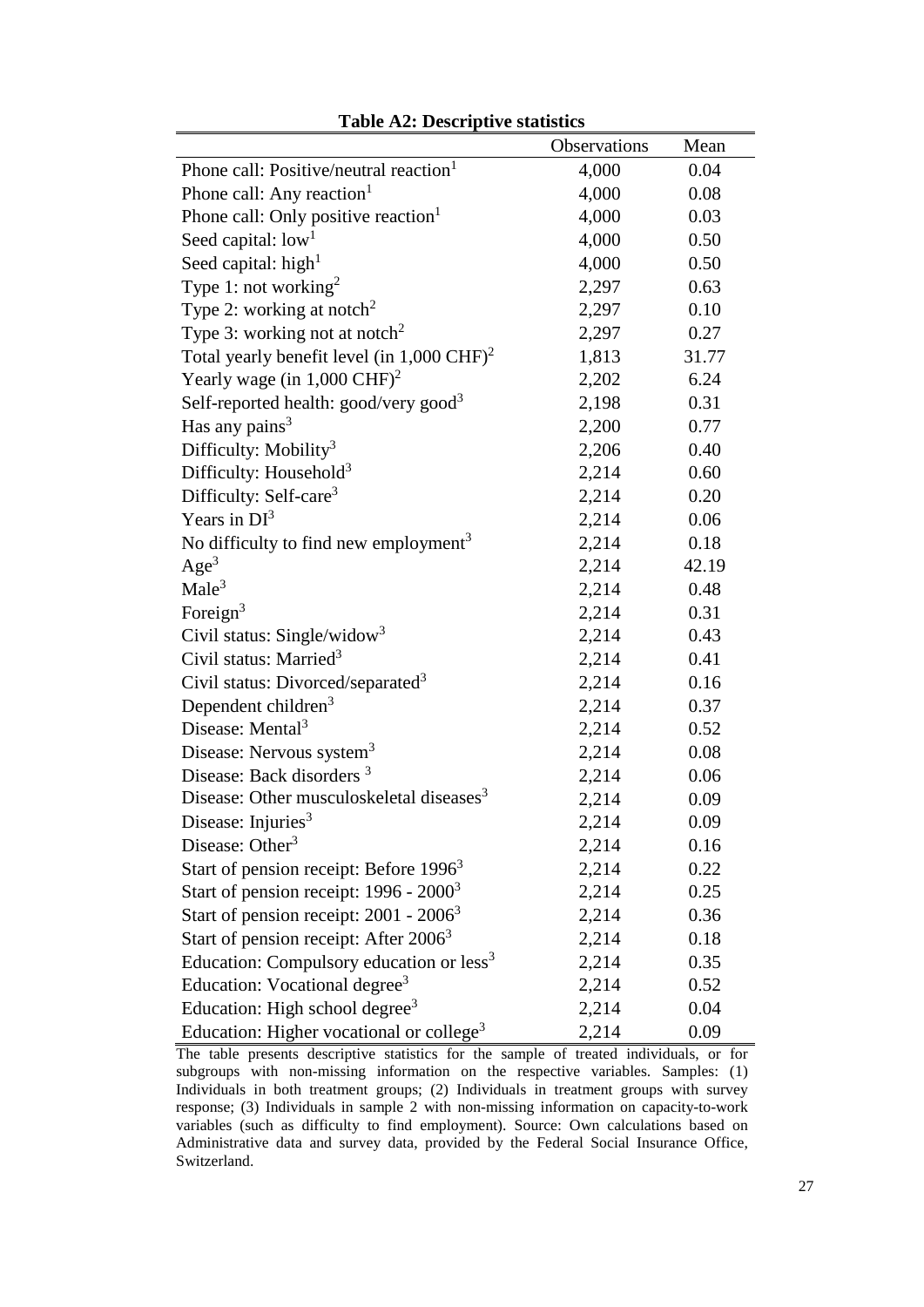|                               | (1)    | (2)               | (3)               |
|-------------------------------|--------|-------------------|-------------------|
|                               | # Obs. | Constant          | High seed capital |
| Self-rated health             |        |                   |                   |
| $(1)$ good/very good          | 708    | $0.049**$ (0.015) | 0.001(0.024)      |
| $(2)$ fair/bad                | 1,569  | $0.042***(0.011)$ | $-0.01(0.015)$    |
| P-value (difference)          |        | 0.749             | 0.69              |
| Difficulty to find employment |        |                   |                   |
| $(3)$ Easy                    | 138    | 0.086(0.064)      | $-0.052(0.066)$   |
| (4) Difficult                 | 2,159  | $0.042***(0.009)$ | $-0.001(0.013)$   |
| P-value (difference)          |        | 0.487             | 0.454             |
| Education                     |        |                   |                   |
| (5) Higher education          | 210    | 0.026(0.013)      | 0.065(0.042)      |
| (6) No higher education       | 2,087  | $0.047***(0.010)$ | $-0.014(0.013)$   |
| P-value (difference)          |        | 0.212             | 0.071             |

#### **Table A3: Effect heterogeneity**

*Note:* This tables show results from OLS regressions in six different subsamples (rows 1-6). The outcome variable in each of the regressions is interest in seed capital, measured as case-worker contact with request for more information within the first five months after program announcement (binary variable). The first column indicates the variable on which the sample is selected. For example, the first sample contains only individuals with good or very good health. The independent variable in each of the regressions (see column 3) is a binary variable indicating the high treatment condition (see Section 2). The reference category is low seed capital. The samples contain only individuals in the treatment groups who answered to the respective survey questions. The regression coefficients are computed using OLS regressions with sampling weights. Standard errors are shown in parentheses. Pvalues for difference in estimators are based on fully interacted models. Significance levels: \* p<0.1; \*\* p<0.05; \*\*\* p<0.01\*  $p$ <0.1; \*\*  $p$ <0.05; \*\*\*  $p$ <0.01. Source: Own calculations using survey and administrative data and case worker records, provided by the Federal Office for Social Insurance, Switzerland.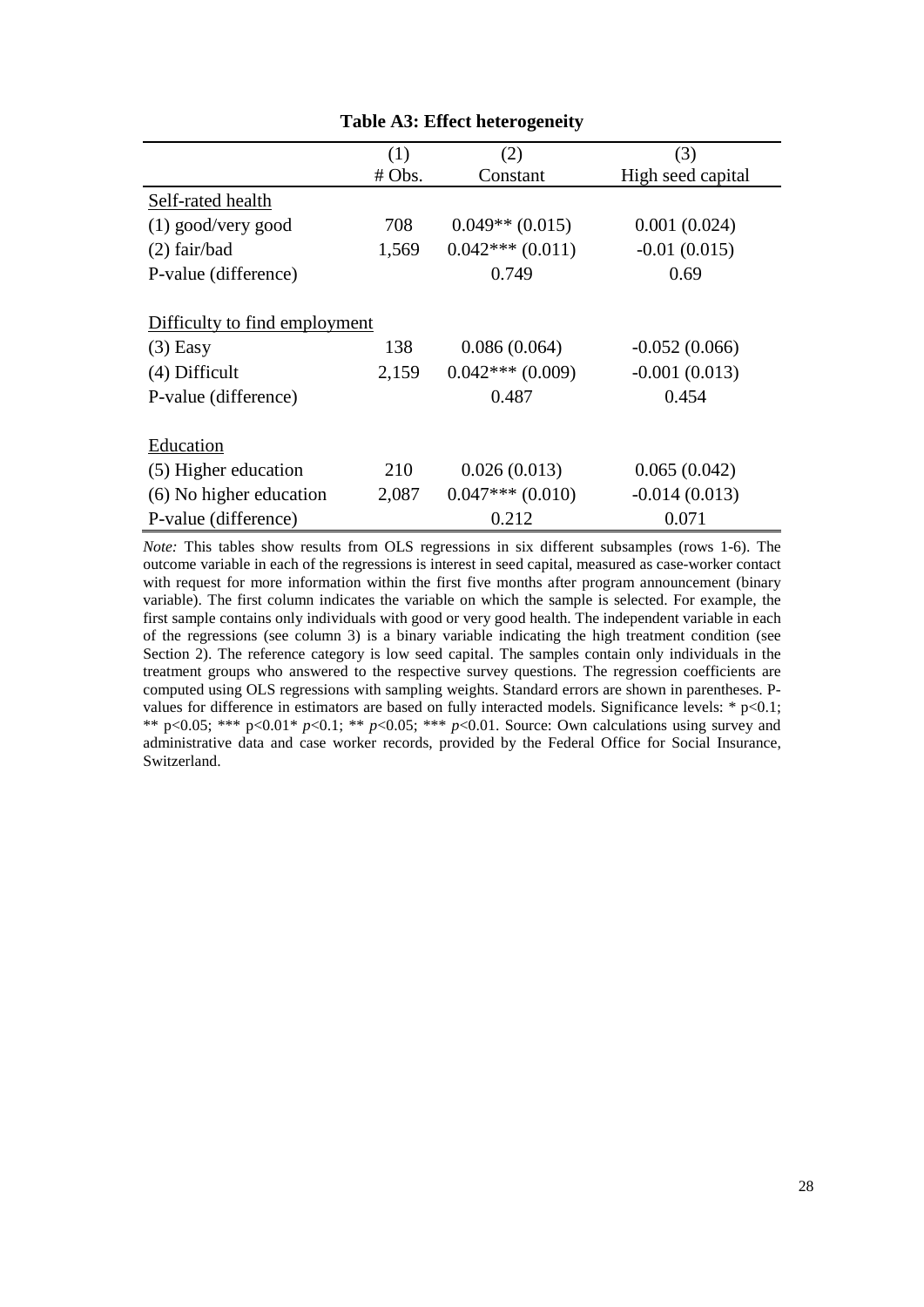### **Supplementary material**

### **A: Simulation**

This appendix outlines the assumptions and procedures used to simulate the return-to-work incentives described in the main text. Our sample for this analysis consists of all individuals in the treatment or the comparison groups who participated in the survey and have nonmissing information on other sources of income (i.e. means-tested benefits, second pillar benefits, and spousal earnings). We also exclude recipients who have not been employed prior to DI entry, because we rely on the employment history prior to disability to predict earnings in case a DI recipient returns to work. With these restrictions, we have a final sample of 2,273 DI recipients (see Table 1 in Appendix C).

Return-to-work incentives are measured by comparing the net present discounted value of lifetime income under the status-quo with a situation in which DI recipients reduce their disability benefits by a quarter of a full disability pension and take up or expand employment. The difference in lifetime income is calculated as follows:

 $(A1)$   $\Delta$  income

$$
= \sum_{t=0}^{T-a_0} \pi_{(t|0)} * \left(\frac{1}{1+r}\right)^t
$$
  
\n
$$
* \left[d * \left(w_t^{dur} + b_t^{dur} + p_t^{dur} + m_t^{dur}\right) + (1-d)\right]
$$
  
\n
$$
* \left(w_t^{post} + b_t^{post} + p_t^{post} + m_t^{post}\right) - w_t^{quo} - b_t^{quo} - p_t^{quo} - m_t^{quo}\right],
$$

where  $a_0$  is the age today,  $\pi$  is the probability for being alive at some future date *t* conditional on being alive today, *r* is the interest rate, and *d* is a dummy which is 1 during the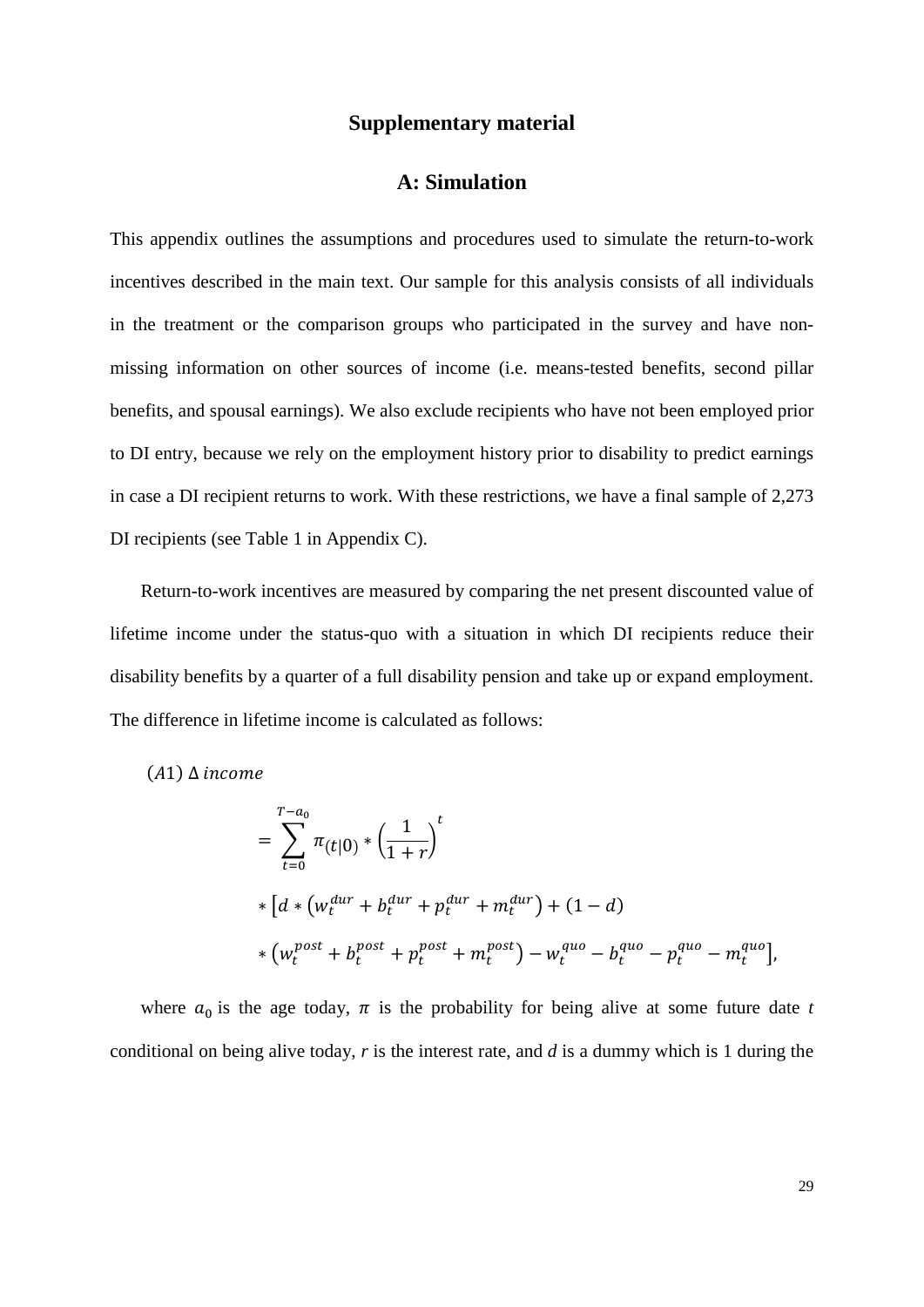return-to-work period and 0 otherwise.<sup>[10](#page-31-0)</sup> The variables  $w_t^{quo}$ ,  $b_t^{quo}$ ,  $p_t^{quo}$ , and  $m_t^{quo}$  measure earnings, first pillar benefits, second pillar benefits, and means-tested benefits in period *t* under the status quo. Similarly, the variables  $w_t^{dur}$ ,  $b_t^{dur}$ ,  $p_t^{dur}$ ,  $m_t^{dur}$  and  $w_t^{post}$ ,  $b_t^{post}$ ,  $p_t^{post}$ ,  $p_{\text{est}}^{post}$  measure earnings, first pillar benefits, second pillar benefits, and means-tested benefits during return-to-work (*d=1*) and after return-to-work (*d=0*), respectively.

Equation (A1) highlights that return-to-work can affect lifetime income through two channels: First, during the period of re-joining the workforce DI recipients have higher earnings but typically receive less transfer payments from the different social insurance programs. Second, if DI recipients return to work for at least five years, there is a recalculation of first and second pillar benefits in the period after return-to-work.

#### *Earnings*

-

Earnings of DI recipients under the status quo  $w_t^{quo}$  can be observed directly in the data. We assume that DI recipients continue to work at the same level until they reach the full retirement age when they permanently leave the labour force. Earnings adjust over time with the growth rate *g*=1%, which corresponds roughly to the real wage growth rate in Switzerland during the past 20 years. Computing the earnings during the return-to-work period  $w_t^{dur}$ requires projecting the DI recipient's potential earnings when rejoining the workforce. We use the earnings information from DI recipients who are currently working to estimate potential earnings for all DI recipients using a regression-based imputation procedure (see Appendix B for a detailed description). We assume that during the return-to-work period DI recipients work the maximum percent they are allowed to work before their benefits get cut. For

<span id="page-31-0"></span><sup>&</sup>lt;sup>10</sup> We assume a real interest rate of 2.5% and a maximum life span T of 100 years. Survival probabilities are taken from the age and sex specific life tables published by the Swiss Federal Statistical Office. [\(http://www.bfs.admin.ch/bfs/portal/en/index/themen/01/02/blank/](http://www.bfs.admin.ch/bfs/portal/en/index/themen/01/02/blank/) dos/la\_mortalite\_en\_suisse/tabl01.html).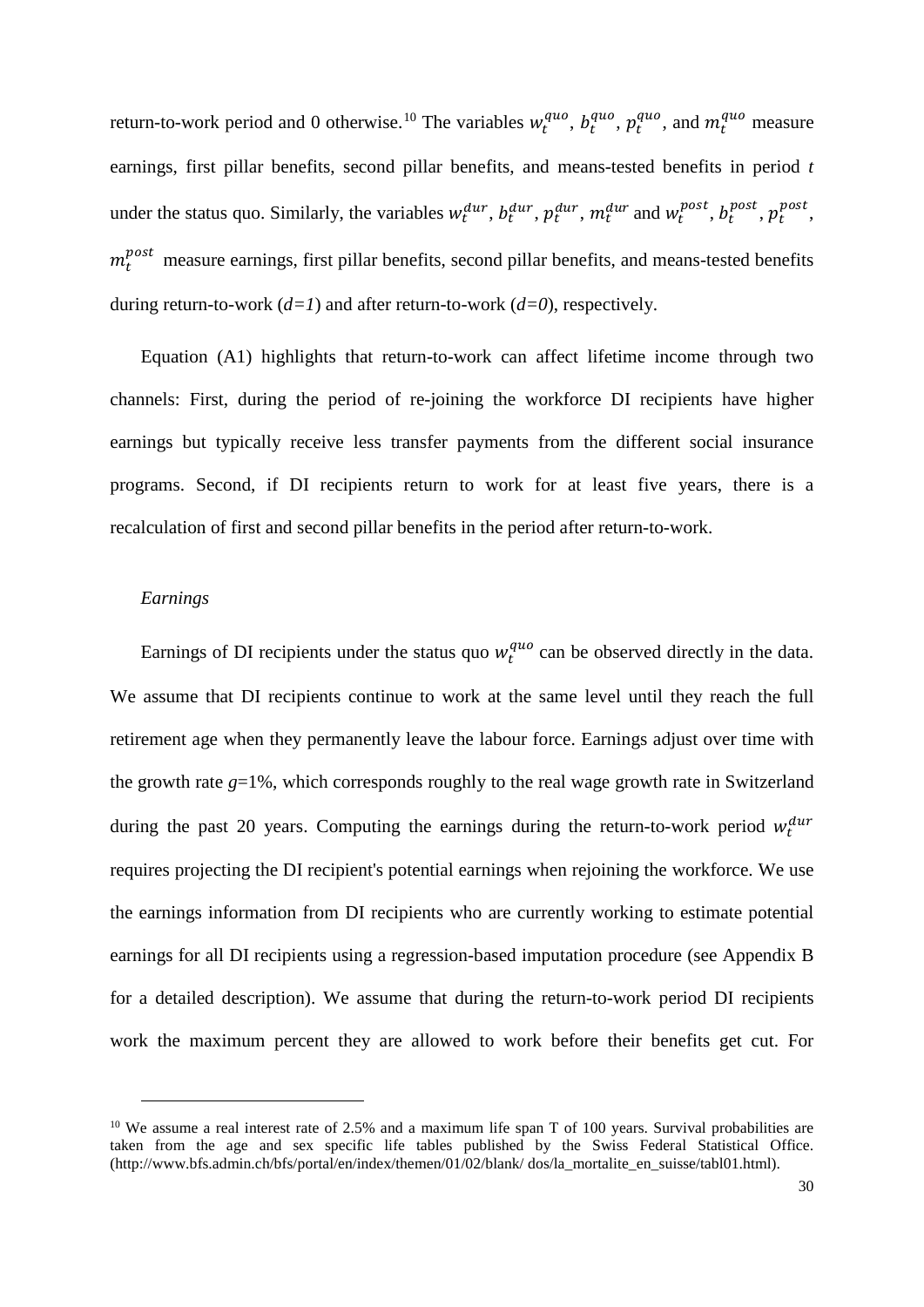example, a DI recipient who during the return-to-work period receives a quarter of a full disability pension works 60 percent of full time job. Finally, earnings in each year after return-to-work  $w_t^{post}$  are assumed to be equal to the earnings under the status quo in that year.

#### *First pillar benefits*

-

First pillar benefits under the status quo  $b_t^{quo}$  can be observed directly in the administrative records and adjust over time based with the earnings growth rate *g*. [11](#page-32-0) During the return-to-work period first pillar benefits are reduced by one quarter of a full DI pension  $b_t^{dur} = b_t^{quo}/x_t^{quo} * x_t^{dur}$ , where  $x_t^i$  denotes the fraction of a full disability pension that a beneficiary receives in year *t* ( $x_t^i = 0, 0.25, 0.5, 0.75, 1$ ) and  $x_t^{dur} = x_t^{qu00} - 0.25$ .

In the case in which recipients return-to-work for two years disability benefits after return-to-work  $b_t^{post}$  are equal to  $b_t^{quo}$ . If the return-to-work period lasts five years or more, disability benefits after return-to-work are re-calculated taking into account the earnings and contributions during the return-to-work period. More specifically,  $b_t^{post}$  is calculated using the piecewise linear formula

$$
(A2) b_t^{post} = x_t^{post} * f(q_t^{post}) * \begin{cases} \frac{\underline{b} \text{ if } v_t^{post} \leq \underline{b}}{(0.74 * \underline{b} + \frac{13 * v_t^{post}}{600}) \text{ if } \underline{b} < v_t^{post} < 3 * \underline{b} \\ (1.04 * \underline{b} + \frac{8 * v_t^{post}}{600}) \text{ if } 3 * \underline{b} \leq v_t^{post} \leq 6 * \underline{b} \\ 2 * \underline{b} \text{ if } v_t^{post} > 6 * \underline{b} \end{cases}
$$

where <u>b</u> is the minimum pension,  $v_t^{post}$  is the assessment basis, and  $f(q_t^{post})$  is an adjustment factor, which is increasing in the number of contribution years  $q_t^{post}$ . The assessment basis is determined by the average earnings in all years (uncapped) after applying

<span id="page-32-0"></span> $11$  According to the law, wage growth and inflation have an equal weight in the indexation of first pillar pensions and means-tested benefits. Because the wage growth rate was approximately equal to the inflation rate in the past decades, ignoring the inflation rate in the indexation formula is not crucial.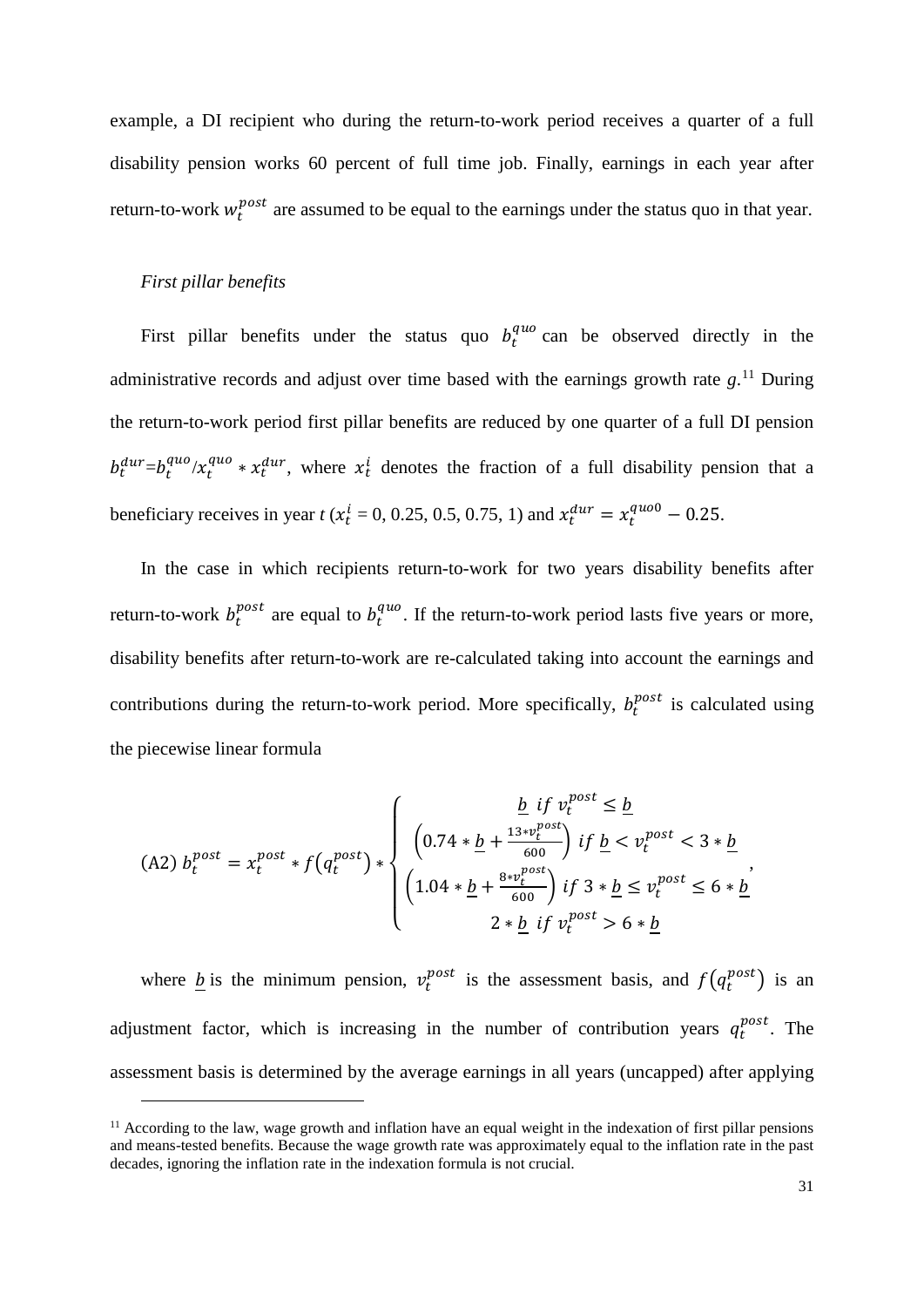revaluation factors to adjust for wage inflation. Prior to the statutory retirement age  $x_t^{post}$  is equal to  $x_t^{dur}$ . After the statutory retirement age DI recipients qualify for a full pension, so that  $x_t^{post}$  is equal to 1.

#### *Second pillar benefits*

Around 39% of DI recipients in our sample receive DI benefits from the occupational pension scheme (second pillar). Second pillar DI benefits under the status quo  $p_t^{quc}$  can be observed in the data and are assumed to adjust over time with the earnings growth rate *g*. During the return-to-work period the second pillar DI pension is reduced by one quarter of a full second pillar DI pension  $p_t^{dur} = p_t^{quo}/x_t^{quo} * x_t^{dur}$  where  $x_t^{dur} = x_t^{quo} - 0.25$ .

As for the first pillar, second pillar benefits in the after return-to-work period  $p_t^{post}$  are equal to  $p_t^{quo}$  if recipients return-to-work for less than five years. If the return-to-work period exceeds five years,  $p_t^{post}$  is re-calculated using the following formula:

$$
(A3) \t p_t^{post} = p_t^{dur} + (x_t^{post} - x_t^{dur}) * cr * k_t^{post},
$$

where cr is the conversion rate (equal to 7%) at which accumulated capital  $k_t^{post}$  during the return-to-work period is translated into a lifelong pension. The accumulated capital  $k_t^{pos}$ consists of all contributions made during the return-to-work period plus hypothetical contributions that the individual would have made until the statutory retirement age if his health status had not deteriorated. Because recipients only receive the fraction of a full disability pension that they have forgone during the return-to-work period in addition to  $p_t^{dur}$ , the full second pillar disability pension based on the contributions during the return-to-work period  $(cr * k_t^{post})$  is adjusted by the factor  $(x_t^{post} - x_t^{dur})$ . After the statutory retirement age recipients receive a full disability pension, which is equal to  $p_t^{dur} + cr * k_t^{post}$ .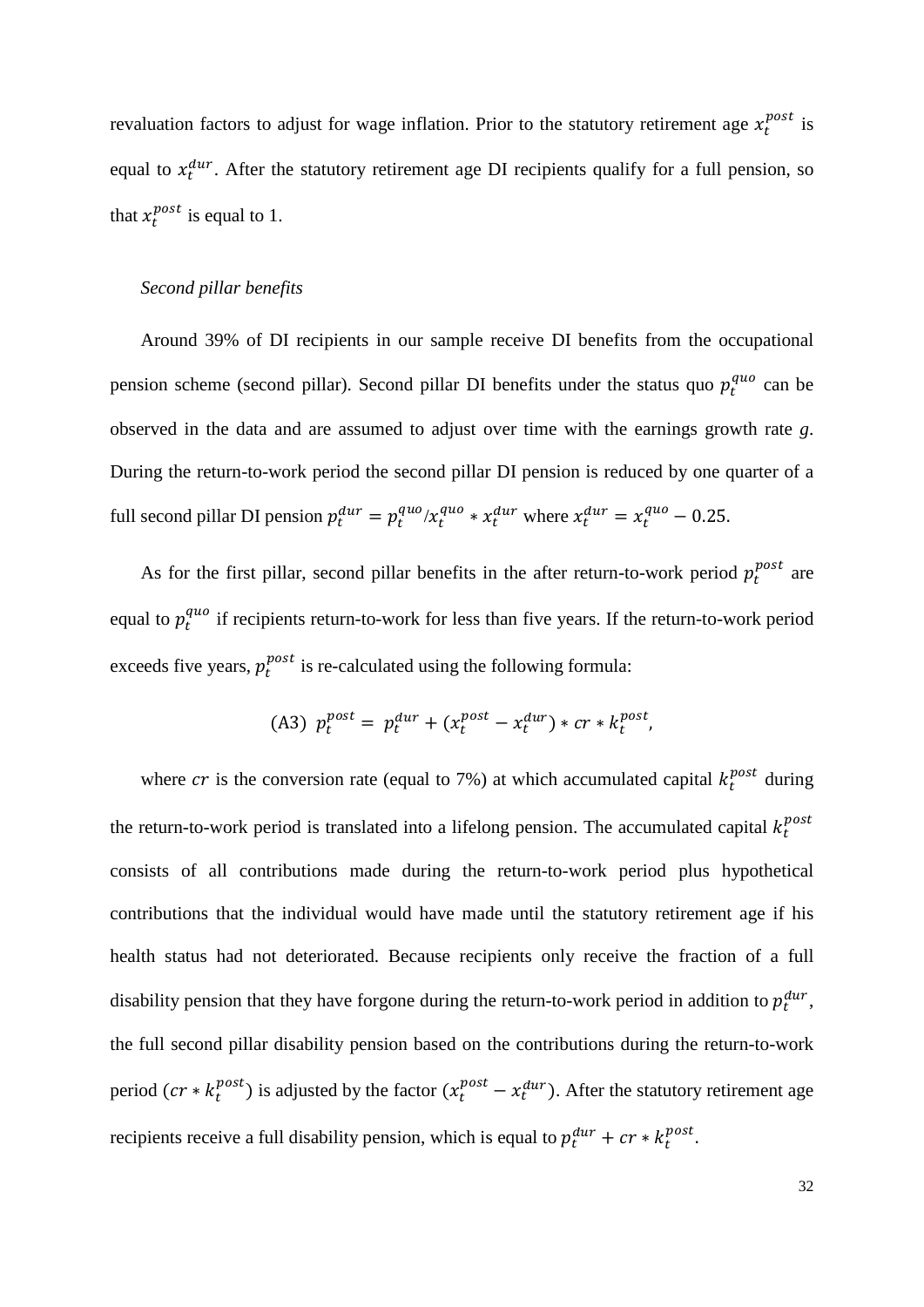#### *Means-tested benefits*

In our sample, around 32% of DI recipients claim means-tested benefits which are awarded in case DI benefits from the first and second pillar are not sufficient to meet minimal costs of living. Means-tested benefits under the status quo  $m_t^{quo}$  can be observed directly in the data and adjust over time with the earnings growth rate *g*. The calculation of means-tested benefits during and after the return-to-work period requires knowledge of a recipient's income, assets as well as total expenditures (cost-of-living allowance, rent or interest on mortgage, and heath care). We observe a recipient's income and cost-of-living allowance, but we have no information on assets, rent or mortgage payments, and health care expenditures that are not covered by the mandatory health insurance.

To surmount this problem, we use the following approach: First, we calculate the hypothetical annual means-tested benefits  $\hat{m}_t^{quo}$  ignoring potential asset holdings and health care expenditures that are not covered by the health insurance:

$$
(A4)\ \hat{m}_t^{quo} = max \binom{l_t + h_t + s_t - b_t^{quo} - p_t^{quo} - 0.66 * e_t}{-max(0.66 * w_t^{quo} - z_t, n_t); 0}
$$

where  $l_t$  is a cost-of-living allowance,  $h_t$  denotes the health insurance premium,  $s_t$ denotes expenditure for housing, and  $e_t$  denotes spousal earnings. The calculation of meanstested benefit also includes hypothetical earnings  $n_t$  or two thirds of a DI recipient's earnings  $w_t^{quo}$  less an exemption  $z_t$  whichever is higher. The level of hypothetical earnings  $n_t$  depends on a DI recipient's remaining work capacity.

Second, we calculate an adjustment factor  $adj_t$  by subtracting the actual annual meanstested benefits in the status quo  $m_t^{quo}$  from the hypothetical annual means-tested benefits  $\widehat{n}^{quo}_{t}$ :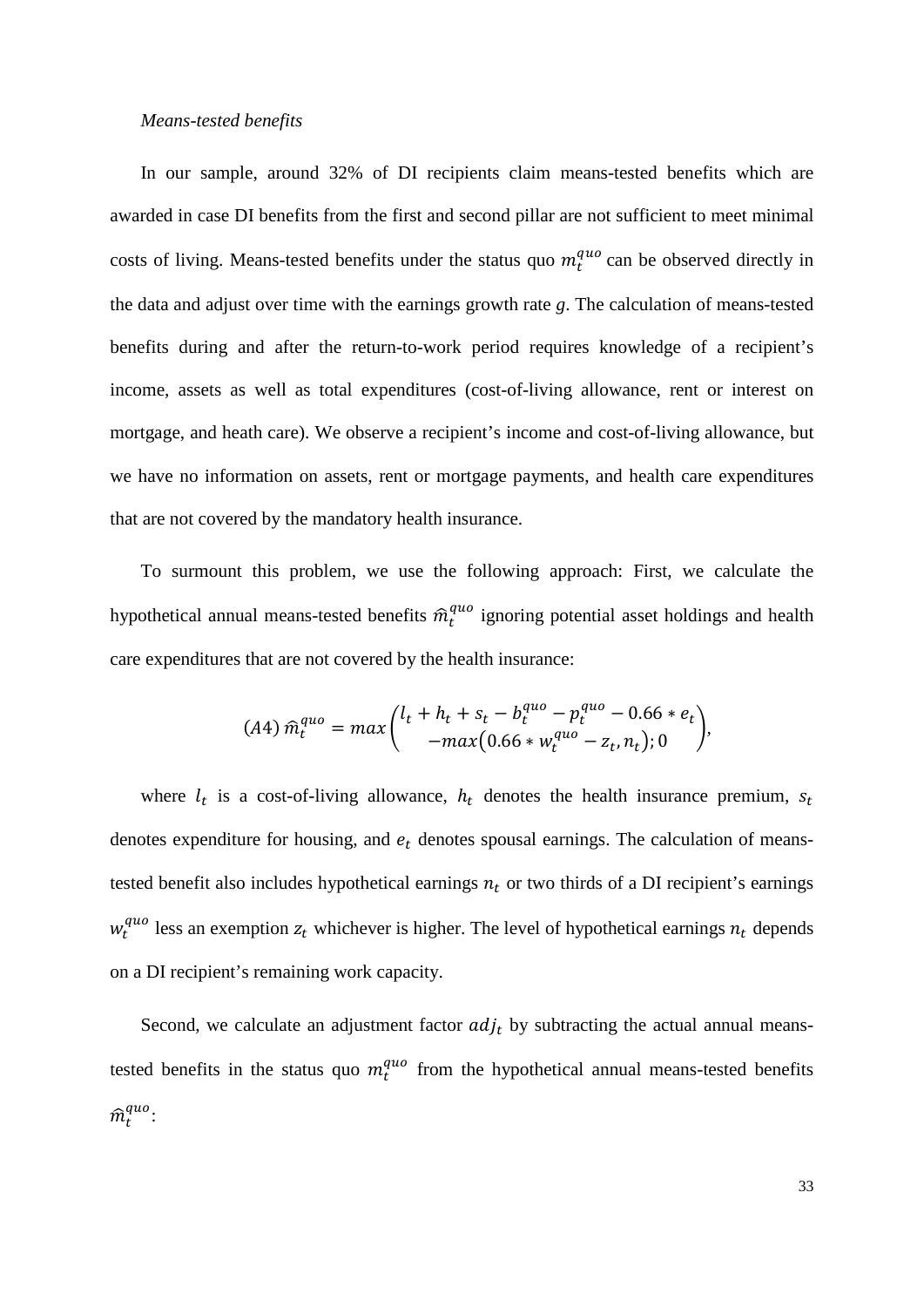$$
(A5) \; adj_t = \hat{m}_t^{quo} - m_t^{quo}
$$

The adjustment factor thus measures the bias in the amount of hypothetical means-tested benefits that is due to asset holdings and health care expenditures. Third, if we assume that asset holdings and health expenditures are unaffected by the return-to-work decision, then we can calculate means-tested benefits during and after return-to-work according to the following formula:

$$
(A6)\,m_t^i = \hat{m}_t^i - adj_t\, \text{for } i = dur, post
$$

### **B: Imputation of earnings**

Potential earnings when taking up seed capital  $(w_t^{dur})$  are unobserved. To predict earnings for all DI recipients, we implement a regression-based imputation procedure based on earnings information from DI recipients who are currently working. We proceed in three steps:

#### *Step 1: Predicting potential earnings*

The disability degree determines the percentage loss in earnings due to disability i.e. is computed by the DI office as

(B1) *DI degree* = 
$$
1 - \frac{potential earnings w / disability}{potential earnings w / o disability}
$$

Rewriting equation (B1) gives the hypothetical income of an individual if the individual was not disabled.

(B2) potential earnings w/o disability = 
$$
\frac{potential\ earnings\ w/\ disjoint\ y}{(1-DI\ degree)}
$$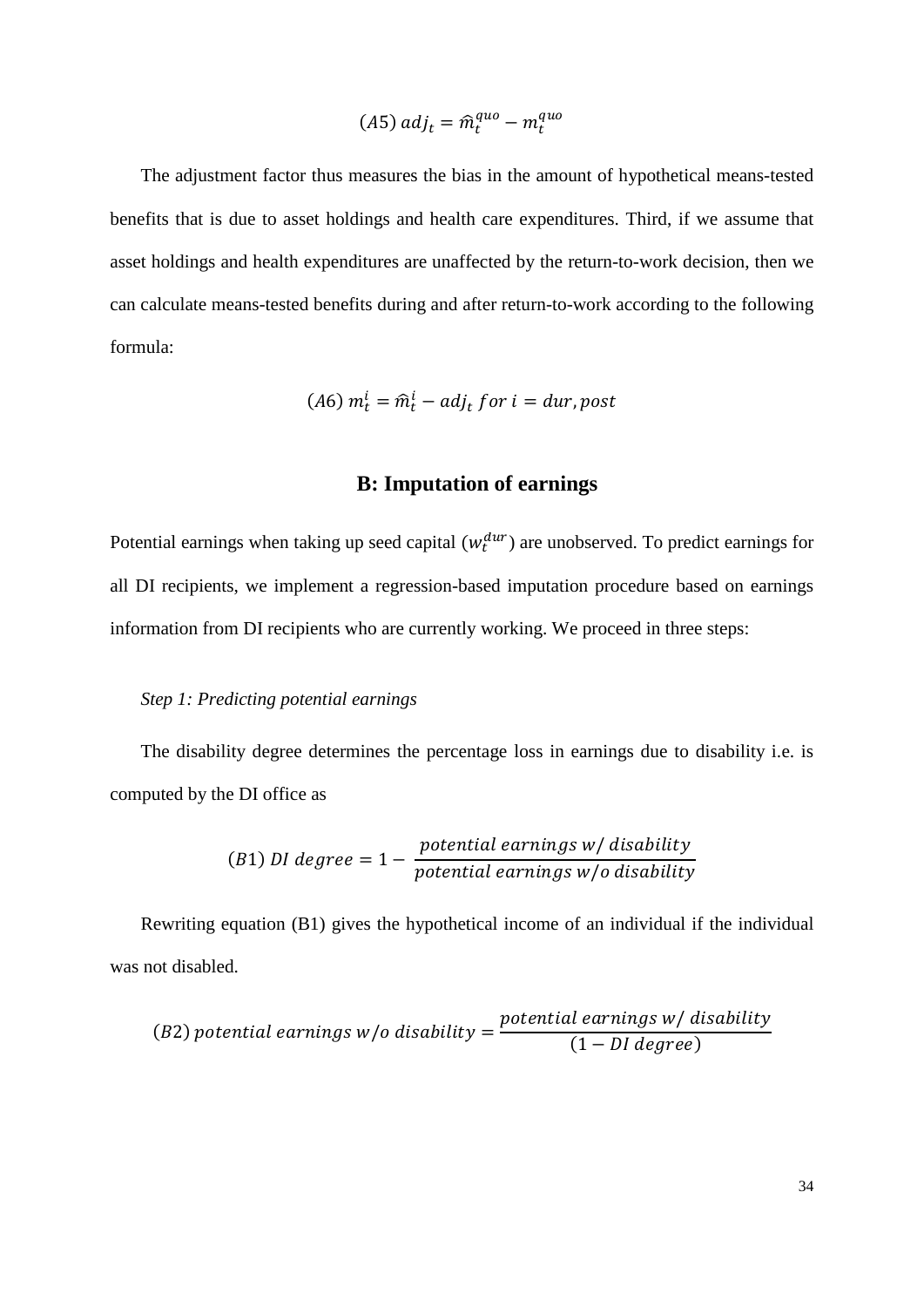We assume that individuals can fully mimic their disability degree by signalling their potential earnings with disability. Then, potential earnings without disability equal their current earnings divided by 1 minus the disability degree:

(B3) potential earnings w/o disability = 
$$
\frac{current\ earnings}{(1-DI\ degree)}
$$

If individuals take up seed capital, the disability degree has to decrease, and current earnings must increase accordingly (potential earnings w/o disability are assumed to remain constant over time). Denote the new level of current earnings in case of seed capital take-up as current earnings<sub>sc</sub>, and the new disability degree as DI degree<sub>sc</sub>.

Rewriting equation  $(B3)$  gives an expression for current earnings<sub>sc</sub> under seed capital take-up.

(B4) current earnings<sub>sc</sub> = potential earnings 
$$
w/o
$$
 disability \* (1 – DI degree<sub>sc</sub>)

Computation of current earnings<sub>sc</sub> would be straightforward for individuals who are currently working: We can compute potential earnings without disability from equation (B3) and plug them into equation  $(B4)$ .<sup>[12](#page-36-0)</sup> We can then compute current earnings<sub>sc</sub> for different levels of DI degree<sub>sc</sub>.

Yet, for individuals who are not working prior to the experiment, current earnings are zero, but potential earnings without disability are not. We therefore impute potential earnings without disability for the full simulation sample. We start by estimating the following model for the sample of DI recipients who are currently working.

(B5) ln( potential earnings w/o disability  $_i$ ) =  $\alpha$  +  $\beta$ X<sub>i</sub> +  $\varepsilon$ <sub>i</sub>

<u>.</u>

<span id="page-36-0"></span><sup>&</sup>lt;sup>12</sup> Hence, *potential earnings without disability* are not defined for individuals with a DI degree of 100%.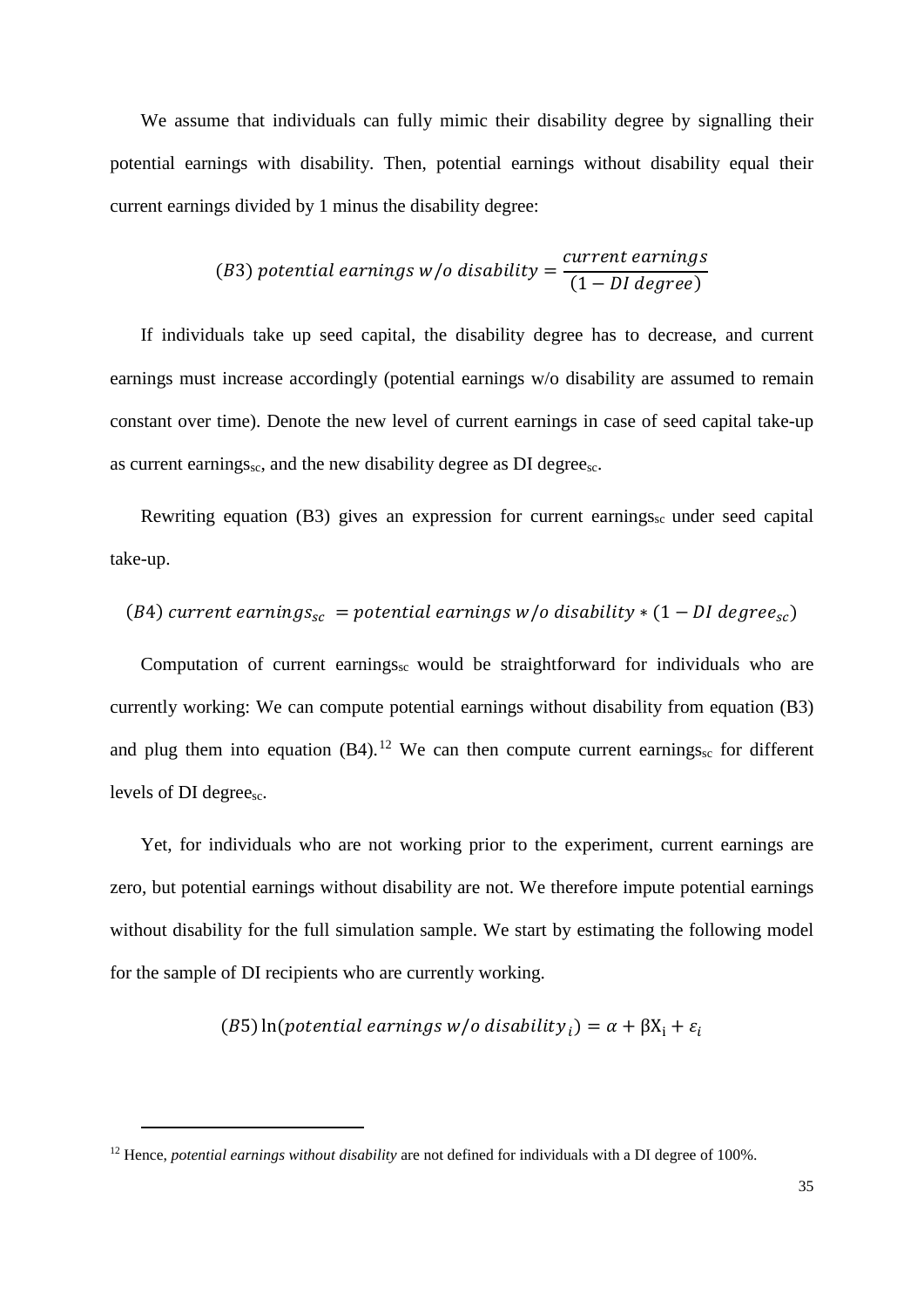where potential earnings without disability are computed according to equation (B3),  $X_i$  is a vector of explanatory variables often used to predict earnings such such as gender, nationality, civil status, children, disability, health, pension payment and start of pension, number of years contributed to the pension system before inflow into disability insurance, average labour income before inflow into disability, log workload per week (workload is measured in hours as a fraction of 42 hours), and education. We use all observations from individuals who were employed at time of the baseline interview, reported their wages, do not work in sheltered workshops (since their wage does not represent market wages), and report plausible hours of work (in total 561 individuals). Results are not reported but available from the authors upon request.

#### *Step 2: Predicting workload*

The coefficients from the above regression are used to predict potential earnings without disability. All explanatory variables are observed in the data. However, workload is unobserved (or zero) for those who are not working. Workload must therefore be predicted for those who are not working.

We use the following regression to predict workload

$$
(B6)\ln(workload_i) = \alpha + \beta X_i + \varepsilon_i,
$$

where  $X_i$  is a vector of explanatory variables that is identical to the vector of variables used in equation (B5), except for log(workload), which is now the dependent variable. Results are not reported but available from the authors upon request.

*Step 3: Imputing potential earnings without disability*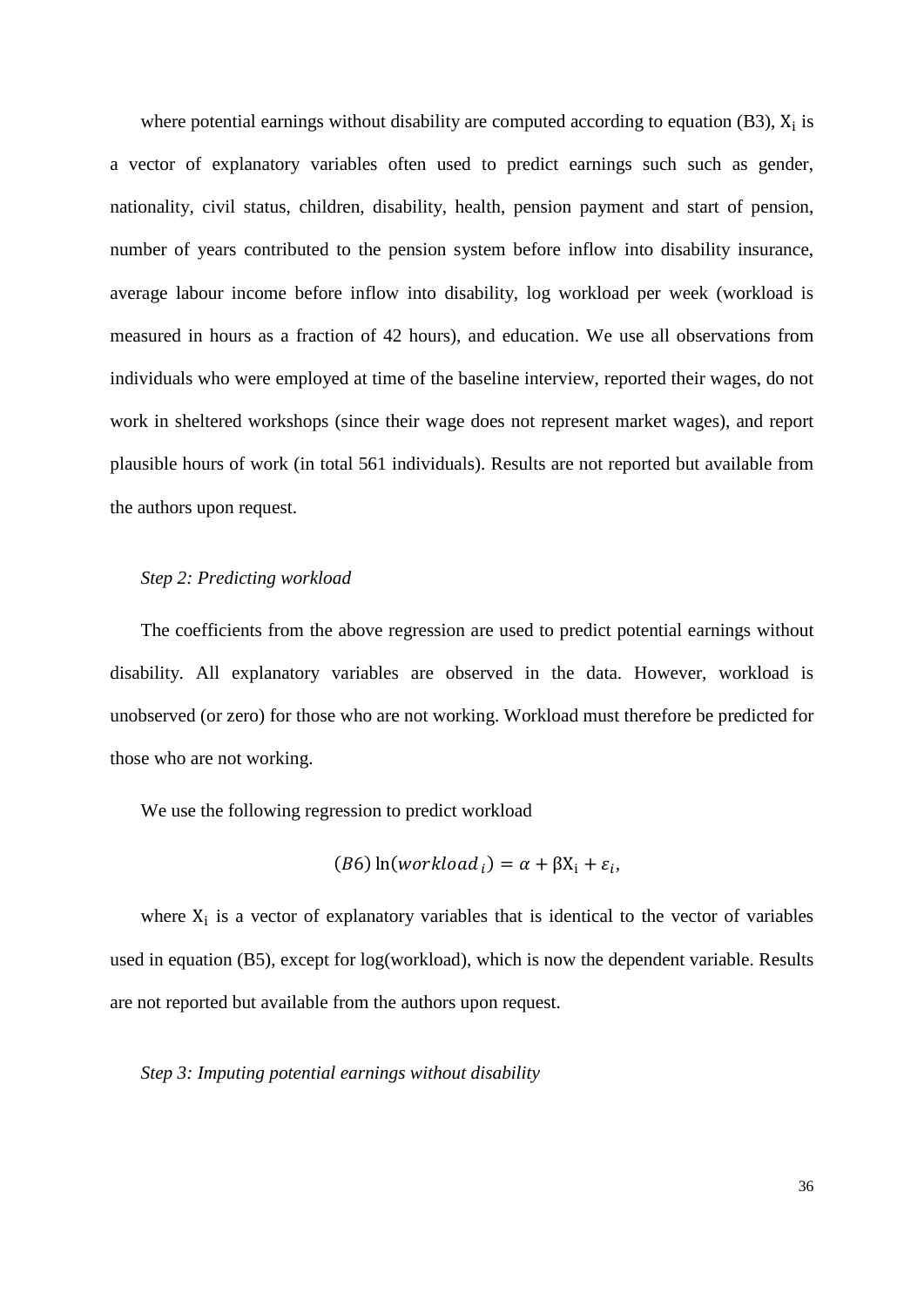In order to impute potential wages without disability, we compute fitted values from regression (B5) for all individuals in the sample. For individuals who are currently working, all regressors are taken from administrative and survey data, including workload. For those individuals who are not working, we plug in the fitted values obtained in *Step 2* for workload to replace missing values (or zeroes) for workload.

In order to capture the uncertainty associated with the computation of fitted values for potential earnings without disability, we compute a distribution of potential wages without disability for each individual. More specifically, for each individual we randomly draw 1,000 error terms derived from regression (B6) and add them to their fitted values in order to obtain 1,000 values for potential earnings without disability.

These 1,000 observations for each individual are then used to compute current earnings<sub>sc</sub> for different levels of the Disability degree under seed capital take-up (Disability degreesc), according to equation B3. Current earnings<sub>sc</sub> are then used as earnings during the return-towork period  $(w_t^{dur})$  in order to simulate gains and losses from seed capital take-up.

### **C: Annoucement of seed capital**

#### *Seed capital offer letter*

#### Dear Mr./Mrs. Miller,

Many disability insurance recipients wish to take up work or to extend their working hours. In many cases, however, starting a job or extending an existing work relationship is associated with financial losses. Therefore, the Swiss disability insurance wants to give some benefit recipients the possibility to receive a seed capital if they start a job and therefore manage to reduce their disability insurance benefit receipt. In this way, the Swiss disability insurance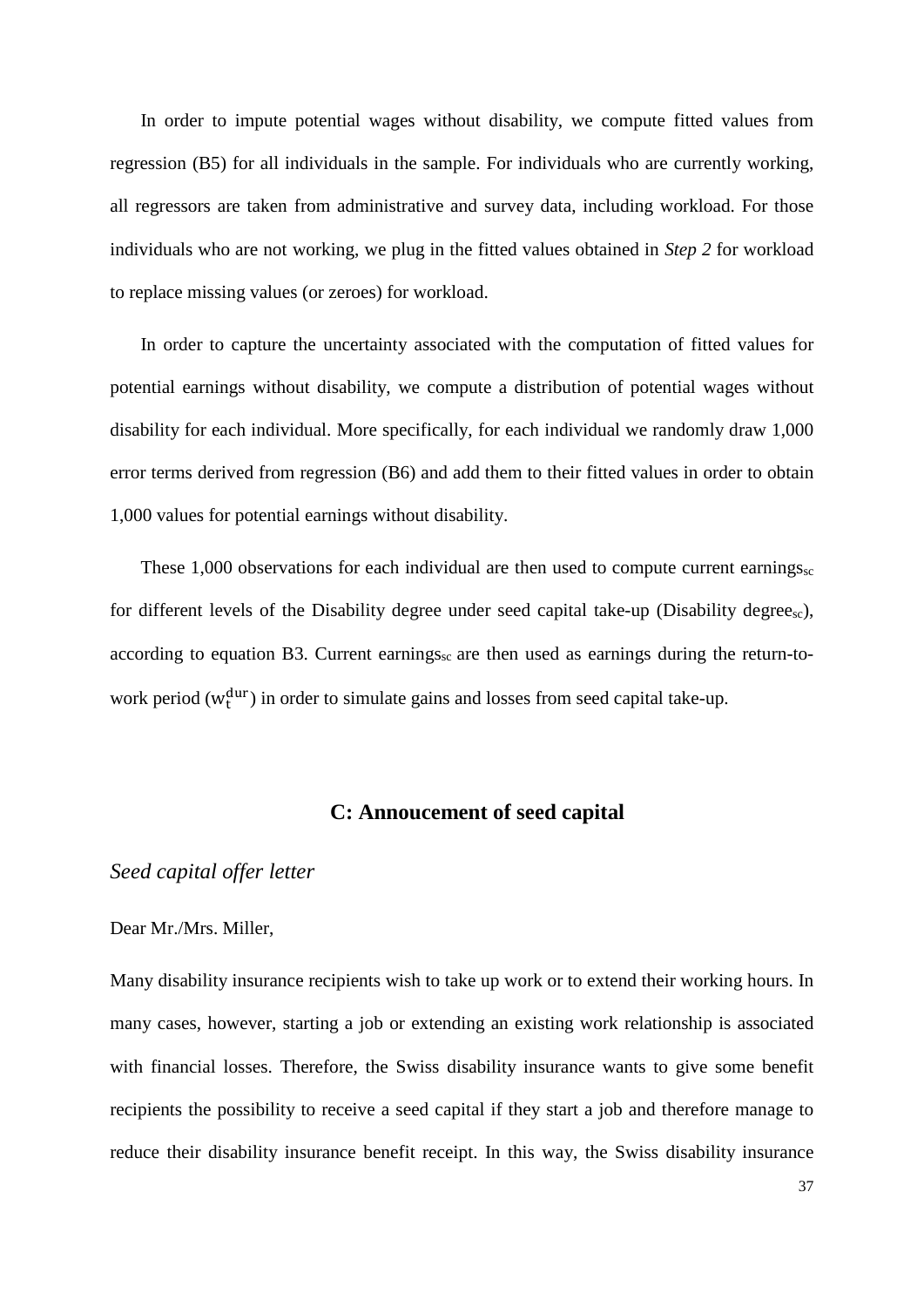wants to ease the negative financial consequences of employment or extension of working hours.

You belong to the persons that are selected to participate in the project. If you feel able to take up a job or to extend your working hours, and if your pension decreases as a consequence, you will have the possibility to receive a payment. You will find more information on the amount of the payment and your eligibility in the attachment.

Participation in the project is voluntary. You will not incur any disadvantages if you cannot or do not want to accept the offer. In this case, please regard this letter as irrelevant. Your current rights and obligations will remain unchanged.

Are you interested in participating in the project, or do you have any questions? Please contact your disability insurance office directly. The office will help you in your efforts.

[Phone number of disability insurance case worker]

Kind regards,

*N.N., Director of the disability insurance office*

#### *Information sheet*

Participation of Mr./Mrs. Miller in the Pilot Project Seed Capital

#### *What is "seed capital"?*

In many cases, starting a job or extending an existing work relationship is associated with financial losses for disability insurance recipients. Means tested benefits ("Ergänzungsleistungen") as well as second pillar benefits ("Leistungen der Beruflichen Vorsorge") might decrease. Therefore, your new income might be smaller than the combined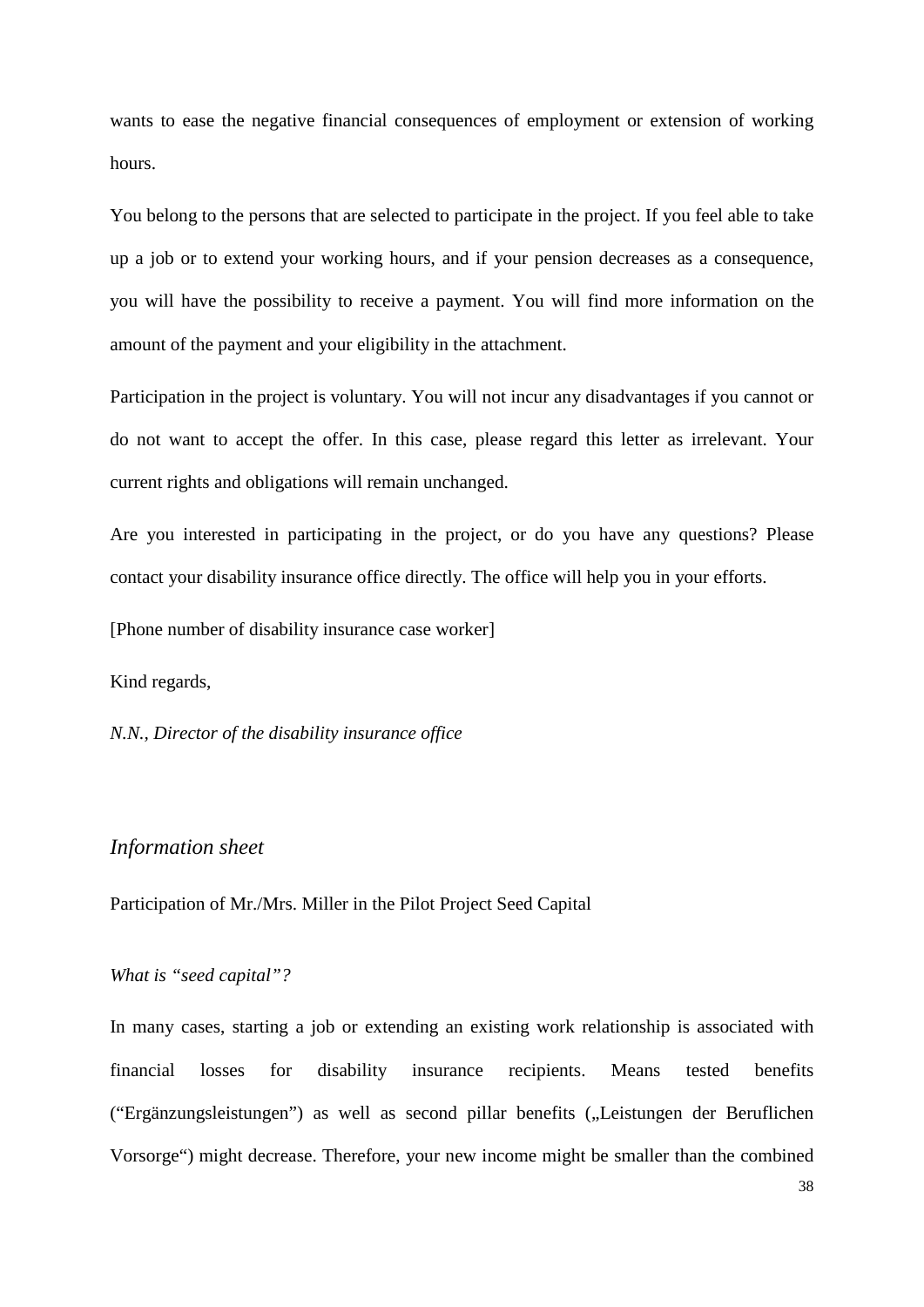benefits from your pension and from these other sources. Disability insurance benefit recipients who participate in the project are eligible for a payment. Two conditions have to be satisfied: First, the recipient has to take up a job in the regular labor market, or extend his job in the regular labor market. Second, as a result of taking up or extending a job, his pension has to be adjusted downwards in the course of an official revision.

#### *Who can participate in the pilot project?*

The aim of the project is to evaluate the seed capital program. Therefore, only those persons who received this letter are eligible to participate. You belong to this group.

#### *Am I obliged to participate in the pilot project?*

Participation is completely voluntary. If you are not able to participate due to your health status, or if you would like to abstain from participating for other reasons, you do not have to participate. If you decide not to participate in the pilot project, you do not need to do anything. Not participating does not have any disadvantages. Your rights and obligations will be unchanged.

#### *What do I have to do if I would like to participate in the pilot project?*

The pilot project lasts until July  $31<sup>st</sup>$ , 2013. If you would like to participate in the pilot project and if you have further questions, please contact your local disability insurance office.

#### [Phone number of disability insurance case worker]

If you would like to participate in the pilot project and you do not have any questions, please report your new employment status until December 31<sup>st</sup>, 2012, to your disability insurance office. Please include a copy of this letter as well as a copy of your work contract in your report.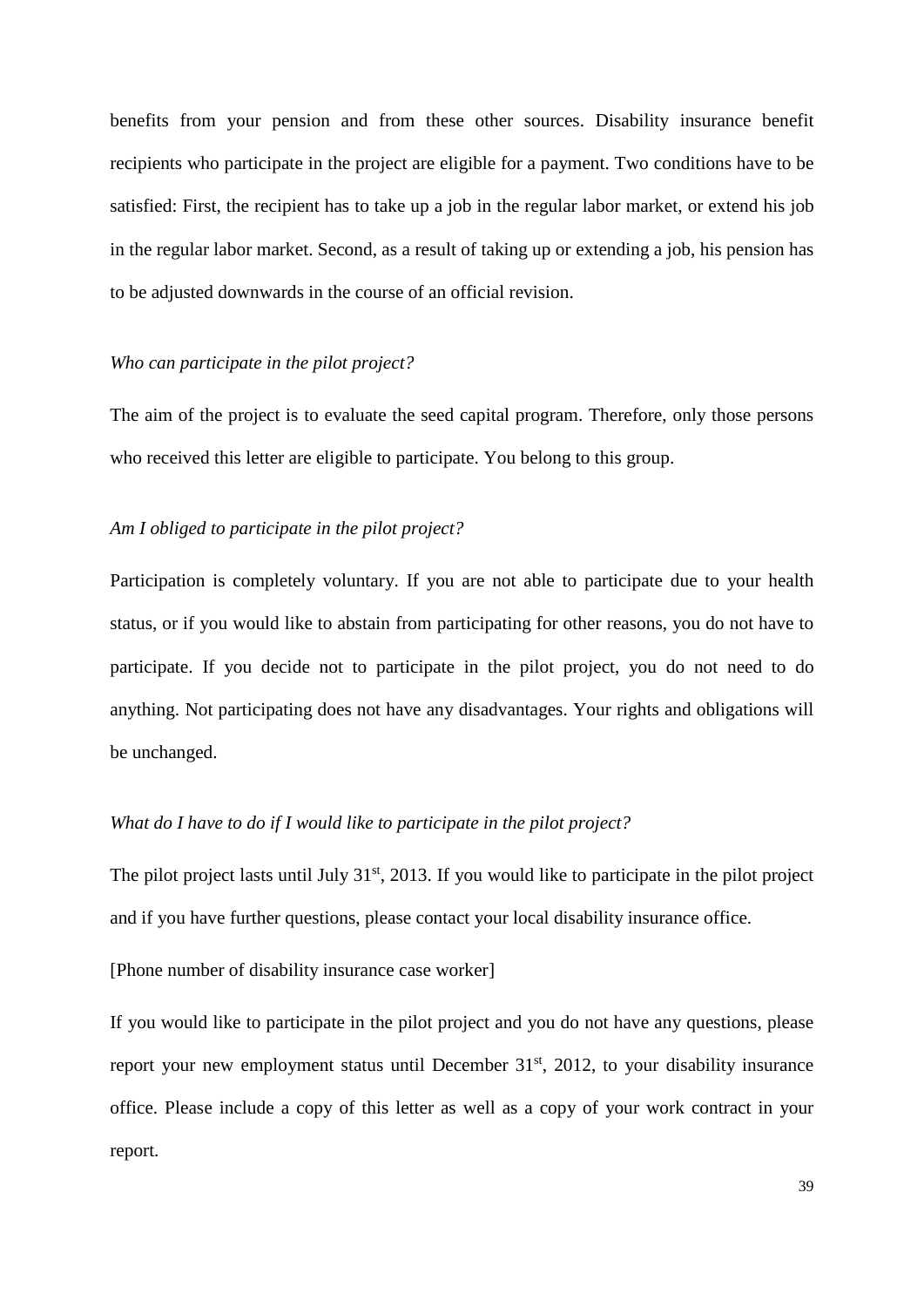*Which support am I going to receive if I would like to take up employment or to increase my working hours?*

Participating in the project implies that you will take the initiative to find a job. Of course, you are eligible for support of your disability insurance office as usual. Please contact your disability insurance office for support and help.

#### *How and when will the seed capital payment be made?*

The seed capital will be paid after you take up employment or extend your working hours, and after the disability insurance office has confirmed your pension reduction. You will be eligible for payment if either employed or self-employed. The seed capital will be paid in tranches. In order to receive payment of the first tranche, the employment relationship has to be in place.

#### *Seed capital and regular reassessment of your pension*

Your eligibility for disability insurance benefits is revised regularly (every 3-5 years). If your regular revision falls into the time of the pilot project, and if your pension will be reduced during this revision or even cancelled, the following rules apply: A seed capital will always be paid if the above mentioned eligibility conditions are satisfied and the working contract has been signed prior to the regular revision.

#### *How large is the seed capital amount?*

The seed capital amount depends on the reduction in your pension.

If you currently receive a full pension and your pension is reduced to …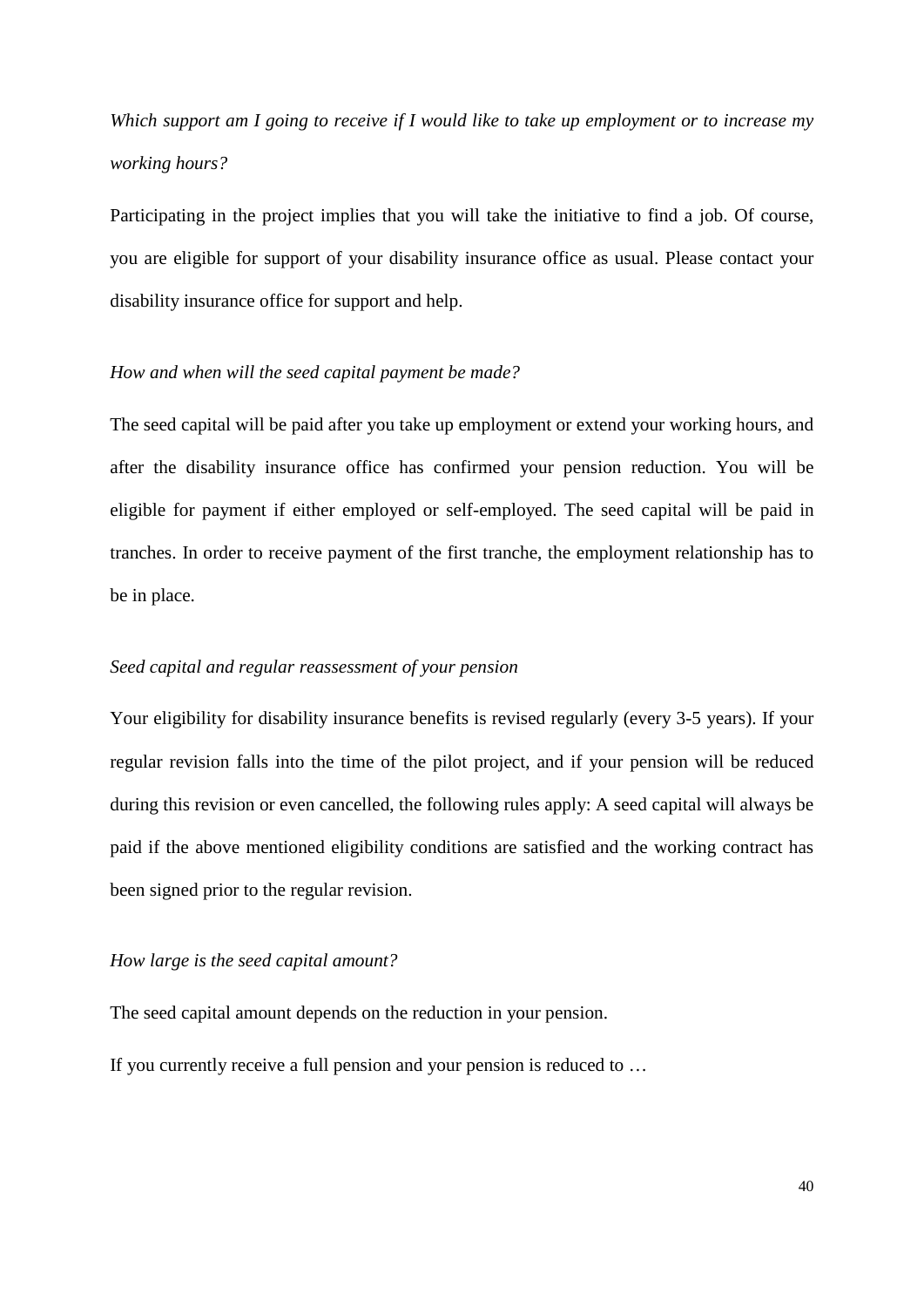| a three-quarter pension, | you will receive a seed capital of | 9,000 (18,000) Swiss Francs.  |
|--------------------------|------------------------------------|-------------------------------|
| a semi pension,          | you will receive a seed capital of | 18,000 (36,000) Swiss Francs. |
| a quarter pension,       | you will receive a seed capital of | 27,000 (54,000) Swiss Francs. |
| no pension,              | you will receive a seed capital of | 36,000 (72,000) Swiss Francs. |

*Note:* The amount stated in this table is the amount for individuals in the low (high) seed capital condition. Individuals are not aware of different treatment conditions. They will only see the amount that they are eligible for (see Section 2).

If you currently receive a three-quarter pension and your pension is reduced to …

| a semi pension,    | you will receive a seed capital of | 9,000 (18,000) Swiss Francs.  |
|--------------------|------------------------------------|-------------------------------|
| a quarter pension, | you will receive a seed capital of | 18,000 (36,000) Swiss Francs. |
| no pension,        | you will receive a seed capital of | 27,000 (54,000) Swiss Francs. |

If you currently receive a semi pension and your pension is reduced to …

| a quarter pension, | you will receive a seed capital of | $\vert$ 9,000 (18,000) Swiss Francs. |
|--------------------|------------------------------------|--------------------------------------|
| no pension,        | you will receive a seed capital of | $18,000$ (36,000) Swiss Francs.      |

If you currently receive a quarter pension and your pension is reduced to …

| no pension, | you will receive a seed capital of | $\vert$ 9,000 (18,000) Swiss Francs. |
|-------------|------------------------------------|--------------------------------------|
|             |                                    |                                      |

The payment is due in four tranches, and each tranche is due after 6 months. The payment depends on whether the reduction in your pension is still in place. Regarding the computation of means tested benefits, the seed capital counts as asset and not as income. For more information on the effect of seed capital on means tested benefits, please contact your local disability insurance office.